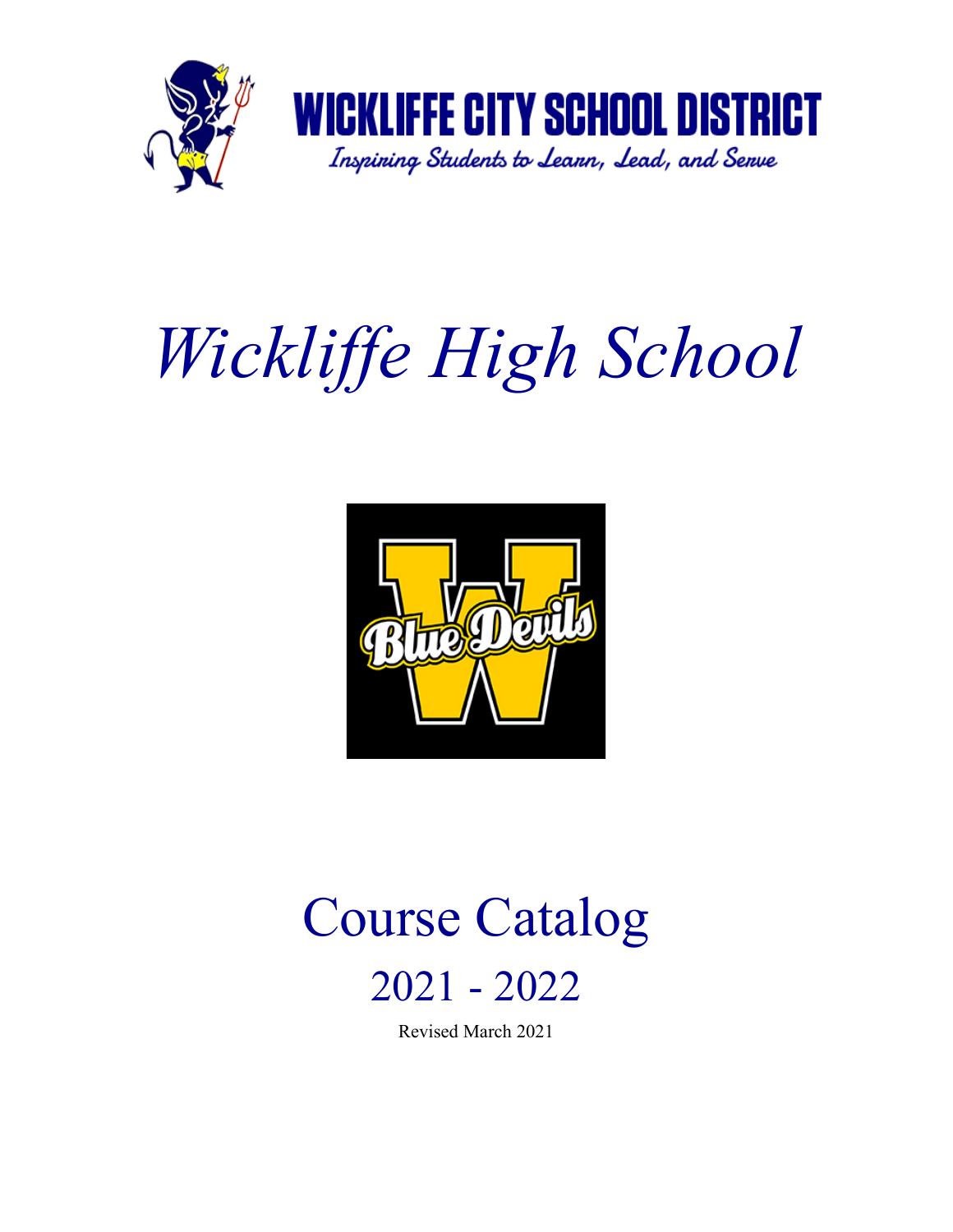

## **2021-2022 Course Catalog**

### **Shyla Urban Metsker, Principal Larry Balduff, Assistant Principal** WHS Main Office – 440.944.0800

Sara Hall, School Counselor (A-L) – 440.943.7711 Leah Porcello, School Counselor (M-Z) – 440.943.7712 Melissa Bestgen, School Psychologist – 440.943.7728

#### **WICKLIFFE CITY SCHOOLS**

*www.wickliffeschools.org* Board of Education Offices – 440-943-6900

| Mr. Joseph Spiccia, Superintendent                 | 440.943.6900 |
|----------------------------------------------------|--------------|
| Mr. Lew Galante, Treasurer/CFO                     | 440.943.6900 |
| Mrs. Julie Ramos, Director of Strategic Innovation | 440.943.6900 |
| Dr. Bradley Leyrer, Director of Operations         | 440.943.4064 |
| Dr. Marylou Ezzo, Director of Student Services     | 440.943.5617 |
| Mr. Harrison McCall, Athletic Director             | 440.943.7729 |
| <b>Transportation Department</b>                   | 440.943.7739 |

#### **MEMBERS OF THE BOARD OF EDUCATION**

Mrs. Katie Ball - katie.ball@wickliffecsd.org Mr. Carl Marine - carl.marine@wickliffecsd.org Mr. Donald Marn - don.marn@wickliffecsd.org Mr. Daniel Thomeier - dan.thomeier@wickliffecsd.org Mrs. Gail Willis - gail.willis@wickliffecsd.org

This course catalog is in alignment with the Wickliffe Board of Education policies at the time of publication. Policies, procedures, rules, information, and guidelines in this document are subject to changes in Wickliffe Board *of Education Policy, Ohio Department of Education policy, Ohio Revised Code, and United States federal law.* Approved by the Wickliffe Board of Education - PENDING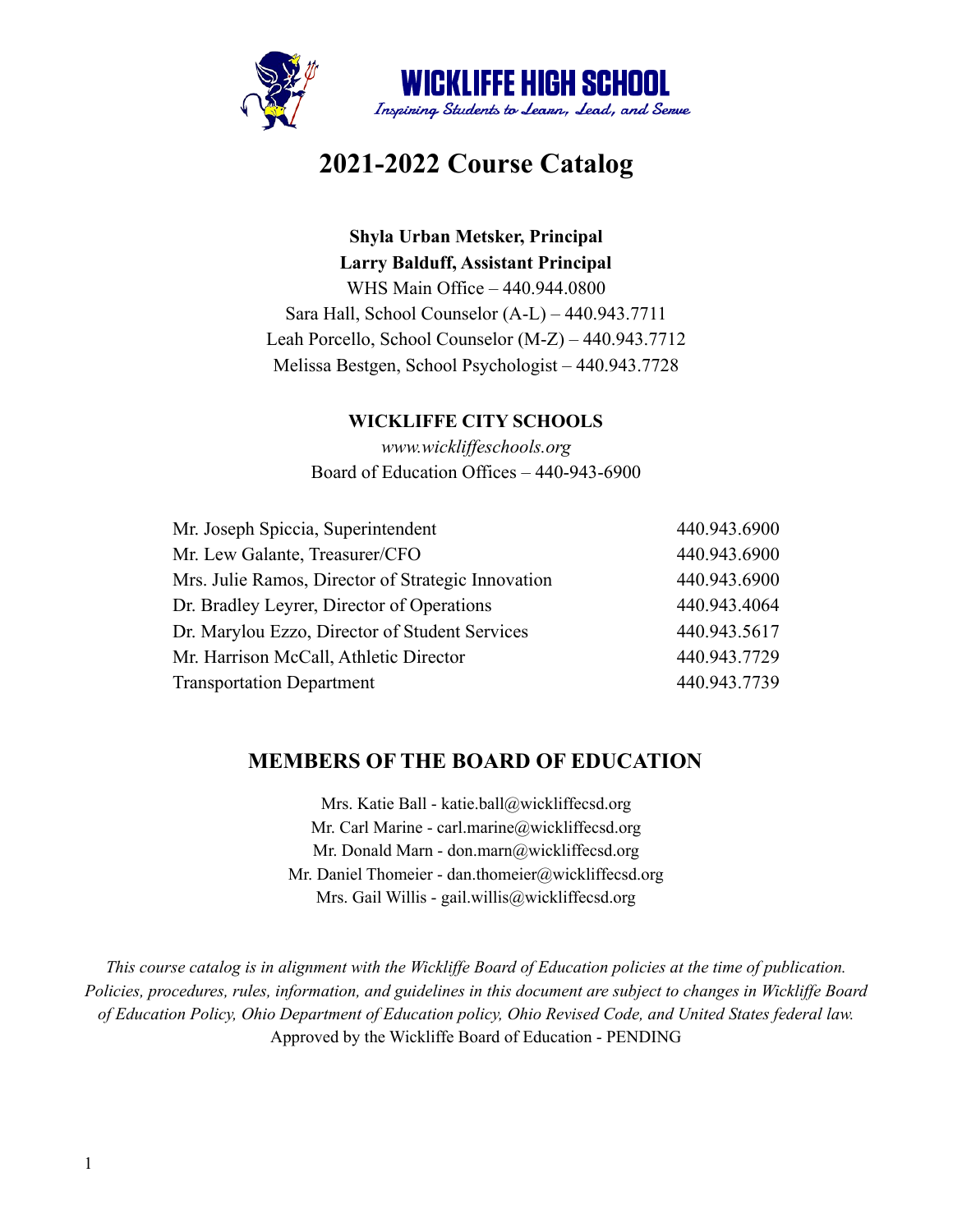## **TABLE OF CONTENTS**

| <b>Section I – General Information</b>                                                                                     |          | 3  |  |
|----------------------------------------------------------------------------------------------------------------------------|----------|----|--|
| Wickliffe City School District Vision                                                                                      |          |    |  |
| Wickliffe High School Vision                                                                                               |          |    |  |
| <b>Good Faith Statement</b>                                                                                                |          |    |  |
| <b>Section II – Academic Policies</b>                                                                                      |          | 4  |  |
| Academic Honor Rolls                                                                                                       |          |    |  |
| Course Credit                                                                                                              |          |    |  |
| Grades                                                                                                                     |          |    |  |
| Scheduling                                                                                                                 |          |    |  |
| <b>Semester Exams</b>                                                                                                      |          | 6  |  |
| <b>Section III – Graduation Requirements</b>                                                                               |          |    |  |
| Requirements for a WHS Diploma                                                                                             |          |    |  |
| <b>Commencement Honors</b>                                                                                                 |          |    |  |
| <b>Commencement Speakers</b>                                                                                               |          |    |  |
| <b>Community Service</b><br>Diploma With Honors                                                                            |          |    |  |
| Early Graduation                                                                                                           |          |    |  |
| <b>Graduation Requirement Disclaimer</b>                                                                                   |          |    |  |
| <b>State Testing</b>                                                                                                       |          |    |  |
| <b>Section IV – Educational Options</b>                                                                                    |          | 9  |  |
|                                                                                                                            |          |    |  |
| <b>Advanced Placement</b>                                                                                                  |          |    |  |
|                                                                                                                            |          |    |  |
| Advanced Placement/College Credit Plus/Honors Application<br>Advanced Placement/College Credit Plus/Honors Student Profile |          |    |  |
| <b>Career Technology Programs</b>                                                                                          |          |    |  |
| <b>Credit Flexibility</b>                                                                                                  |          |    |  |
| College Credit Plus                                                                                                        |          |    |  |
| Early College Early Career                                                                                                 |          |    |  |
| Other Academic Options                                                                                                     |          |    |  |
| <b>Section V – Course Descriptions</b>                                                                                     |          | 13 |  |
| English/Language Arts                                                                                                      | 13       |    |  |
| <b>Fine Arts</b>                                                                                                           | 17       |    |  |
| Health/Physical Education                                                                                                  | 20       |    |  |
| Mathematics                                                                                                                | 22       |    |  |
| Science                                                                                                                    | 25       |    |  |
| Service Learning                                                                                                           | 29       |    |  |
| <b>Social Studies</b>                                                                                                      | 30<br>33 |    |  |
| <b>Special Education</b><br>Technology                                                                                     | 35       |    |  |

### **Section VI –AP/CCP/Honors Application 40**

AP/CCP/Honors Application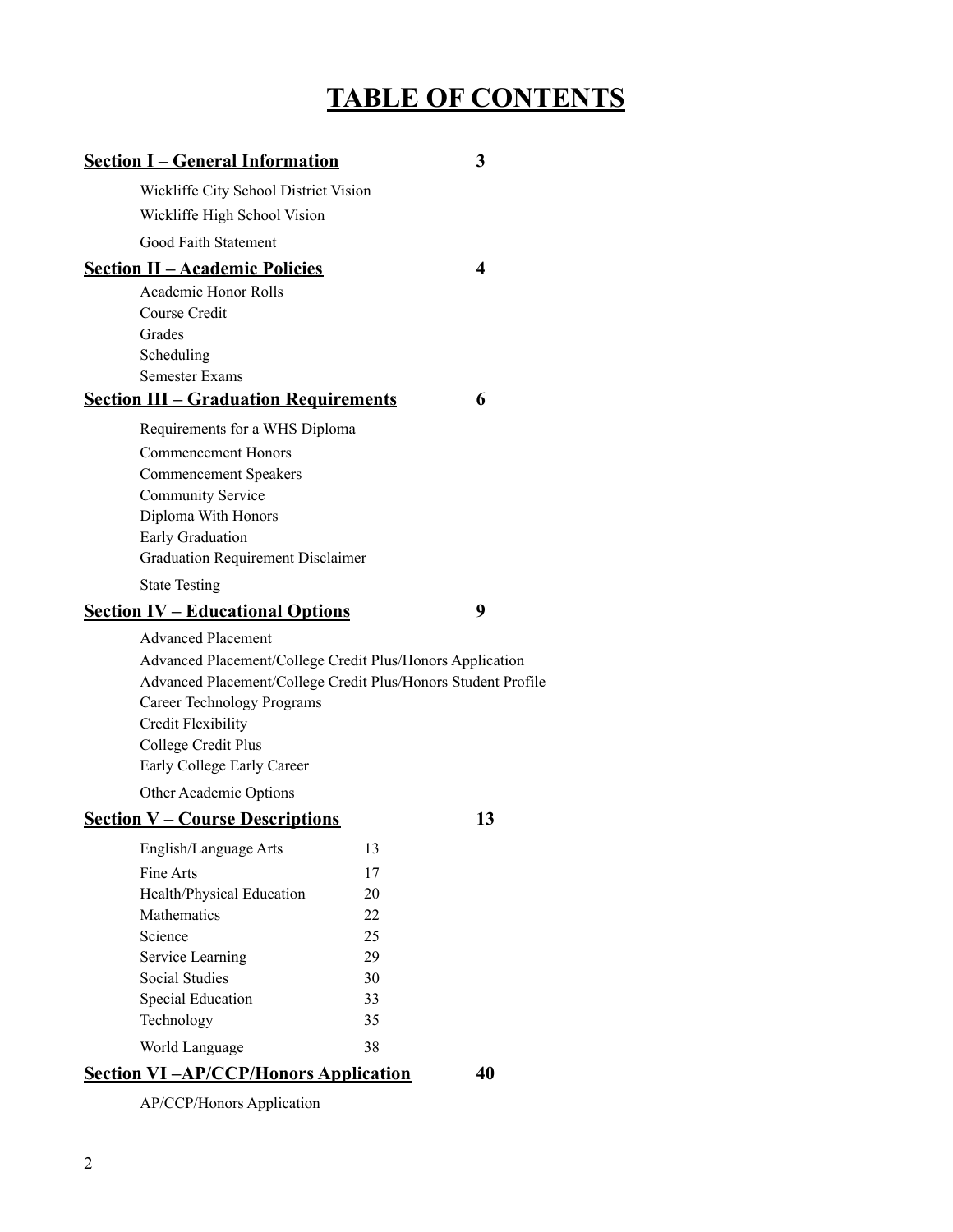## **GENERAL INFORMATION**

#### WICKLIFFE CITY SCHOOL DISTRICT VISION

The Wickliffe City School District will be an exemplary district. To that end, the District will:

- Develop a strategic growth plan that will serve as its guidance document for the vision. The plan will be based on an on-going review of quantitative and qualitative data, educational and workforce trends, and the needs of the students and the community. The plan is focused enough to be implemented and evaluated, and broad enough to meet the changing needs of its stakeholders.
- Provide students with a core curriculum complemented with a variety of elective courses and extra-curricular activities. This program will stimulate intellectual curiosity, require students to demonstrate that they have learned how to learn, and enable them to become productive and effective citizens.
- Recognize the importance of each individual student by facilitating each student's transition to and through high school, providing the information and support that enables him/her to develop appropriate educational and career goals, and will monitor the academic, behavior, and emotional progress of each student
- Recruit, hire, and retain individuals with exceptional skill in their field, true passion for the work of education, and extraordinary compassion for people.
- Provide continuous professional development to staff so that they will continue to develop their skills in the ever-changing nature of their work.
- School is a joyful place that provides a warm, inviting, and safe environment. Students will enjoy their school experience, and develop a sense of pride in their school and community
- Recognize the importance of establishing effective partnerships with the larger community (parents, residents, businesses, governmental agencies, and other organizations) and will work to partner with these groups to improve the educational program and the community.
- Recognize that the benchmark for success is student learning, achievement, conduct, citizenship, and character.

#### WICKLIFFE HIGH SCHOOL MISSION

The high school's central goal is to advance the vision of the Wickliffe City School District, and to do that by creating a positive, engaging learning community that challenges and motivates our students to reach their true potential. We strive to motivate our students to:

- Foster a positive school culture that promotes strong and healthy relationships
- Adopt a global perspective that fits into a dynamic, shifting, and interconnected world community
- Adhere to values of integrity and accountability for behavior and academic success
- Develop a life-long passion for learning and problem-solving
- Collaborate with all students and staff to reach full potential as contributing members of society

Wickliffe High School is committed to excellence and will utilize emerging technologies and innovations to foster an engaging learning environment. By building positive relationships and fostering real and authentic learning experiences, the district will empower its students to become lifelong learners who learn, lead, and serve in their communities.

#### GOOD FAITH STATEMENT

This course catalog is created and updated annually in good faith as a guiding document for parents and students to use as a resource. While most situations and regulations are addressed, this course catalog may not be exhaustive of all circumstances. Anything not directly addressed in this document will be handled by the administration with the best interest and safety of students and the whole campus in mind. In the event that any inaccuracies are present in this course catalog, the administration reserves the right to act in good faith to ensure all school functions are successfully administered.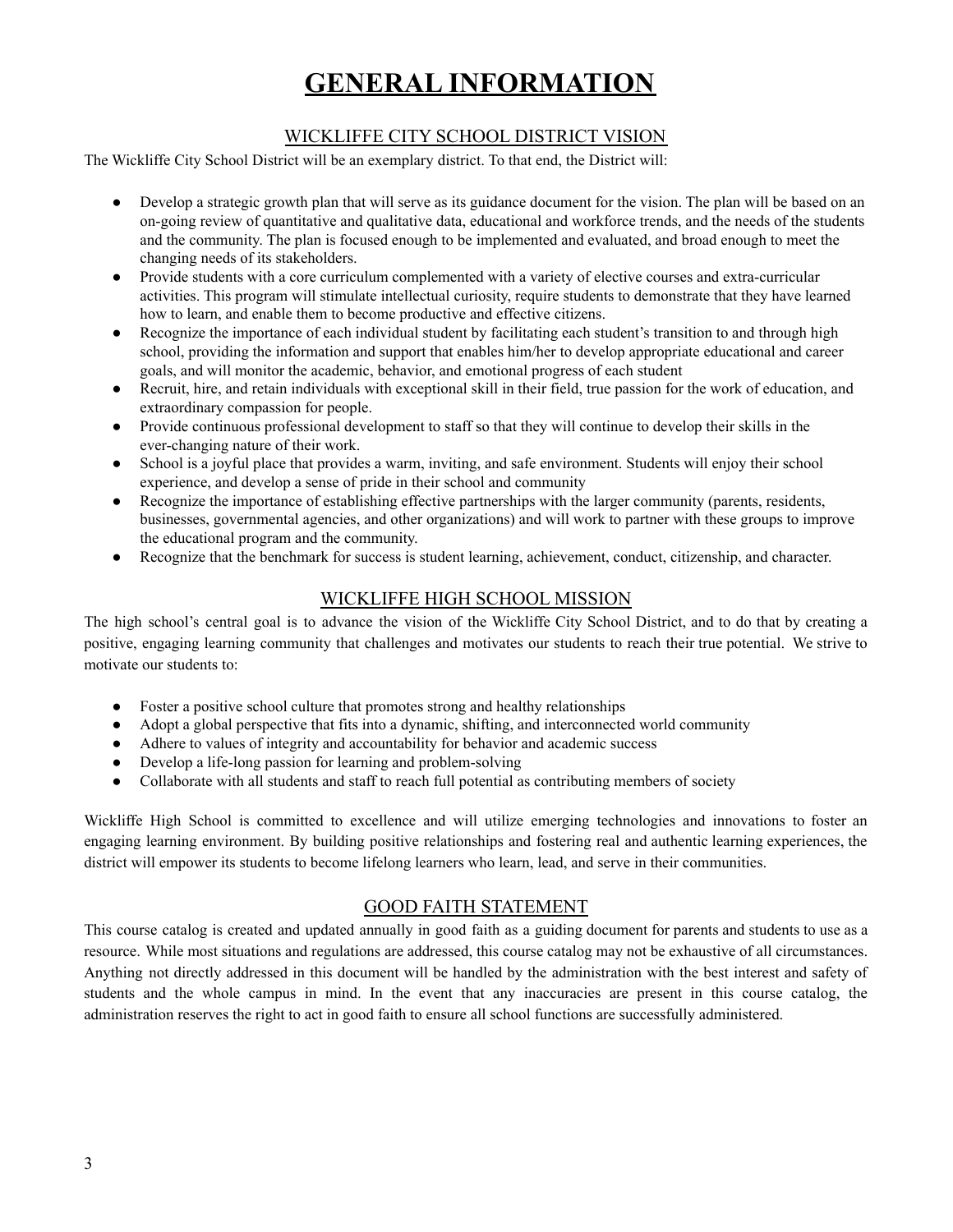## **ACADEMIC POLICIES**

#### ACADEMIC HONOR ROLLS

Academic Honor Roll placement is determined at the end of each quarter (nine week) term by calculating each student's weighted quarterly grade point average. Academic Honors Rolls are displayed in the school.

- Merit Roll 3.00-3.49
- Honor Roll 3.50-3.99
- Principal's List 4.00 and higher

#### ACADEMIC LETTER RECOGNITION

The Wickliffe High School Academic Letter program was created to recognize those students who have excelled in their academic studies, have worked to maintain an excellent record of attendance, and have been active in service to the community. Academic letters are the same size as athletic letters. Students are limited to one (1) academic letter during their high school career.

#### **Criteria:**

- The applicant must complete and submit an Academic Letter application.
- The applicant must have earned at least 12 high school credits.
- The applicant must have maintained a weighted GPA of 3.5 or higher in each semester of high school (grades 9-12) or have an overall weighted GPA or 3.75 or higher. GPA is calculated based on the semester grade.
- The applicant must have a high school (grades 9-12) attendance rate of 95% or better.
- The applicant must have completed and logged in  $x2$ Vol at least 15 hours of the required 40 hours of community service beginning in summer prior to 9th grade.

#### ATHLETIC ELIGIBILITY

Refer to the Wickliffe High School Athletic Handbook for information about athletic eligibility.

#### COURSE CREDIT

Wickliffe High School awards academic credit based on the student successfully completing one semester of coursework (semester grade of D or higher). WHS does not award academic credit based on the quarter (nine-week) term.

#### GRADES

Grades, while only one component of learning, represent an evaluation of how well the student has mastered the coursework. Grades are determined according to the teacher's best judgment of the particular assignment and overall performance for a grading period. In general, the following percentage standards apply:

| <b>GRADE INDICATOR</b> | PERCENTAGE GRADE | <b>UNWEIGHTED GPA</b> | WEIGHTED GPA*  |
|------------------------|------------------|-----------------------|----------------|
|                        | $90 - 100$       | 4.0                   | 4.5/5.0        |
| В                      | $80 - 89$        | 3.0                   | 3.4/4.0        |
|                        | $70 - 79$        | 2.0                   | 2.5/3.0        |
|                        | $60 - 69$        | 1.0                   | 1.5/2.0        |
|                        | $0 - 59$         | 0.0                   | 0.0            |
|                        | INCOMPLETE**     | NOT CALCULATED        | NOT CALCULATED |
| D                      | <b>PASS</b>      | NOT CALCULATED        | NOT CALCULATED |
| W                      | WITHDRAW         | NOT CALCULATED        | NOT CALCULATED |
| WF                     | WITHDRAW FAIL    | 0.0                   | 0.0            |
| AU                     | <b>AUDIT</b>     | NOT CALCULATED        | NOT CALCULATED |

\*Weighted Grades

- AP/CCP courses are weighted on a 5.0 GPA scale, ex. the grade of "A" is worth 5.0 in the GPA calculation.
- Honors courses are weighted on a 4.5 GPA scale, ex. the grade of "A" is worth 4.5 in the GPA calculation.

\*\*Incomplete Grades must be resolved by the end of the third week after the close of the grading period. Unchanged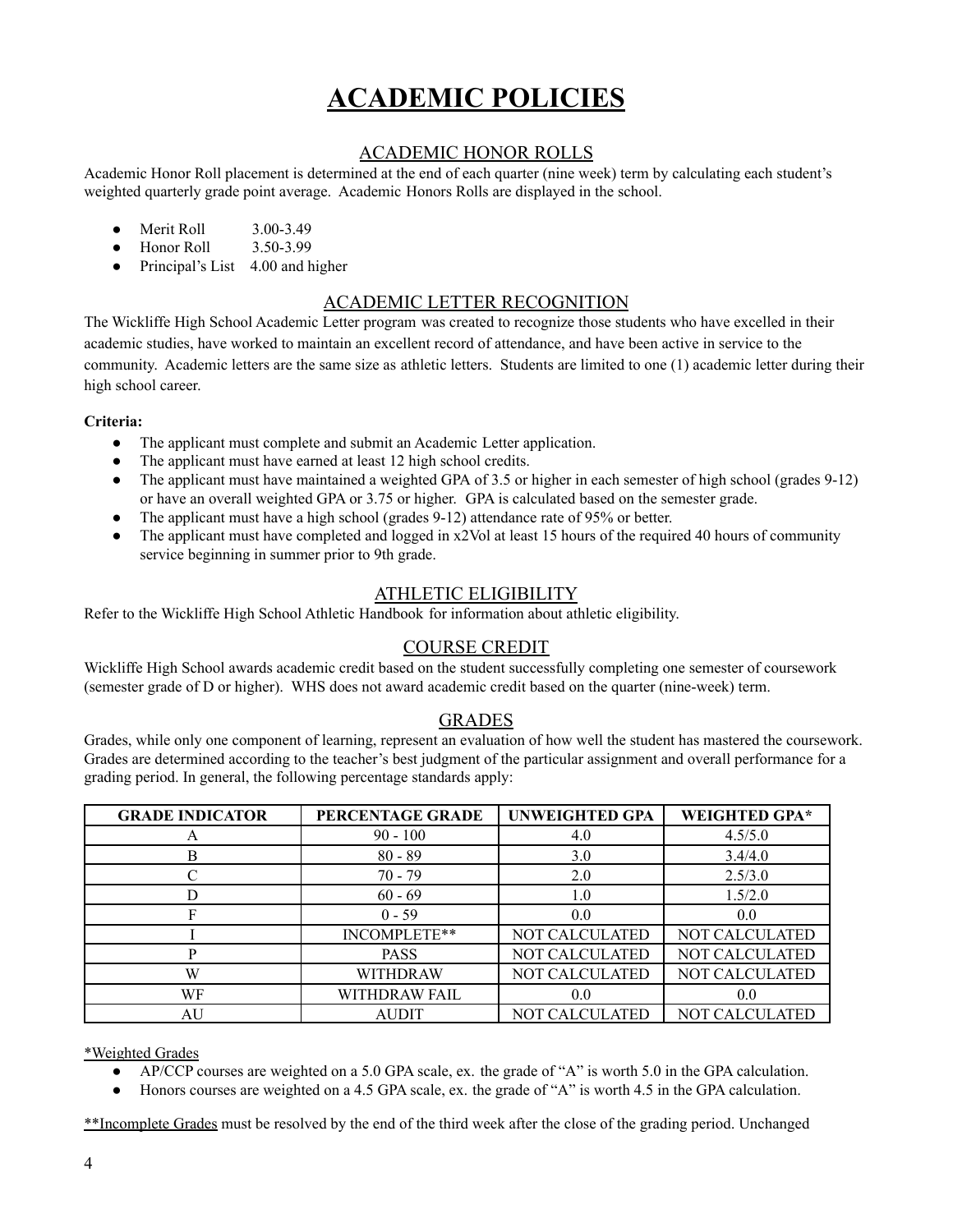incomplete grades will convert to an F. If students have concerns with grades, they are encouraged to be proactive and speak to teachers in advance of the close of the quarter.

#### CALCULATING SEMESTER GRADES

A semester grade is calculated on the  $2<sup>nd</sup>$  and  $4<sup>th</sup>$  quarter report cards and transcript at the end of each semester. Quarter grades make up  $80\%$  (Q1 =  $40\%$  + Q2 =  $40\%$ ) of the semester grade and the semester exam constitutes the remaining 20%. The semester grade can be calculated as a weighted average by multiplying each nine weeks grade percentage and by a value of two (2) and the semester exam grade percentage by a value of one (1). Then average the total by dividing by five (5).

| Example: | 10 Grade      | $^{+}$ | 20 Grade               | Exam                | $=$ | Semester Grade   |
|----------|---------------|--------|------------------------|---------------------|-----|------------------|
| Geometry | 88% x 2 (176) | $+$    | $96\% \times 2(192)$ + | $94\% \times 1(94)$ | $=$ | $462/5 = 92.4\%$ |

#### GRADE POINT AVERAGE (GPA)

| $\bullet$ | Quarter GPA-      | Based on the student's quarter (nine-week) grade. The quarter GPA is used only for<br>athletic eligibility (Wickliffe Board of Education policies) and for<br>placement on a WHS Academic Honor Roll.                                                                                          |
|-----------|-------------------|------------------------------------------------------------------------------------------------------------------------------------------------------------------------------------------------------------------------------------------------------------------------------------------------|
| $\bullet$ | Semester GPA-     | Based on the student's semester grade. The semester GPA is the official GPA that is<br>used for scholarships, academic letter eligibility, college/university reporting, transcript<br>GPA, and commencement honors. Cumulative semester GPAs are reported as the<br>student's cumulative GPA. |
| $\bullet$ | Weighted GPA -    | Based on a maximum 5.0 GPA wherein some courses are weighted. Weighted courses<br>include: AP $(5.0)$ , CCP $(5.0)$ , and Honors Courses $(4.5)$ .                                                                                                                                             |
| $\bullet$ | Un-Weighted GPA - | Based on a maximum 4.0 GPA wherein all courses are weighted equally.                                                                                                                                                                                                                           |

In most instances the weighted GPA is used for official reporting unless the college/university or institution requests an unweighted GPA calculation. Both the weighted and unweighted GPA will appear on the student's official transcript.

#### SCHEDULING

While the minimum number of credits for which a student may register is five (5), it is highly recommended that students take at least six (6) credits. Additional credits may be added as the student's schedule permits. Students select courses at the beginning of the second semester for the upcoming academic year. Every effort is made to enroll students in classes that best meet their needs.

#### SCHEDULE CHANGE POLICY

Building and planning the master schedule for the following school year is a difficult and complex task. Situations may occur requiring a change to that schedule, however these alterations have an impact on class sizes, teacher assignments, and the overall schedule. Therefore, changes are made sparingly. The student and parent are strongly encouraged to plan a course load with the idea that it not be adjusted at a later time.

One of the following criteria must be met to have a schedule change:

- 1. Student schedule does not include the minimum required number of classes each semester
- 2. Adjustments due to the successful completion of summer coursework or summer school
- 3. Error in a student's schedule due to academic misplacement
- 4. Error in a student's schedule due to a clerical mistake

#### Adding a course:

Without dropping any scheduled courses, a student may add additional course(s) where enrollment permits and without any alteration to the original schedule.

#### Lowering a level:

Students will be permitted to lower a level, for example, AP Government and Politics to Government with the recommendation of the teacher at the quarter or at the semester only. A Course Drop Form must be completed. Seniors that lower a level after college applications have been submitted will be required to inform the institution of the change to their schedule.

#### SEMESTER EXAMS

Semester examinations shall be given in all courses giving 0.5 units of credit per semester. Any student not reporting for a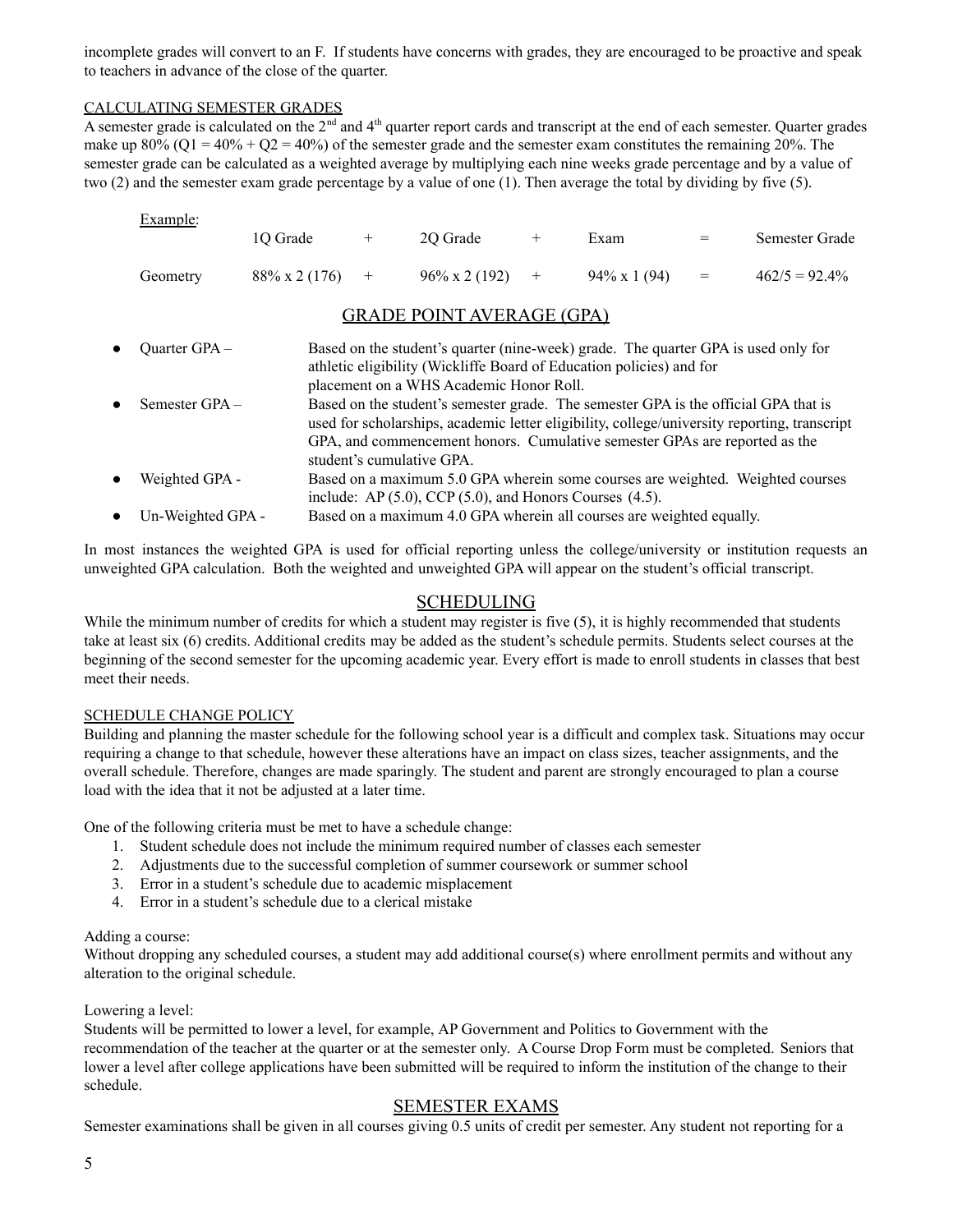scheduled examination without prior excusal will receive a 0% / F for the exam. Any exception to this will be made at the discretion of an administrator.

## **GRADUATION REQUIREMENTS**

#### REQUIREMENTS FOR A WICKLIFFE HIGH SCHOOL DIPLOMA

There are testing requirements, curriculum requirements, and community service requirements that must be met in order to earn a Wickliffe diploma. Students are encouraged to meet with their school counselor on a regular basis and review graduation requirements specific to their situation, needs, and future plans.

| <b>WHS Academic Graduation Requirements*:</b><br><b>Wickliffe City School District</b>                        |  |
|---------------------------------------------------------------------------------------------------------------|--|
| <b>Academic Graduation Requirements*:</b>                                                                     |  |
| English/Language Arts:                                                                                        |  |
| Grades 9-10 (two credits): Fiction, Mythology,<br>Requirements*<br>Credits                                    |  |
| Professional Writing, Academic Writing, Honors                                                                |  |
| English 9, Honors English 10<br>English/Language Arts 4.0<br>Grades 11-12 (two credits): American Literature, |  |
| British Literature, Reading and Writing for College,                                                          |  |
| Health<br>0.5<br>Political Texts and Argument, CCP Composition I,                                             |  |
| CCP Composition II, CCP Intro. to Fiction, CCP                                                                |  |
| Mathematics<br>4.0<br>Into. to Poetry                                                                         |  |
| Fine Arts:                                                                                                    |  |
| One (1) credit of art, drama, or music coursework<br>Physical Education<br>0.5<br>$\bullet$                   |  |
| Health/Physical Education:<br>Physical Education I and Physical Education II                                  |  |
| 3.0<br>Science<br>Health<br>$\bullet$                                                                         |  |
| Mathematics:                                                                                                  |  |
| <b>Social Studies</b><br>3.0<br>Algebra I<br>$\bullet$                                                        |  |
| Geometry/Honors Geometry                                                                                      |  |
| Fine Arts<br>1.0<br>Algebra II/Honors Algebra II                                                              |  |
| One (1) credit math elective after Algebra II<br>$\bullet$                                                    |  |
| Technology<br>0.5<br>Science:                                                                                 |  |
| Fundamentals of STEM - Physical Science/IT**<br>$\bullet$<br>Biology/Honors Biology                           |  |
| Electives<br>4.5<br>One credit of advanced study in one or more of the                                        |  |
| following sciences: Chemistry/Honors Chemistry,<br>21.00                                                      |  |
| <b>Total</b><br>Physics/AP Physics or AP Biology/CCP Biology, or                                              |  |
| Astronomy, Earth and Environmental Science,                                                                   |  |
| Forensic Science, Intro. to the Human Body, or                                                                |  |
| Materials Science                                                                                             |  |
| Social Studies:                                                                                               |  |
| World Studies/Honors World Studies<br>$\bullet$<br>US Studies/AP US History                                   |  |
| Government/AP Government<br>$\bullet$                                                                         |  |
| Technology                                                                                                    |  |
| 0.5 credit of any Technology course                                                                           |  |

*See individual academic department sections in this document for more information about the required courses needed to meet the specified credit in each academic area.*

*\*Graduation requirement information is subject to change based on policies of The Wickliffe Board of Education, The Ohio Department of Education (ODE), Ohio Revised Code, and Federal Education law. Parents and students should check the ODE website (education.ohio.gov) for the latest information regarding graduation requirements.*

*\*\*May be met by taking Chemistry/Honors Chemistry, Physics/AP Physics, or a CCP Physical Science course.*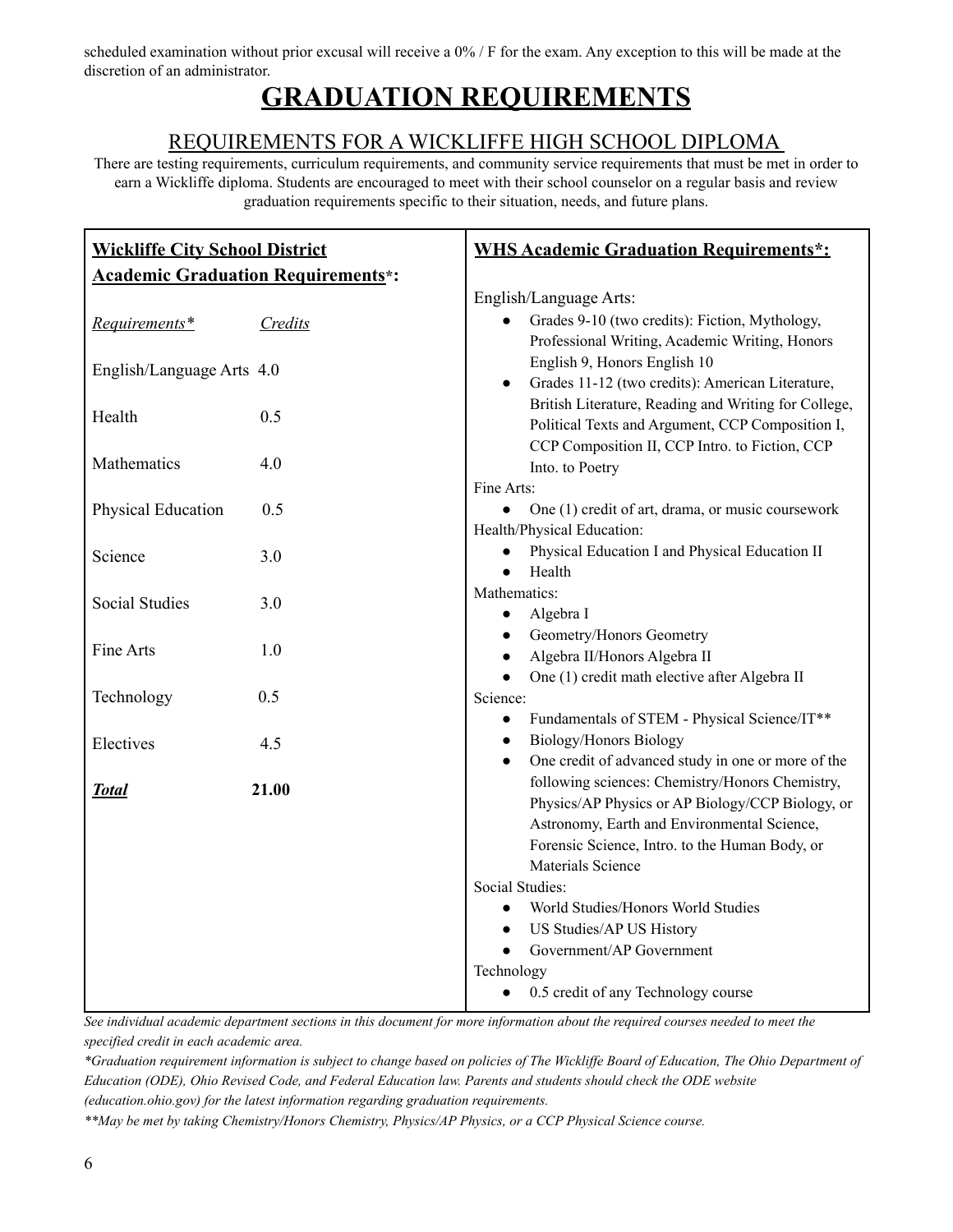#### COMMENCEMENT HONORS

Commencement exercises held in the spring of 2021 will continue with the traditional naming of a Valedictorian and Salutatorian. The Valedictorian will be the student with the highest weighted cumulative grade point average (GPA) and the Salutatorian will be the student with the second highest weighted cumulative GPA. The weighted GPA for commencement honors is calculated based on the student's first seven (7) semesters of high school and will be calculated to the thousands place (0.000). In the event of a tie, the unweighted GPA will be used to break the tie. For the purposes of Commencement Honors the GPA is based on earned credit (semester grades). This is a separate criteria from the State of Ohio's Honor Diploma requirements.

Beginning with the graduating class of 2022, Wickliffe High School will move to a Summa Cum Laude, Magna Cum Laude, and Cum Laude honors system:

- Summa Cum Laude weighted GPA of 4.250 or higher and at least 26 earned credits
- Magna Cum Laude weighted GPA of 4.000 or higher and at least 24 earned credits
- Cum Laude weighted GPA of 3.750 or higher and at least 22 earned credits

To be recognized at the respective honors level, students must meet both the GPA and the credit criteria. Students who meet the GPA requirements for Cum Laude, but do not meet the credit requirement, will not receive an honors designation. This is a separate criteria from the State of Ohio's Honor Diploma requirements.

#### COMMENCEMENT SPEAKERS

Commencement exercises held in the spring of 2021 will continue with the tradition of the Valedictorian and Salutatorian being the default commencement speakers. However, should the Valedictorian and Salutatorian not wish to give a speech at commencement, the Commencement Planning Committee will provide for a process wherein students may audition for the privilege of speaking at commencement. The process and criteria will be communicated to members of the graduating class.

Beginning with the graduating class of 2022, Wickliffe High School will move to an auditioned commencement speaker or speaker(s) process. The Commencement Planning Committee will provide for a process wherein students may audition for the privilege of speaking at commencement. The process and criteria will be communicated to members of the graduating class.

#### COMMUNITY SERVICE

Community Service is a required graduation component for Wickliffe High School students. All students must complete and submit verification of 40 hours (10 hours per school year is suggested). Information regarding the community service requirement and opportunities for community service will be made available on the WHS website. Students who enroll in Wickliffe High School for less than four years will have a prorated community service requirement based on the number of semesters of enrollment (5 hours per semester). All community service hours must be logged and verified in the online tracking system.

#### THE DIPLOMA WITH HONORS

The Ohio Department of Education has established several honors diploma options. Please visit the Ohio Department of Education website (education.ohio.gov) for more information and enter "Honors Diplomas" in the custom search.

#### EARLY GRADUATION

Any Wickliffe High School student who excels in school may complete an application through his/her school counselor for graduation in less than the typical four years of senior high school if the student has met all of the graduation requirements established by the Wickliffe Board of Education and the State of Ohio. Students/parents are responsible for selecting an academic program to allow for early graduation. The high school principal will recommend students for early graduation based on a conference with the student, his/her parents, and his/her counselor.

#### GRADUATION REQUIREMENT DISCLAIMER

It is the student's responsibility to ensure that graduation requirements are met. Wickliffe High School will make every effort to keep current records and keep students and parents informed about the status of progress towards completing the necessary coursework for graduation. However, it is the student's responsibility to be acquainted with and earn the necessary requirements for graduation.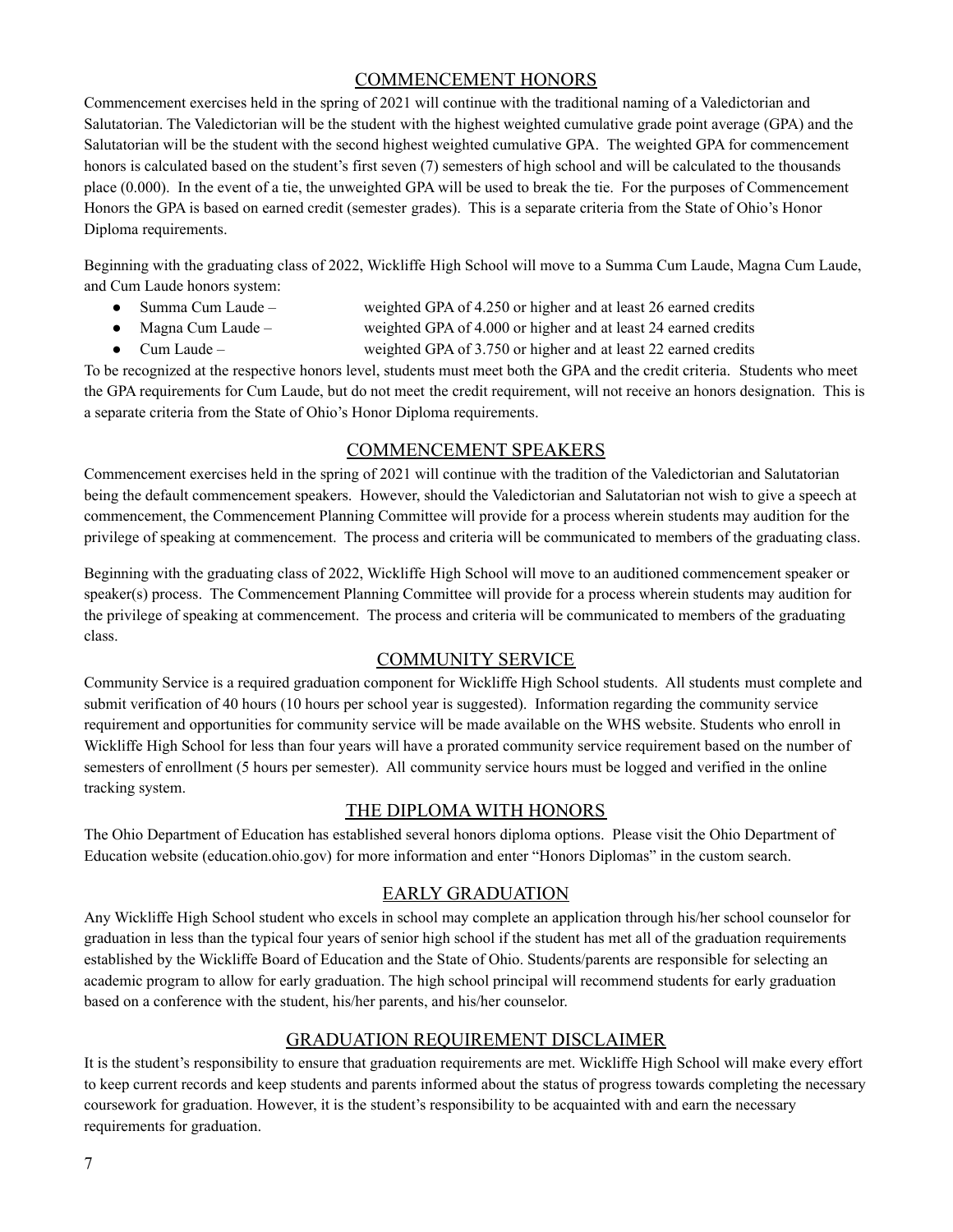#### STATE TESTING REQUIREMENTS

High School students across the state of Ohio must earn a minimum of 18 points on the Ohio Graduation Tests. The 18 points must include minimum scores in each tested subject area. Due to the complexity of this requirement and the varying Ohio Department of Education's policies from year to year, parents and students are encouraged to check the Ohio Department of Education website (education.ohio.gov) for the most current information on the Ohio Graduation Test requirements.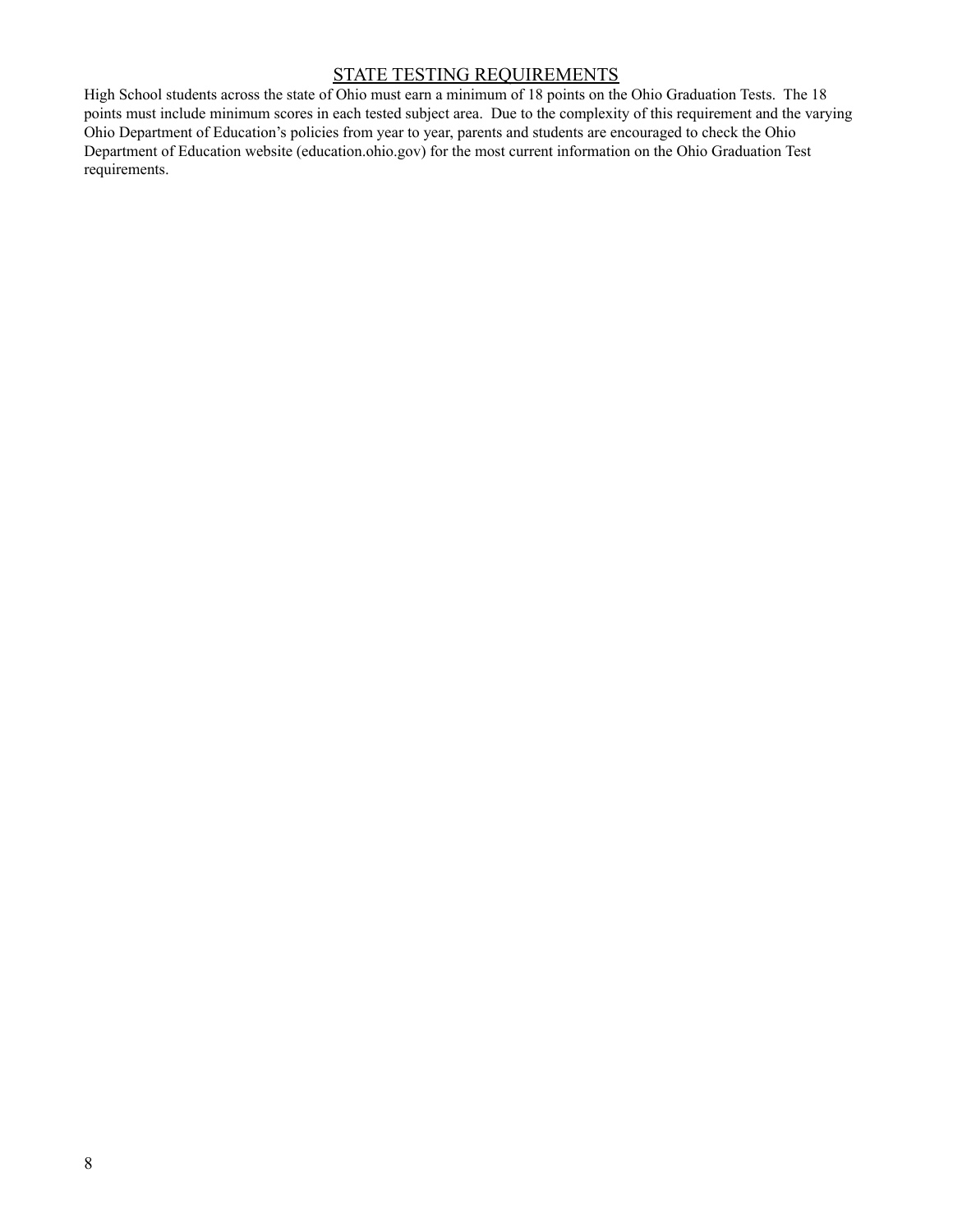## **EDUCATIONAL OPTIONS**

#### ADVANCED PLACEMENT

Advanced Placement (AP) is a program created by the [College](https://en.wikipedia.org/wiki/College_Board) Board, which offers college-level [curricula](https://en.wikipedia.org/wiki/Curriculum) and examinations to high [school](https://en.wikipedia.org/wiki/High_school) students. Colleges and universities may grant placement and [course](https://en.wikipedia.org/wiki/Course_credit) credit to students who obtain high scores on the examinations. The AP curriculum for each of the various subjects is created for the College Board by a panel of experts and college-level educators in that field of [study](https://en.wikipedia.org/wiki/Discipline_(academia)). For a high school course to have the designation, the course must be audited by the College Board to ascertain that it satisfies the AP curriculum.

#### ADVANCED PLACEMENT/COLLEGE CREDIT PLUS/HONORS APPLICATION

Students interested in taking advanced coursework through Advanced Placement, College Credit Plus or Honors classes must meet specific criteria. Application information, criteria, and prerequisites are available on the AP/CCP/Honors Application included in the WHS Course Catalog.

#### ADVANCED PLACEMENT /COLLEGE CREDIT PLUS / HONORS STUDENT PROFILE

Students who endeavor in and subsequently succeed as honors and/or advanced placement and or college credit plus students share some common characteristics that are important to their success. When making decisions about enrolling in honors and/or advanced placement courses, students need to consider the characteristics of the typically successful honors/advanced placement student and make decisions about enrollment based on self-evaluation of their skills, abilities, and work ethic. We encourage all students to challenge themselves intellectually, and at the same time, we want to make sure that students make decisions about enrollment in honors/advanced placement courses based on sound information and careful consideration.

Characteristics of a successful honors/advanced placement/college credit plus student

- Demonstrated strengths in:
	- o study skills
	- o motivation
	- o reading skills
	- o organization and time management skills
	- o initiative
- A willingness to exhibit intellectual curiosity (sincere interest in learning)
- A willingness to accept responsibility for his/her own learning
- A willingness to spend time beyond what is expected in a college-preparatory class
- A willingness to accept challenges, acknowledge that the work will be difficult. and persevere when it does
- The ability to accept and learn from constructive criticism and mistakes
- Excellent school attendance

#### CAREER TECHNOLOGY PROGRAMS

The Lake Shore Compact is the Career Technical Planning District (CTPD) for the Euclid, Mentor, and Wickliffe school districts. Presentations are made to all Lake Shore Compact  $10<sup>th</sup>$  graders highlighting the career technical course options students have beginning in the  $11<sup>th</sup>$  grade. Because career technical programs are costly to initiate and maintain, the school districts of the Lake Shore Compact share these resources. Programs are Euclid High School, Mentor High School, Auburn Career Center, and Lakeland Community College. Transportation is provided to students attending programs out-of-district. Students remain in and graduate from their home high school. Some career-technical programs require that a student be away from the home school for all or most of the day. This usually has no impact on extracurricular activities the student may wish to join. The Lake Shore Compact offers college tech prep programs. The goal of a college tech program is to provide a seamless curriculum pathway beginning in the  $11<sup>th</sup>$  grade and continuing through a two-year associate degree program. Successful completers may earn credit from community college. Through cooperation and agreements with four-year universities, students also have the option of continuing their education toward a bachelor's degree. Tech prep blends college prep and technical education into an exciting program with two primary goals – to help students prepare for high-tech careers and to help employers obtain better prepared workers. The Lake Shore Compact offers a variety of programs in several areas. For more information, visit the LakeShore Compact website at lakeshorecompact.org.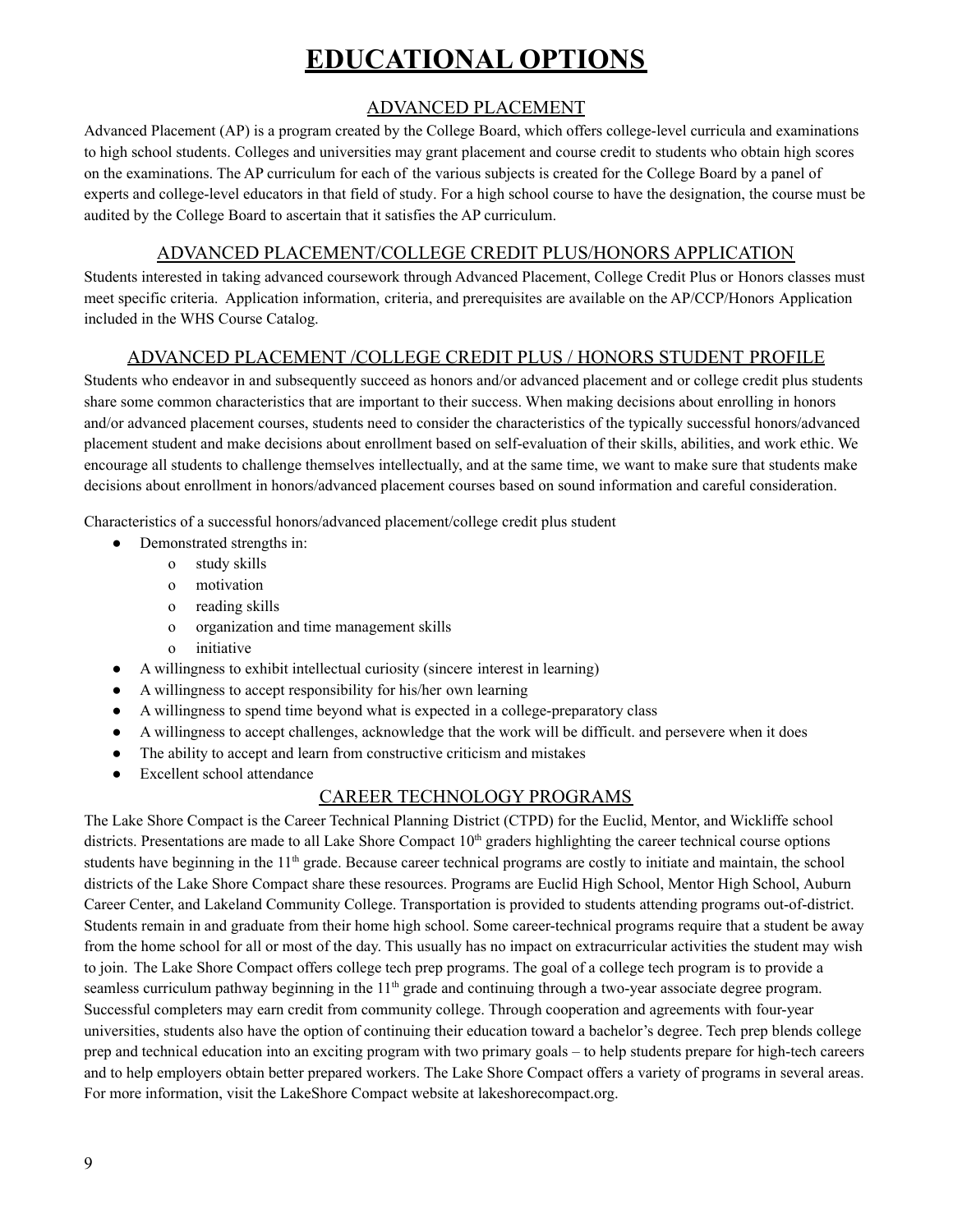#### CREDIT FLEXIBILITY

All high school students are eligible for consideration for credit flexibility. Students that are interested will initiate and submit a request in writing to take and/or earn credit via the credit flexibility plan (CF). CF is subject to Ohio Department of Education policies.

To be eligible to submit and participate in the credit flexibility option, students must meet the following criteria:

- Must be enrolled as a full-time student (a minimum of five (5) credits) within the Wickliffe City School District
- Must be enrolled as a full-time student and be in good academic standing within the Wickliffe City School District or another Ohio public state-accredited institution for at least one full academic year (180 days)
- Must attend with their parent(s)/guardian an informational session with the school counselor and designee from the Credit Flexibility Committee to discuss procedures, plans, outcomes, and impacts of participation in the credit flexibility option
- Must submit a pre-approval form to the school counselor by the designated deadline.

#### APPROVAL PROCESS

To earn credit through the credit flexibility option, students must submit the following documentation to the school counselor by April 1 in preparation for the following school year.

- Credit Flexibility Pre-Approval Agreement
- A 1-page typed statement from the student summarizing the plan for their credit flexibility option and the likelihood of success

The student will present the following information with their parent(s)/guardian to the Credit Flexibility Committee, consisting of one building administrator, one building school counselor, and one teacher representative from the department in the relevant subject area, within 30 school days after the pre-approval paperwork has been approved. The Credit Flexibility Plan Form (CFPF) must be submitted and the student guidelines that include definitions and explanations must be followed.

- Method of earning credit
- Amount of credit sought (may request for only .25 credit, .50 credit, or 1 full credit towards a course. Credit flexibility course credit will not be permitted to have additional weight such as our honors or Advanced Placement courses)
- Academic or elective discipline of study
- Outside experts and/or resources that will be involved in the completion of credit
- Timeline for completion
- Teacher of record, who will monitor progress, attainment of knowledge, and award of grades
- Learning outcomes, content standards (must be aligned to the Ohio Department of Education Content Standards and can be found on the following website (http://www.ode.state.oh.us/), demonstration of knowledge, and scoring rubric as laid out in the Credit Flexibility Plan
- Special accommodations to be provided for students with a disability in compliance with the student's Individual Education Plan (IEP) or Section 504 Plan
- Explanation of the costs and avenues that the parent(s)/guardian will need to take to pay these costs. The parent(s)/guardian will be responsible for all charges above and beyond what the school normally provides for students.

#### AWARDING OF CREDIT

Credit and grades will be awarded based upon the completion of the credit flexibility plan approved by the committee. It will be reported on student transcripts and factored into a student's grade point average (GPA) and class ranking. All credit and grades earned are final.

All time lines regarding grade reporting must be adhered to pursuant to the Wickliffe High School calendar of grade input requirements. This is to ensure that the guidance staff will be able to appropriately schedule students into the necessary courses and appropriately monitor progress.

Credit and grade will be awarded to students who successfully complete all requirements laid out in the Credit Flexibility Approval Agreement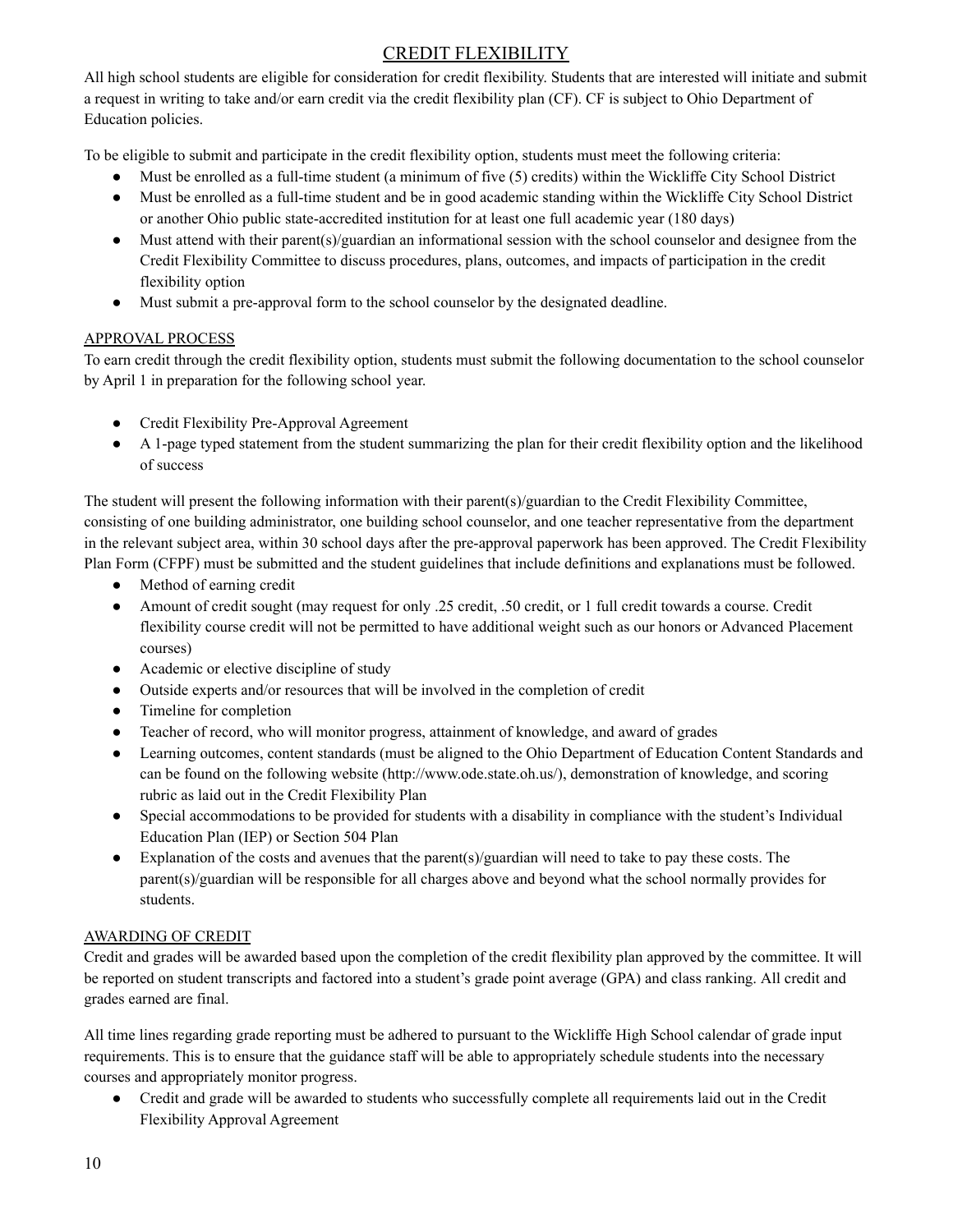- Student grade will be determined by the teacher of record and based on the student's attainment of knowledge as related to the Ohio Content Standards and course objective
- Students who do not complete their requested credit flexibility option by the designated deadline or completely fail to meet the requirements for adequate completion and/or knowledge attainment of the course, will not receive credit and a grade of "F" will be reported on the student's transcript and factored into their GPA. If this occurs, students may not submit to earn the same credit through the credit flexibility option
- In the event that a student does not complete or fails their credit flexibility option, the student and parent(s)/guardian will be held financially responsible for reimbursing the District for any and all financial costs invested into the credit flexibility option

#### RESPONSIBILITY OF STUDENT AND PARENT(S)/GUARDIAN

School Attendance – Students participating in the credit flexibility option will be required to attend school for the remainder of their course load. Each student assumes the responsibility to attend all classes. Regular attendance and punctuality are necessary for success.

#### ATHLETIC ELIGIBILITY

Students wishing to participate in the credit flexibility option and athletics must ensure that they continue to meet eligibility requirements as directed by the Ohio High School Athletic Association (OHSAA) bylaws, specifically bylaw 4, Student Eligibility. In addition, students must meet eligibility requirements pursuant to the Wickliffe City School Board Policy. Approval of taking the credit flexibility option for one (1) credit will be equivalent to taking a full year course.

#### FEES

The District will require the parent(s)/guardians of a student participating in the credit flexibility option not initiated by the District to be responsible for any additional fees associated with participation in that option.

#### ACADEMIC INTEGRITY

Credit flexibility options are the sole responsibility of the student. The student must complete all work and final products on his/her own. A student may accept support, feedback, and knowledge from outside sources to assist in the completion of the credit flexibility option but credit must be given to outside sources for contribution to the work.

A student deemed to be in violation of academic integrity guidelines will be notified of the complaint and informed of the need to be removed from the credit flexibility option. A student found to be in violation of academic integrity guidelines will receive no credit and a failing grade for the course. It will be reported on the transcript and factored into the GPA. The student will be denied participation in any future requests to participate in the credit flexibility option.

#### APPEALS PROCESS

Should a student and/or parent(s)/guardian disagree with a decision or action by the Credit Flexibility Committee or teacher of record, the student may submit a written appeal and request the right to a hearing.

Appeals must be formally written and submitted to the Credit Flexibility Committee. The Credit Flexibility Committee and a teacher representative from the department in the relevant subject area who was not involved in the original approval and assessment of the student will review the appeal.

The student filing the written appeal and his/her parent(s)/guardian shall be given an opportunity to present concerns and recommendations to the committee. The committee will review appeals within 10 days from the date the written appeal was submitted. The decision of the committee may be appealed to the High School Principal. The decision of the High School Principal may be appealed to the Superintendent of Schools.

#### COLLEGE CREDIT PLUS (CCP)

Eligible students in grades 7-12 can take a course and earn high school and college credit that appears on both their high school and college transcripts. The CCP program is subject to Ohio Department of Education policies and the CCP policies of the partner institution. All courses offered through College Credit Plus—even courses offered in the high school—must be the same course that the college offers. The course must apply to a degree or professional certificate. The student is enrolled in both high school and college and can attend the class in any setting arranged by the college. Ohio Public School districts and Ohio Public Colleges and Universities must participate in College Credit Plus. To be eligible, students must meet the admission standards of the participating college or university to which they apply for enrollment.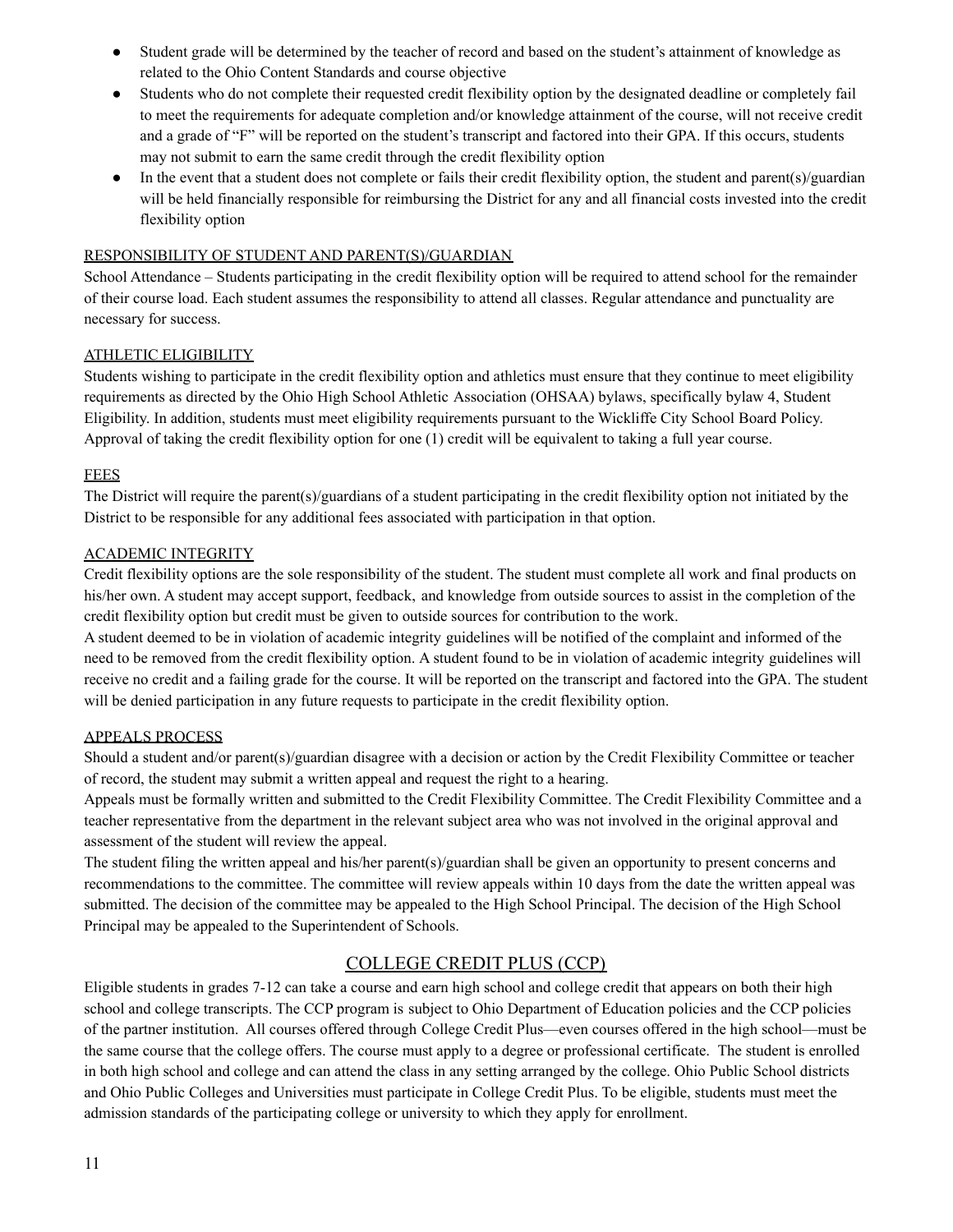Students who enroll in CCP courses and fail to complete the course, withdraw from the course after the college's deadline, or who fail to meet any state or partner institution requirements may be required to repay some or all of the tuition, fees, and textbook costs. Students in CCP courses are also subject to a state-wide probation or dismissal policy for academic underperformance. Information about these policies can be found on the website of the Ohio Department of Higher Education: ohiohighered.org/ccp/resources

#### EARLY COLLEGE EARLY CAREER (ECEC)

ECEC is a joint program offered to  $11<sup>th</sup>$  and  $12<sup>th</sup>$  graders through WHS and MAGNET in conjunction with other organizations. ECEC is a paid youth apprenticeship program that helps students gain a skill set that could lead to a long-term, sustainable career in high-tech manufacturing. Students who are accepted into the ECEC program will take CCP courses at a local college, participate in face-to-face training and coursework at WHS, and spend time each week working at a local manufacturing facility. Summer employment opportunities and the ability to interview for employment after high school exist for participants in the ECEC program.

#### OTHER ACADEMIC OPTIONS

#### COURSE AUDIT

Students may audit a course with approval of an administrator and the teacher of record. Course audits are traditionally used when the student has a desire to retake a course that has already been successfully completed for credit. No credit will be earned in a course audit, however, the course will appear on the students transcript with the grade designation of "AU".

#### COURSE RETAKES

Students may retake specific courses several times in their high school career with approval of an administrator and the teacher of record. This is permissible as the academic content changes significantly. Course retakes are limited to: Band, Cardio Fitness, Choir, Essential Study Skills, Exploring Music, Plyometric Conditioning. Administrative approval is required for any other courses.

#### INDEPENDENT STUDY

Students may take a pre-existing course as an independent study course with the approval of an administrator and the teacher of record. Independent study options are limited to two situations: a) when the student cannot be in a regularly scheduled class period and completes the required work during a separate time during the school day or b) when the student has already taken a course and now re-enrolls in that course with the independent study designation to complete advanced work. Students who wish to design their own course or complete coursework that does not exist in the WHS Course Catalog should refer to the Credit Flexibility section.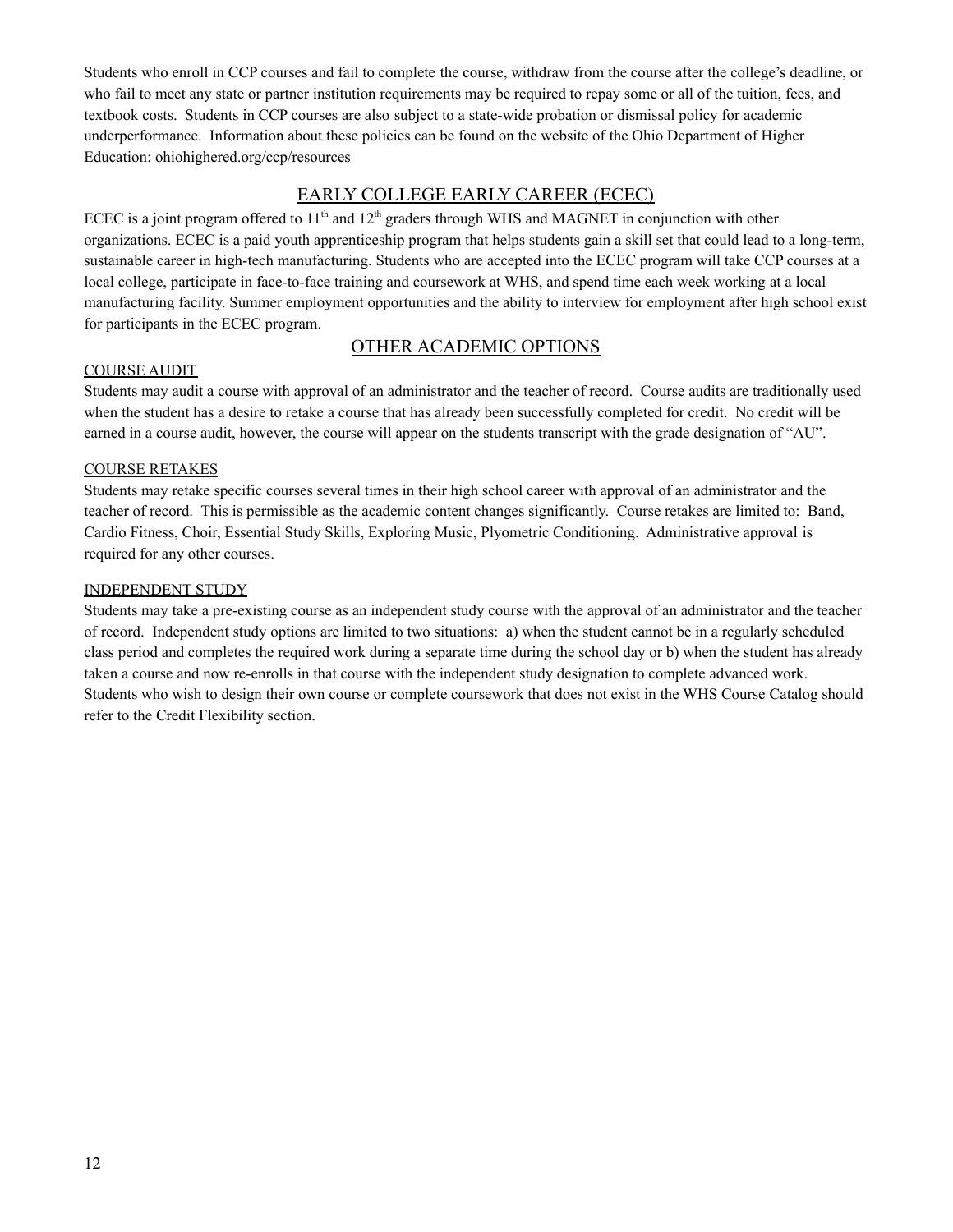## **ENGLISH/LANGUAGE ARTS**

| $9th$ - 10 <sup>th</sup> Grade<br>(Required)                                                                                                             | $11th - 12th$ Grade<br>(Required)                                                                                                                                                                                 | <b>ELA/SS Dual Credit Electives</b>                                                                                                               | <b>ELA Electives</b>                                                                                                                                                                                                                    |
|----------------------------------------------------------------------------------------------------------------------------------------------------------|-------------------------------------------------------------------------------------------------------------------------------------------------------------------------------------------------------------------|---------------------------------------------------------------------------------------------------------------------------------------------------|-----------------------------------------------------------------------------------------------------------------------------------------------------------------------------------------------------------------------------------------|
| *2 years to take all 4<br>classes:<br>Fiction<br>Mythology<br>Academic Writing<br>Professional<br>Writing<br>OR<br>Honors English 9<br>Honors English 10 | *2 years to take all 4<br>classes<br>American Literature<br><b>British Literature</b><br>Reading and Writing<br>$\bullet$<br>for College<br>Political Texts &<br>Argument<br>OR.<br>CCP ELA Sequence<br>$\bullet$ | Learn, Lead, Serve+<br>Women's Rights Movement*<br>20 <sup>th</sup> Century Genocide*<br>Conflict in the $21st$ Century*<br>+See Service Learning | <b>CCP</b> Composition I<br>CCP Composition II<br>CCP Intro to Fiction<br>CCP Intro to Poetry<br>Communications*<br>Creative Writing I*<br>Creative Writing II*<br>Film as Literature*<br>Music as Literature*<br>Digital News & Media* |

#### FICTION

Grades: 9-10 Course Number 110/120 Semester Course – 0.5 credit Prerequisite: None Estimated Fee: \$4 Pre-course reading and assignments are required

*This course introduces students to close readings of the fiction variety representing a variety of time periods and nationalities. The class consists of group discussions, analysis, and application of literary terms and thematic issues, consideration of cultural context, and examination of narrative construction. Requirements include contributing to group discussions, submitting assignments, writing interpretive papers, making and delivering class presentations, and completing creative projects.*

#### MYTHOLOGY

Grades: 9-10 Course Number 111/121 Semester Course – 0.5 credit Prerequisite: None Estimated Fee: \$4 Pre-course reading and assignments are required

*Students will read primarily Greek mythology, including brief myths and excerpts of more extended works of epic poetry, including The Odyssey and The Iliad. Students will analyze plot and character development and how these inform universal themes in literature, as well as consider mythology as the basis for literature and culture generally. Writing will include frequent, brief, evidence-based writing,* including a summative research project and presentation in which students compare Greek mythology with other *cultures'* mythologies.

#### ACADEMIC WRITING

Grades: 9-10 Course Number 113/123 Semester Course – 0.5 credit Prerequisite: None Estimated Fee: \$4 *Students will learn how to format and organize bodies of writing, building from single paragraphs to 5-paragraph essays. Students will read short works of fiction and nonfiction and respond to them using evidence-based writing and discussion; as a summative assessment, students will read and write about Shakespeare's Romeo and Juliet.*

#### PROFESSIONAL WRITING

Grades: 9-10 Course Number 114/124 Semester Course – 0.5 credit Prerequisite: None Estimated Fee: \$4

*This course introduces the communication processes and genres that are used in professional contexts or are essential for successful professional careers. This class will address the function, design, and writing of resumes, application letters, reports, procedural instructions, websites, and presentations. Students will complete writing exercises and contextualized projects to develop written/oral communication, critical thinking, problem solving, collaboration, and design skills.*

#### HONORS ENGLISH 9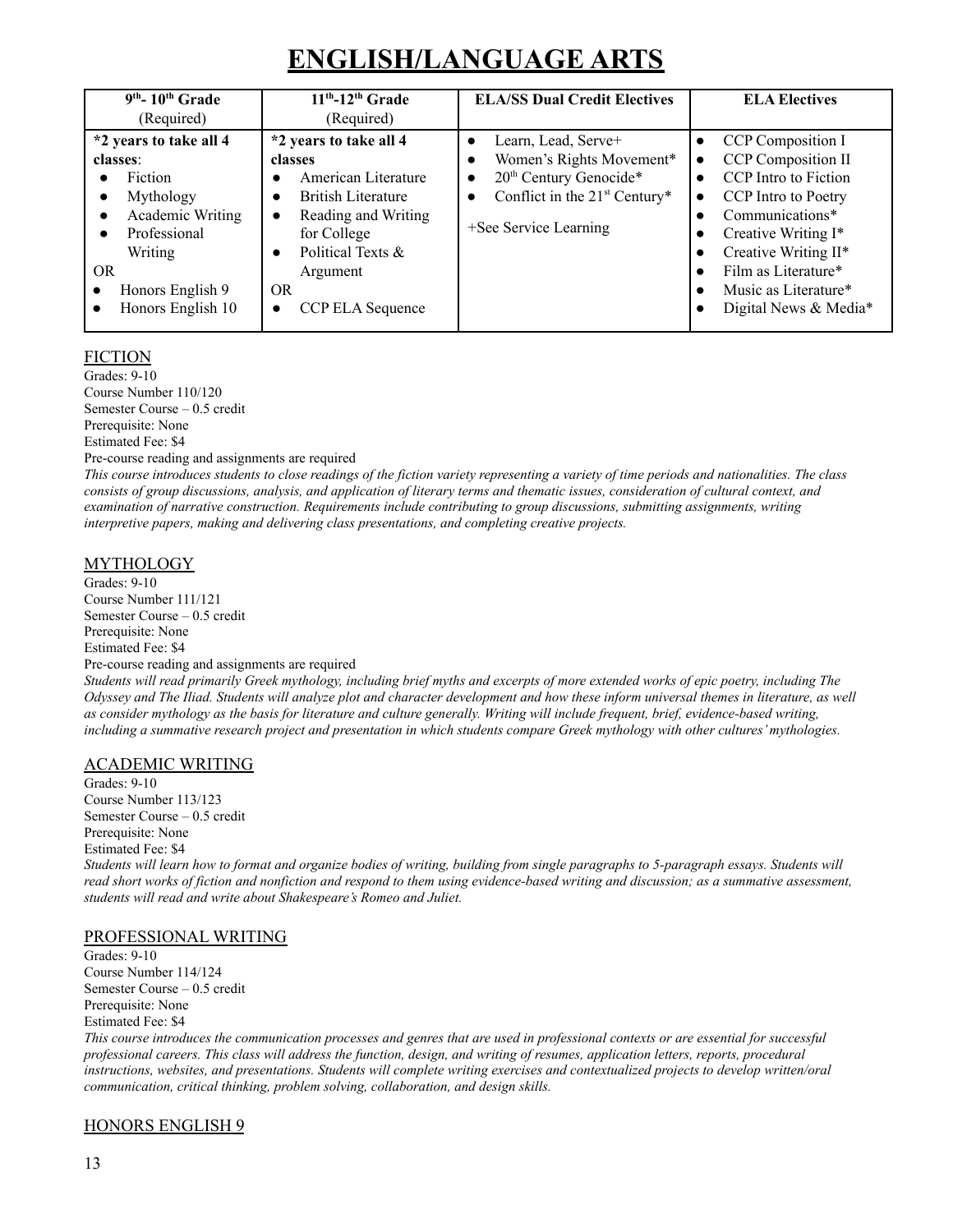Grades: 9 Course Number 115 Full Year Course – 1 credit Prerequisite: AP/CCP/Honors Application/Teacher Recommendation Estimated Fee: \$4 Pre-course reading and assignments are required

*Honors English 9 is an intensive introduction to literature and writing. In this course, students will read and analyze a variety of literary genres. The emphasis will be on interpreting texts, literally and figuratively, in order to better understand literary technique and style. Students will also consider specific themes using informational text in order to get at the essential question. This course features extensive work on the development of writing skills. Students will produce a series of analytical essays in which they will explore their interpretations of literature. Through this process, they will work on building and supporting an effective argument. Vocabulary and grammar will be studied in conjunction with these essays. Students will also participate in class discussions in a variety of environments. Because this is an HONORS course, students will be expected to meet the criteria of the "Profile of an Honors Student."*

#### HONORS ENGLISH 10

Grades: 10 Course Number 125 Full Year Course – 1 credit Prerequisite: AP/CCP/Honors Application/Teacher Recommendation Estimated Fee: \$4 Pre-course reading and assignments are required

*This is an accelerated class that requires students to think deeply and richly about both fiction and non-fiction, this course offers a blend of classic and contemporary works from authors of diverse backgrounds. While the course places a heavy emphasis on a variety of writing/reading skills, it also introduces students to concepts that will be addressed more thoroughly in the Advanced Placement English class. As well, English 10 Honors further develops students' vocabulary, grammar, and habits of mind and thinking skills. Students,* individually as well as collaboratively, will conduct/write several research projects/papers. Because this is an HONORS course, students *will be expected to meet the criteria of the "Profile of an Honors Student."*

#### AMERICAN LITERATURE

Grades: 11-12 Course Number 130/140 Semester Course – 0.5 credit Prerequisite: None Estimated Fee: \$4 Pre-course reading and assignments are required

*This course explores the diversity of writings and cultures in America. Tracing the development of selected literary styles, genres, and movements. The class consists of group discussions, analysis, and application of literary terms and thematic issues, consideration of cultural context, and examination of narrative construction. Requirements include contributing to group discussions, submitting assignments, writing interpretive papers, making and delivering class presentations, and completing creative projects.*

#### BRITISH LITERATURE

Grades: 11-12 Course Number 131/141 Semester Course – 0.5 credit Prerequisite: None Estimated Fee: \$4 Pre-course reading and assignments are required

*This course offers a cross section of British literature from the Medieval period to the present day. We will examine a variety of literary representations of courage and conflict, of love and religion, set within the shifting historical context. We will explore and interpret ways in which literature both reflects and constructs British Identity.*

#### POLITICAL TEXTS AND ARGUMENTS

Grades: 11-12 Course Number 132/142 Semester Course – 0.5 credit Prerequisite: None Estimated Fee: \$4

*This course explores seminal U.S. documents of historical and literary significance including how they address related themes and concepts. The class consists of group discussions, analysis, and application of literary terms and thematic issues, consideration of cultural context, and examination of narrative construction. Requirements include contributing to group discussions, submitting assignments, writing interpretive papers, making and delivering class presentations, and completing creative projects.*

#### READING AND WRITING FOR COLLEGE

Grades: 11-12 Course Number 133/143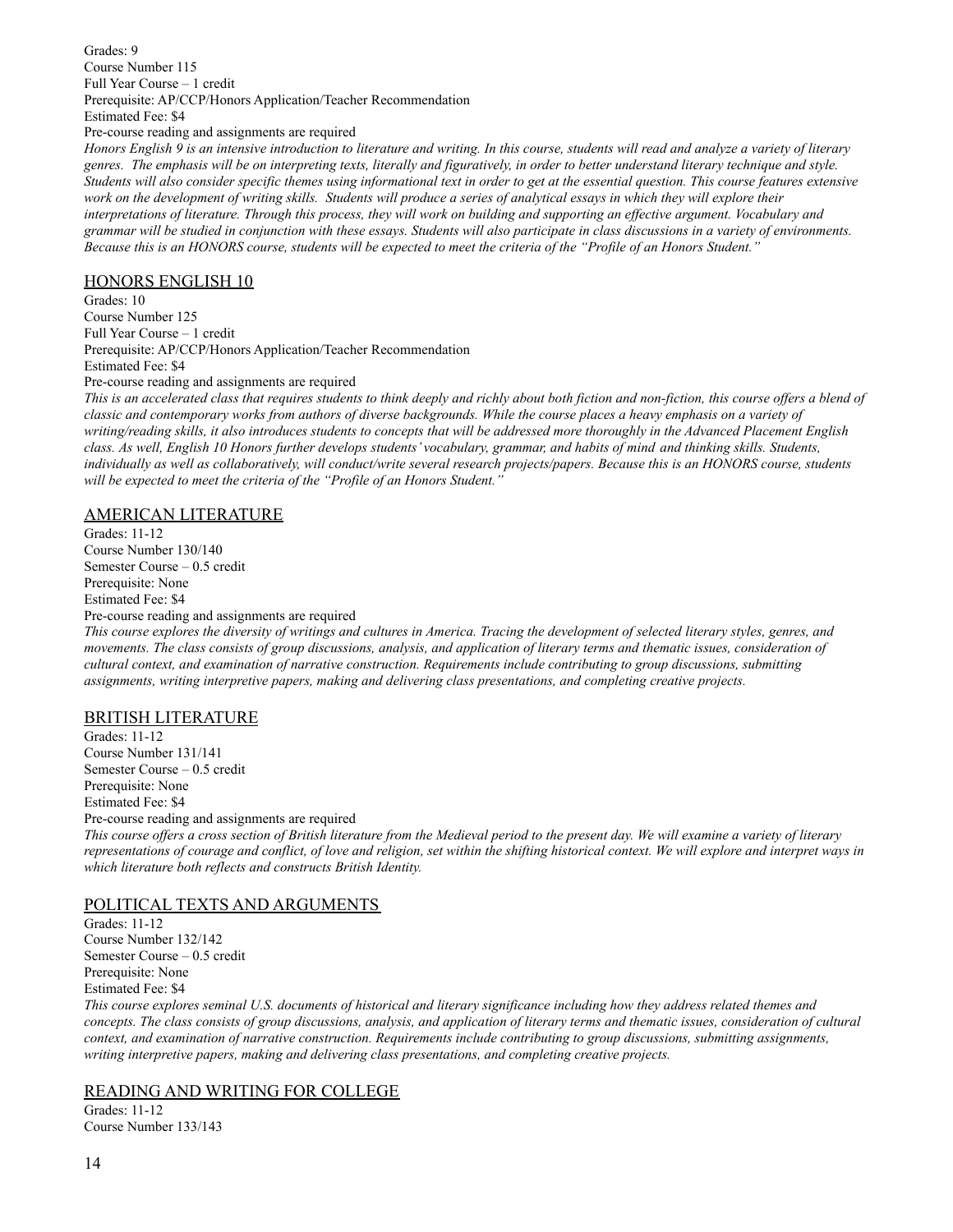Semester Course – 0.5 credit Prerequisite: None Estimated Fee: \$4

*This course focuses on the development and improvement of development of strategic college reading skills with an emphasis on diverse reading comprehension, language competency, and writing skills. The emphasis is on discovering self as a reader and writer. Students will learn how to select and modify reading strategies to improve comprehension and retention. Students will apply critical reading and content analysis skills to textbook materials from a wide range of college-level text, read various texts, to write collaboratively and individually, and share writing with others.Students will experience all phases of the reading and writing processes. This course is reading-intensive and writing-intensive and designed to help develop college-level literacy skills.*

#### CCP COMPOSITION I

Grades: 11-12 Course Number 152 Semester CCP Course – 1 credit Prerequisite: AP/CCP/Honors Application/Placement Test/Teacher Recommendation Estimated Fee: \$4 Subject to CCP admissions and course policies *This course focuses on the writing process and on the composition of expository writing assignments, including personal, informational, and critical essays. Students will read and analyze expository and imaginative texts (fiction, nonfiction, poetry, or drama). Because of*

*duplication in course content, students who have taken ENGL 1110 English Composition I (B) should not take this course.*

#### CCP COMPOSITION II

Grades: 11-12 Course Number 154 Semester CCP Course – 1 credit Prerequisite: AP/CCP/Honors Application, Placement Test, Teacher Recommendation, CCP Composition I, CCP Introduction to Poetry, CCP Introduction to Fiction Estimated Fee: \$4 Subject to CCP admissions and course policies *This course analyzes argumentative strategies, models, and texts. Students will focus on the research process: identifying sources through electronic and print-based research strategies, evaluating research materials, and integrating and synthesizing research material. The course culminates in the production of a fully documented argumentative paper.*

#### CCP INTRODUCTION TO POETRY

Grades: 11-12 Course Number 153 Semester CCP Course – 1 credit Prerequisite: AP/CCP/Honors Application, Placement test, CCP Composition I Estimated Fee: \$4 Subject to CCP admissions and course policies *This course examines poetry and the elements of poetry, focusing primarily on 19th and 20th century poems and song lyrics. Students gain both a holistic and analytical appreciation of poetry and will have the opportunity to write their own original poems, along with critical responses to them.*

#### CCP INTRODUCTION TO FICTION

Grades: 11-12 Course Number 155 Semester CCP Course – 1 credit Prerequisite: AP/CCP/Honors Application, Placement test, CCP Composition II, CCP Introduction to Poetry Estimated Fee: \$4 and cost of AP exam Subject to CCP admissions and course policies *This course explores fiction as an art form through analysis of the techniques and characteristics of its various genres, including short stories, novellas, and novels. Students will study fiction elements and strategies, including point of view, plot, setting, character, theme, and literary devices. Student writing will focus on literary analysis.*

#### COMMUNICATIONS

Grades: 10-12 Course Number 158 Semester Course – 0.5 credit Prerequisite: None Estimated Fee: \$4 *Communications explores the building blocks of the communication process and how that process affects both personal and professional relationships. Through daily activity, discussion, and practice, students will learn the skills necessary to improve communication with others. Students will participate in both formal and informal settings and scenarios, including planned and impromptu speeches, mock*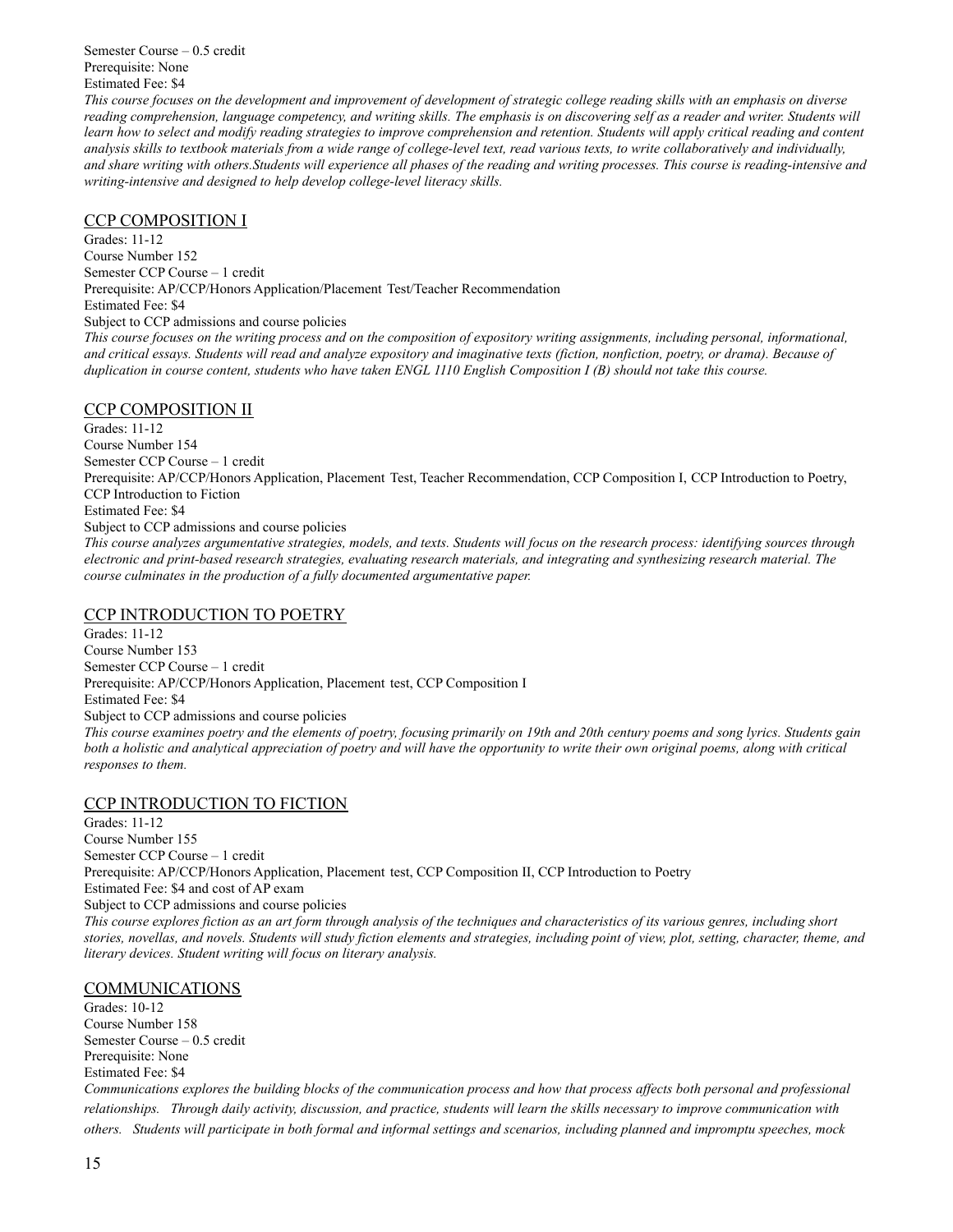*interviews, group discussion, and interpretive readings. Both individually and collaboratively, students will use technology to research, create, and deliver visual presentations. By the end of the course, students will be more confident and poised communicators, equipped for future personal, collegiate, and professional interactions.*

#### FILM AS LITERATURE

Grades: 11-12 Course Number 150 Semester Course – 0.5 credit Prerequisite: None Estimated Fee: \$4 *Students will analyze film from a literary perspective. As such, students will learn to recognize, explain the effects of, and recreate technical elements of film. Works of film are analyzed according to artistic and technical merits. Students will be expected to write movie reviews and analytical essays about film using terms specific to the medium. Be advised that excerpts of some films viewed and studied in class are rated PG-13 and R.*

#### MUSIC AS LITERATURE

Grades: 11-12 Course Number 151 Semester Course – 0.5 credit Prerequisite: None Estimated Fee: \$4 *Students will analyze music from a literary perspective. As such, students will learn the basic vocabulary of music theory and some history associated with various genres. Works of music are analyzed according to literary merits and historical context. Students will be expected to write music reviews and analytical essays about music using terms specific to the medium.*

#### CREATIVE WRITING I

Grades: 9-12 Course Number 135 Semester Course – 0.5 credit Prerequisite: None Estimated Fee: \$4 *This course introduces the theory and practice of creative writing, particularly the genre of short stories. Students will have the opportunity to complete various writing exercises and four or five short stories. Students will read and critique their own and others' work.*

#### CREATIVE WRITING II

Grades: 9-12 Course Number 136 Semester Course – 0.5 credit Prerequisite: Creative Writing I Estimated Fee: \$4 *This course will build on techniques learned in Creative Writing I. The class will be a workshop with opportunities to write, share, and critique original work including drama, poetry, and short stories.*

#### DIGITAL NEWS AND MEDIA (formerly Yearbook + Journalism)

Grades: 10-12 Course Number 157 Full Year Course 1 credit Prerequisite: Teacher Recommendation Estimated Fee: \$4

*In this course, students will produce the yearbook and maintain the Wick Leaf Blog while learning to communicate in a variety of forms for a variety of audiences and purposes. Units of study include teamwork, responsibility, brainstorming, content, coverage, concept, reporting, writing, headlines, captions, editing, photography, typography, design, graphics, finances, campaigns, advertising, and distribution. Students will learn how to conduct an interview, develop quality-questioning techniques, and write in journalistic style. They will learn to objectively express events with an emphasis on journalism ethics, independence, accuracy, impartiality and truth. These publications strive to maintain a tradition of excellence in which the school and the community can take pride.*

#### WOMEN'S RIGHTS MOVEMENT

Grades: 11-12 Course Number 145 (ELA), 245 (SS) Semester Course – 0.5 credit of English/0.5 credit of Social Studies Prerequisite: None Estimated Fee: None *The class will explore the female gender role in the United States since its founding, focusing in particular on the way the Women's Rights Movement has both shaped and been shaped by the development of the United States.*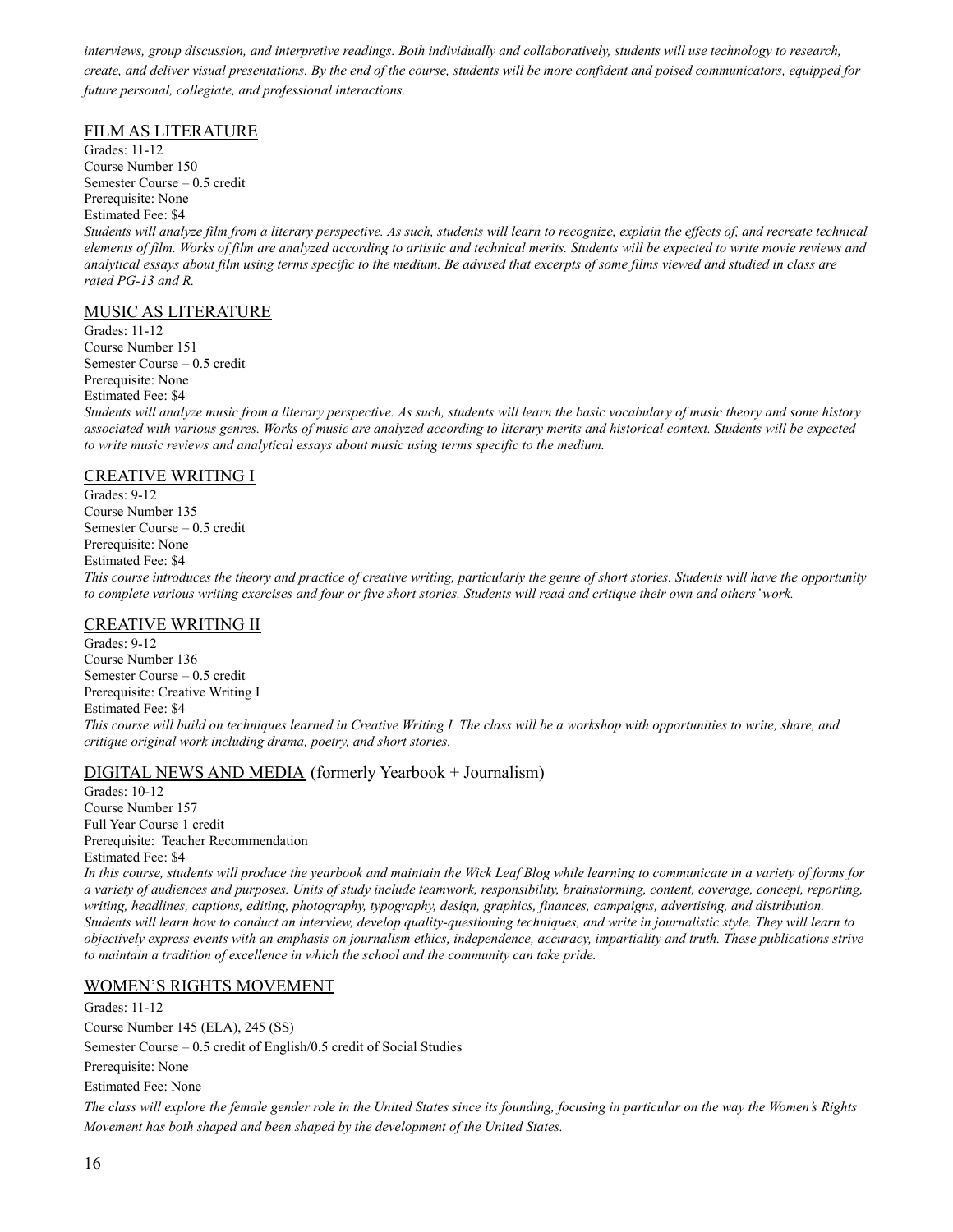## **FINE ARTS**

*Students need to select at least 1.0 credits of Fine Arts courses to meet graduation requirements.*

#### ART FOUNDATIONS A

Grades 9-12 Course Number 610 Semester Course - 0.5 credit Prerequisite: None Estimated Fee: \$30.00

*This course is designed as a beginning course for the art major or student who is interested in art as an elective to fulfill part of a fine arts requirement. No experience in art is required before taking Art Foundations. The students will gain a general knowledge of the art studio and the elements and principles of art. Emphasis is placed on exposure to a variety of art materials and techniques in two-dimensional design while developing observational and critical thinking skills.*

#### ART FOUNDATIONS B

Grades 9-12 Course Number 620 Semester Course - 0.5 credit Prerequisite: Art Foundations A Estimated Fee: \$30.00

*Art Foundations B is a semester course in the regular sequence of classes for students that have an appreciation and enjoyment of art but cannot fit a year long course into their schedules. The course provides the opportunity to utilize the basic skills learned in Art Foundations with more advanced projects. Students will work with different media and techniques including tempera, watercolors, colored pencils, charcoal, printmaking, sculpture and mixed media. Emphasis is placed on composition, design and creative solutions to the problems presented. Art History is incorporated as it applies to specific projects.*

#### PAINTING I and II

Grades 9-12 Course Number 630 Semester Course - 0.5 credit Prerequisite: Art Foundations A and B Estimated Fee: \$30.00 *Drawing and Painting is for students who may be interested in elaborating on drawing and painting skills taught in Art Foundations A & B. Students will explore a variety of different types of paint and drawing materials. An emphasis will be made on creative problem solving, critical observation, technique and craftsmanship.*

#### CERAMICS I and II

Grades 9-12 Course Number 640 Prerequisite: Art Foundations A or B Estimated Fee: \$65.00 *This course focuses on the fundamentals of hand building and glazing techniques. Students will learn pinch, coil and slab construction, glazing and kiln loading procedures. Ceramics will focus on three-dimensional design, aesthetic awareness and historical background as it relates to ceramics.*

#### ART II

Grades 9-12 Course Number 631 Full Year Course - 1 credit Prerequisite: One year of art and teacher recommendation  $(9<sup>th</sup>$  grade admission requires an approved Honors Application) Estimated Fee: \$50.00 *Art II is designed for students who have an understanding of artistic media and techniques. Emphasis is placed on creativity and critical analysis as a series of problems are presented requiring thoughtful and innovative solutions. New media techniques, such as acrylic paints*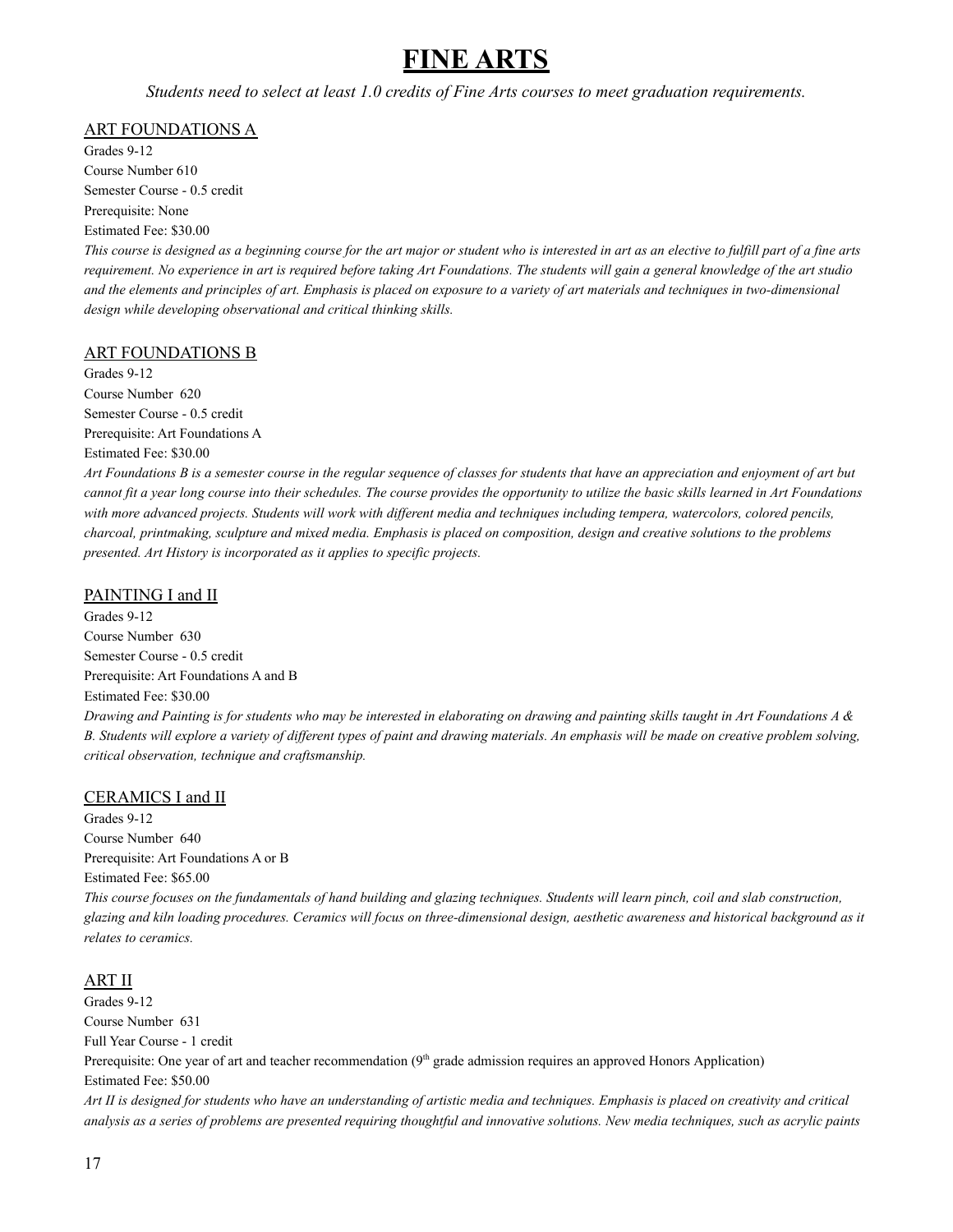*and Prismacolor colored pencils, are introduced. Emphasis is placed on advanced use of color theory, composition and design. Art history, criticism and aesthetics are incorporated into the program to encourage students to critique, evaluate and appreciate art. Grades are determined by ability, creativity and effort. Art II is an upper level elective course and therefore, the demands and requirements are greater than in previous art courses. A limited number of 9 th grade students may be admitted to Art II with the recommendation of the 8th grade Art teacher.*

#### ART III

Grade 11-12 Course Number 641 Full Year Course - 1 credit Prerequisite: Art II and teacher recommendation Estimated Fee: \$50.00

*Art III is designed for students to continue to develop and perfect their talents. As the course progresses, increasing emphasis is placed on the completion of a comprehensive portfolio. Students continue to work in most of the basic media, but are encouraged to develop media to its potential with importance placed on individuality and creativity. Art history, criticism and aesthetics are incorporated into the program to encourage students to critique, evaluate and appreciate art. Grades are determined by ability, creativity and effort. Art III is an upper level elective; therefore, the demands and requirements are greater than in previous art courses. Time outside of the classroom will be required to complete complex projects and sketchbook homework drawing assignments.*

#### ART IV

Grades 11-12 Course Number 651 Full Year Course - 1 credit Prerequisite: Art III and teacher recommendation Estimated Fee: \$55.00

*Drawing is for highly motivated students who are seriously interested in the study of art. This program demands significant commitment. The course will give art students an opportunity to challenge their talent and ability by creating unique artworks with a high degree of technical skill. Students will be required to develop a portfolio showing a fundamental competence and range of understanding in visual concerns, techniques and methods. Art IV addresses three major concepts: sense of quality, concentration on a particular visual interest or problem, and breadth of experience in format, technical, and expressive work. Because this is an advanced elective course, students will be expected to meet the criteria of the highly motivated and artistically skilled student.*

#### ART V

Grades 11-12 Course Number 652 Full Year Course - 1 credit Prerequisite: Art IV and teacher recommendation Estimated Fee: \$55.00

*This course is designed for the four year advanced art student that started high school in Art II based on the recommendation of the previous art teacher. This course will concentrate on portfolio preparation for students with a future goal of an art related major in college. This course will emphasize on portfolio completion and college preparation. Homework will be required to reach these goals. This is the most advanced elective course in fine arts, students will be expected to meet the criteria of the highly motivated and artistically skilled student.*

#### BAND

Grades: 9-12 Course Number 670 Full Year Course – 1 credit Prerequisite: None Estimated Fee: \$45 Instrument rental fee

*SWING (MARCHING) BAND - Membership in the marching band is required for all instrumental music students. This group, which functions primarily during the football season, is composed of students from the symphonic band. Any student who enrolls for marching band must also participate in symphonic band for the remainder of the year in order to receive full credit. The class meets 1 period per day, five days per week for ten weeks during the regular football season. In addition, one full band rehearsal is held after school each week, usually on Wednesday evenings. Attendance at rehearsals and performances is required of all members. All members of the swing band*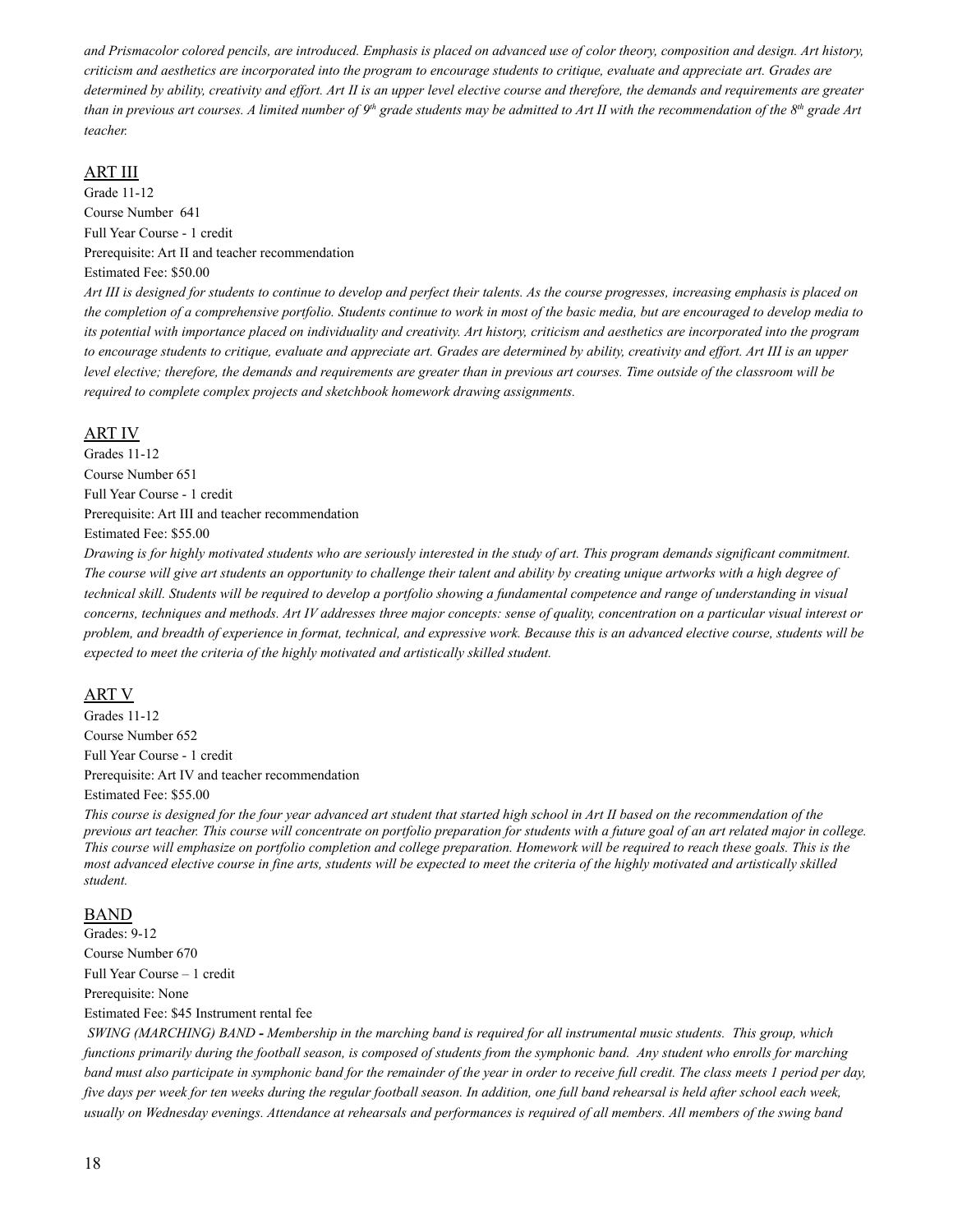*must attend the band camp, which is held prior to the opening of school. Marching band rehearsals begin 3 weeks prior to the opening of school. Besides football games, Swing Band participates in band festivals, holiday lighting ceremonies, parades and Cedar Point. SYMPHONIC BAND - Functions as part of the instrumental music curriculum. It is open to all students who play musical instruments. Its primary purpose is to help musicians become technically proficient with their instruments. Rehearsals and performances are required functions of Symphonic Band. The group rehearses all varieties of music, performs at all concerts and OMEA large group competitions*.

#### EXPLORING MUSIC

Grades: 9-12 Course Number 660 Semester Course – 0.5 credit Prerequisite: None Estimated Fee: None *Exploring Music is a survey music course that will allow students to focus and study areas of music that are of interest to them. The course is meant for a wide-range of students including those with a background of study in music and those who simply want to learn more about music. This is a non-performing music class.*

#### A CAPPELLA CHOIR

Grades: 9-12 Course Number 665 Full Year Course – 1 credit Prerequisite: Choir/Singing experience Estimated Fee: \$10

*A Cappella Choir is a select vocal group that meets one period per day. Students review the physical makeup of the voice and how to care for it. They work with the basic understanding of musical concepts and written language of music. The choir members are required to perform at scheduled concerts as well as command performances arranged during the school year. They will sing SATB (Soprano, Alto, Tenor, Bass) music literature as well as other combinations of voicing. This choir will perform four to ten concerts per year. They will explore several eras of musical styles. Students should get the choir director's signature before adding this class to their schedule or be on the list from the students chosen from mixed choir. The Winter Concert is the first semester exam and the Spring Concert is the second semester exam. There is no make up work for a missed concert. This is a performance-based class. Grading procedures, including the school year calendar and permission slip, will be sent home at the beginning of the school year.*

#### INTRO TO DRAMA & THEATER

Grades: 9-12 Course Number 650 Full Year Course – 1 credit Prerequisite: Choir/Singing experience Estimated Fee: \$10

*Intro to Drama & Theater is a fine art elective that meets one period per day. This course will allow students to focus and study areas of theater that are of interest to them. The course is meant for a wide-range of students including those with a background in theater and those who simply want to learn more about theater. This is a non-performing theater course.*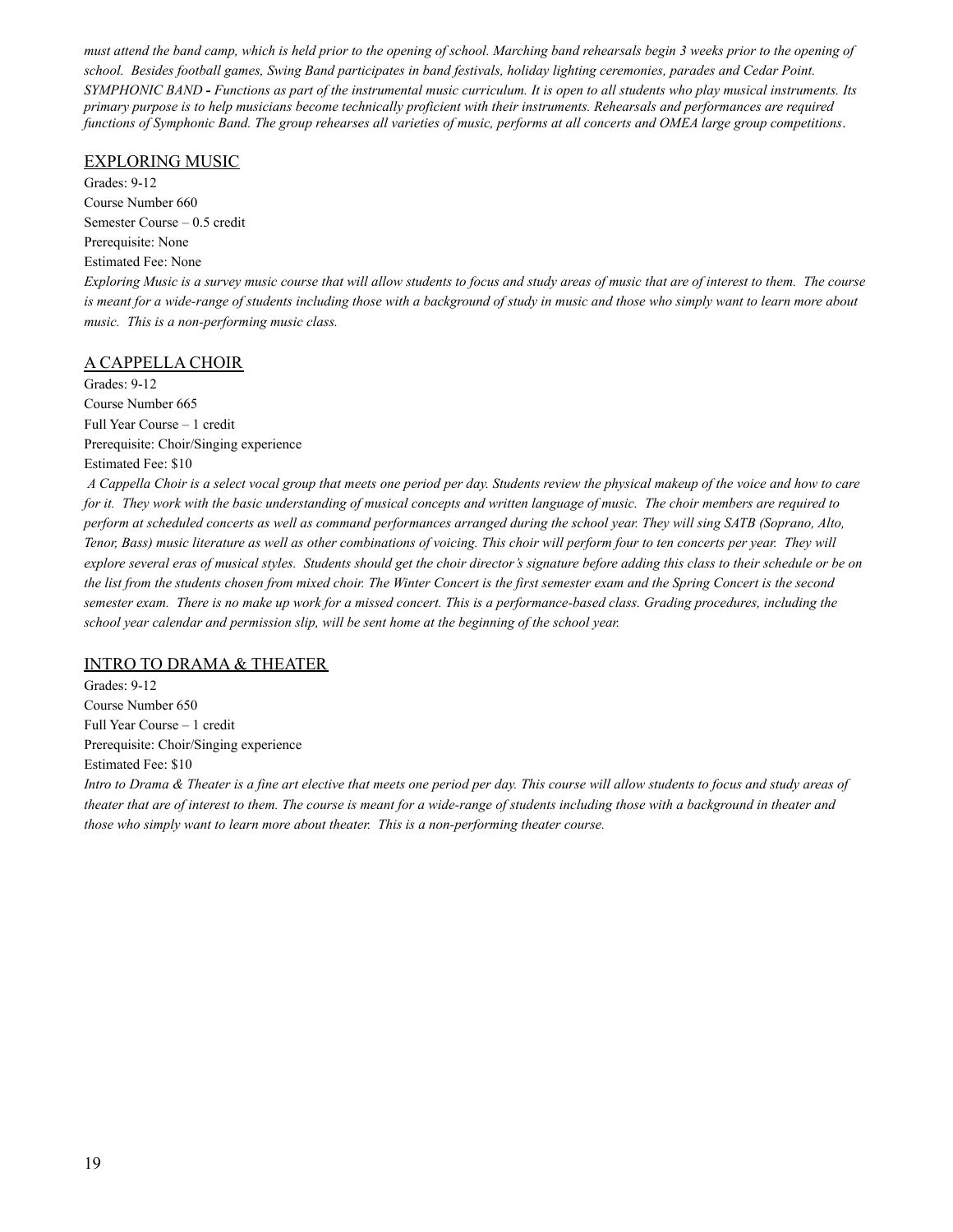## **HEALTH/PHYSICAL EDUCATION**

| <b>Required Courses</b> | <b>Electives</b> (these courses do not meet the Physical<br>Education graduation requirement) |
|-------------------------|-----------------------------------------------------------------------------------------------|
| Physical Education I    | Life Prep: Transition to Adulthood                                                            |
| Physical Education II   | Sport and Recreation Fitness                                                                  |
| Health                  | Weight Training                                                                               |
|                         | <b>Cardio Fitness</b>                                                                         |

#### PHYSICAL EDUCATION I

Grades: 9-12 Course Number 310 Semester Course – 0.25 credit Prerequisite: None Estimated Fee: None

*Physical Education encompasses certain developmental goals that include the physical, mental, emotional, and social aspects of growth and maturity. Emphasis on improving students agility, flexibility, strength, endurance, and developing skills through participation in team and individual activities such as; basketball, badminton, floor hockey, volleyball, touch football, softball, soccer, frisbee games, bocce ball, track and field, and fitness jogging.*

#### PHYSICAL EDUCATION II

Grades: 9-12 Course Number 330 Semester Course – 0.25 credit Prerequisite: None Estimated Fee: None

*Physical Education encompasses certain developmental goals that include the physical, mental, emotional, and social aspects of growth and maturity. Emphasis on improving students agility, flexibility, strength, endurance, and developing skills through participation in team and individual activities such as; basketball, badminton, floor hockey, volleyball, touch football, softball, soccer, frisbee games, bocce ball, track and field, and fitness jogging.*

#### HEALTH

Grades: 10 Course Number 321 Semester Course – 0.5 credit Prerequisite: None Estimated Fee: None *The emphasis of health education is on physical, mental, social, and emotional health. The health curriculum stresses prevention and reduction of health risks. Students are encouraged to make responsible and informed decisions about diet, exercise, safety, sexual activity, drugs, alcohol, and tobacco use.*

#### LIFE PREP: TRANSITION TO ADULTHOOD

Grades: 11-12 Course Number 342 Semester Course – 0.5 credit Prerequisite: None Estimated Fee: None *Life Prep: Transition to Adulthood focuses on the study of personal relationships, dating, courtship, sexuality, marriage, family relationships, and parenting. Topics may include: drug abuse, alcoholism, and problems within the family framework. Students will learn basic strategies necessary to be a successful adult, including the use of a budget, learn personal banking,establishing credit, qualifying for*

#### SPORT AND RECREATION FITNESS

*loans, and basic investment for financial growth and stability.*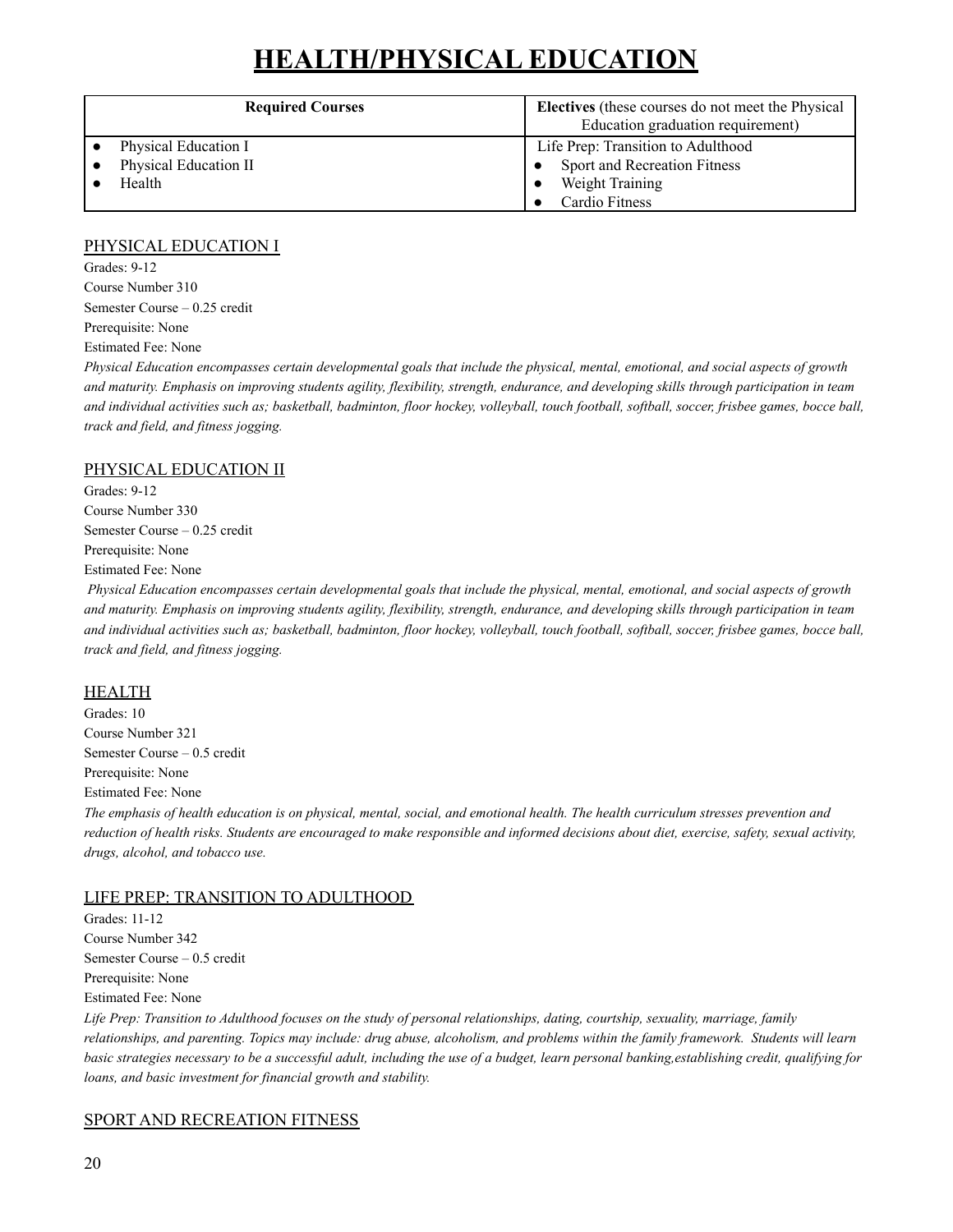Grades: 10-12 Course Number 331 Semester Course – 0.5 credit Prerequisite: Completion of Physical Education I and II Estimated Fee: None *This class is for 11th and 12th graders who want to continue taking physical education as an elective. The semester would include sports and recreation activities interwoven with fitness routines that have proven to be the most popular among the older students. Each sport and recreation activity would have more time dedicated to it with more skill and strategy work included. The ultimate reward would be skilled game play that is more fun and competitive. This course may NOT be used to meet the physical education graduation requirement.*

#### CARDIO FITNESS

Grades: 10-12 Course Number 333 Semester Course – 0.5 credit Prerequisite: Completion of Physical Education I and II Estimated Fee: None

*This elective course provides a total body cardio fitness and strength-training program for high school students. The course impacts cardiovascular endurance, muscle strength and endurance, flexibility and body composition of the amount of fat one has compared to lean tissue. The goal of this course is to improve overall fitness regardless of current level. This course may NOT be used to meet the physical education graduation requirement.*

#### WEIGHT TRAINING

Grades: 10-12 Course Number 332 Semester Course – 0.5 credit Prerequisite: Completion of Physical Education I and II Estimated Fee: None

*This elective course provides a weight-training program for high school students. The course impacts cardiovascular endurance, muscle strength and endurance, flexibility and body composition of the amount of fat one has compared to lean tissue. The goal of this course is to improve overall fitness regardless of current level, with a focus on weight-training safety. This course may NOT be used to meet the physical education graduation requirement.*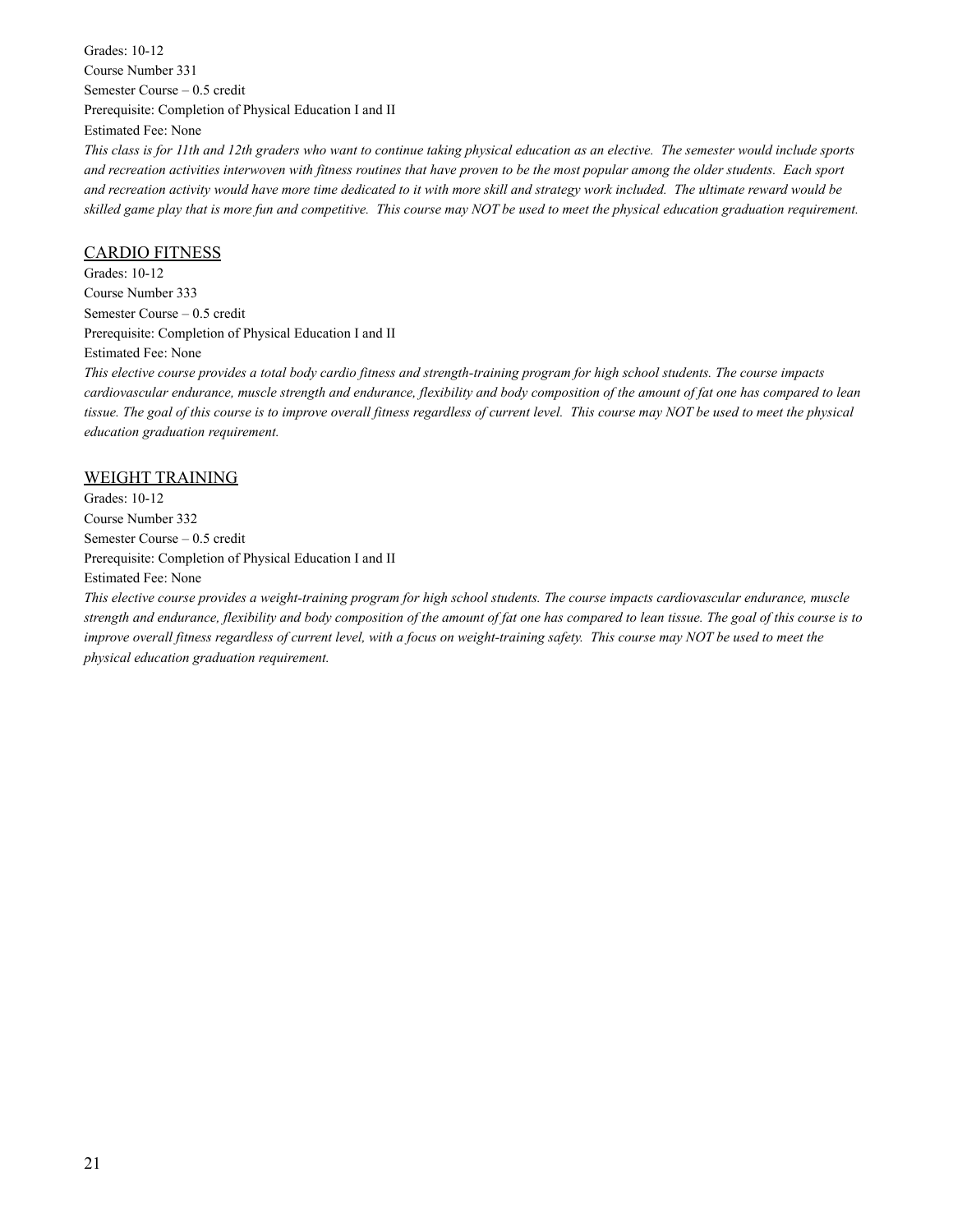## **MATHEMATICS**

| <b>Required Courses</b>                                                                                                     | <b>Additional Courses - 1 credit</b>                                                                                   | <b>Advanced Options</b>                      |
|-----------------------------------------------------------------------------------------------------------------------------|------------------------------------------------------------------------------------------------------------------------|----------------------------------------------|
| Algebra I<br>Geometry/Honors Geometry<br>Algebra II/Honors Algebra II<br>One (1) additional math credit after<br>Algebra II | Math Topics<br><b>Math Applications</b><br>Data, Analysis, and Statistics<br>Trigonometry<br><b>Algebraic Concepts</b> | Honors Pre-Calculus<br><b>AP Calculus AB</b> |
|                                                                                                                             |                                                                                                                        |                                              |

#### ALGEBRA I

Grades: 9 Course Number 410 Full Year Course – 1 credit Prerequisite: None Estimated Fee: None *This course includes the study of factors, exponents, graphs, polynomials, rational expressions, graphs of sentences in two variables and quadratic polynomials.*

#### **GEOMETRY**

Grades: 9-10 Course Number 420 Full Year Course – 1 credit Prerequisite: Successful completion of Algebra I Estimated Fee: None *This course includes the study of planar and coordinate geometry, geometric constructions, reasoning and proof, parallel and perpendicular lines, congruence and similarity, types and properties of two – dimensional and three – dimensional figures, trigonometry,*

*transformations of geometric figures, perimeter, circumference, area, surface area, volume, and probability.*

#### HONORS GEOMETRY

Grades: 9-10 Course Number 421 Full Year Course – 1 credit Prerequisite: Successful completion of Algebra I, grade of A or B; Honors Application Estimated Fee: None *This course is a demanding and challenging course for the highly motivated and serious mathematics student and is designed to prepare the college bound student for a mathematics, science, and/or engineering curriculum. It covers the same topics mentioned in the Geometry course description above but at a more rigorous pace and with greater depth. Because this is an HONORS course, students will be expected to meet the criteria of the "Profile of an Honors Student."*

#### ALGEBRA II

Grades: 11 Course Number 430 Full Year Course – 1 credit Prerequisite: Successful completion of Geometry Estimated Fee: None *Topics covered in this course include interpreting functions, complex numbers, quadratics with complex solutions, polynomials, rational expressions, modeling functions, exponential and logarithmic functions, trigonometric functions, and statistics. A graphing calculator is recommended for students taking this class.*

#### HONORS ALGEBRA II

Grades: 10-11 Course Number 431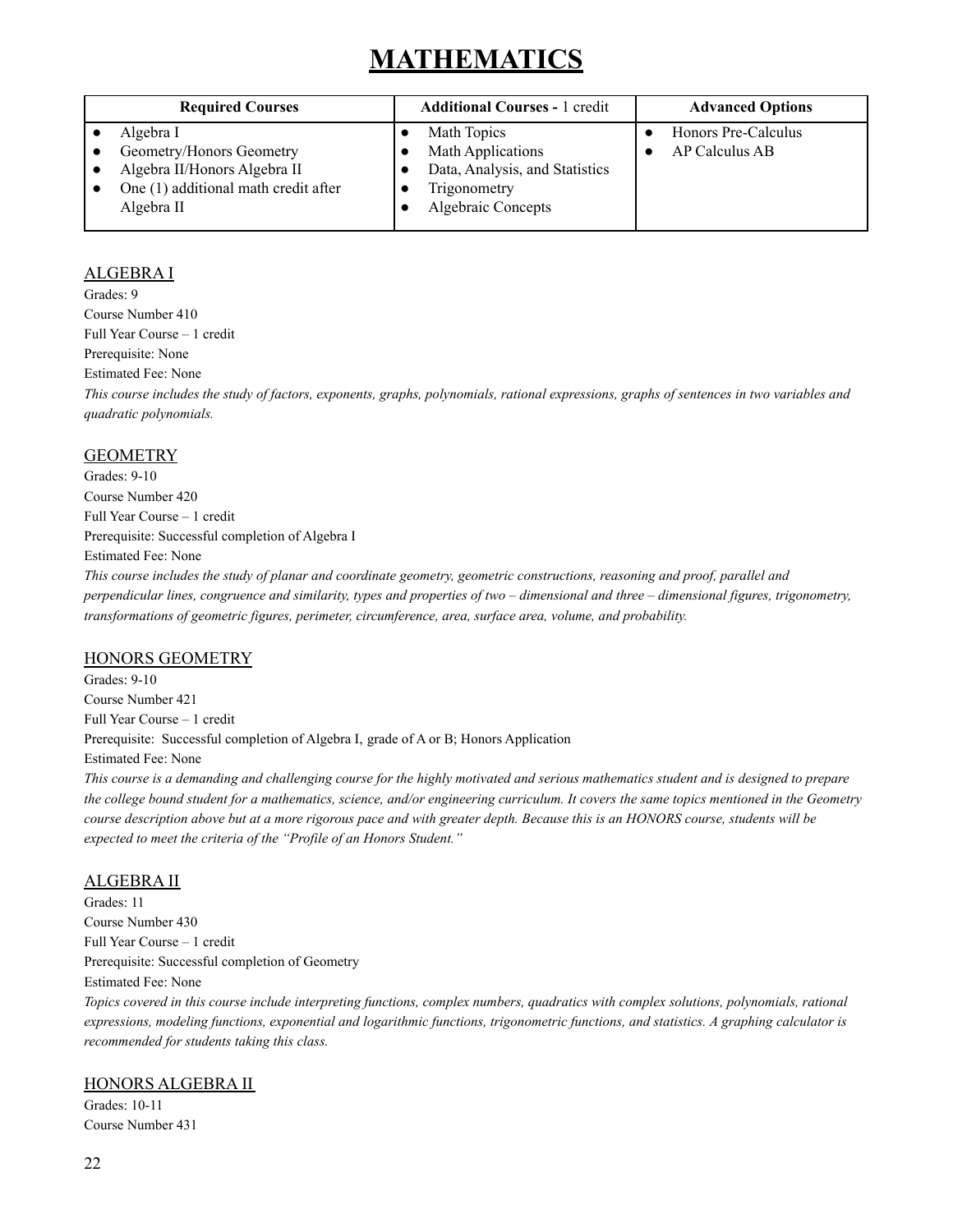Full Year Course – 1 credit Prerequisite: Successful completion of Geometry or Honors Geometry, grade of A or B; Honors Application Estimated Fee: None

*This course is a demanding and challenging course for the highly motivated and serious mathematics student and is designed to prepare the college bound student for a mathematics, science, and/or engineering curriculum. It covers the same topics mentioned in the Algebra II course description above but at a more rigorous pace and with greater depth. Because this is an HONORS course, students will be expected to meet the criteria of the "Profile of an Honors Student."*

#### HONORS PRE-CALCULUS

Grades: 10-11 Course Number 441 Full Year Course – 1 credit Prerequisite: Successful completion of Algebra II or Honors Algebra II, grade of A or B; Honors Application Estimated Fee: None *This course is a demanding course for the highly motivated mathematics student who is preparing to take AP Calculus AB or Calculus at the college level. It is designed to prepare the college bound student for a mathematics, science, and/or engineering curriculum and to challenge the serious mathematics student. Topics covered in the course include inverse functions, rational functions and asymptotes, limits, logarithmic and exponential functions, unit circle trigonometry, right – triangle trigonometry, graphs and applications of trigonometric functions, inverse trigonometric functions, identities, oblique – triangle trigonometry, matrices, sequences and series,*

*counting principles, probability, and conic sections. A graphing calculator is recommended for this course. Because this is an HONORS course, students will be expected to meet the criteria of the "Profile of an Honors Student."*

#### MATH APPLICATIONS

Grade: 12 Course Number 456 Semester Course – 0.5 credit Prerequisite: Successful completion of Algebra II Estimated Fee: None *Math Applications is a survey course that focuses on mathematical concepts that are part of everyday life, with a particular focus on financial and economic concepts.*

#### MATH TOPICS

Grade: 12 Course Number 454 Semester Course – 0.5 credit Prerequisite: Successful completion of Algebra II Estimated Fee: None *Math Topics is a survey course that focuses on higher order concepts of Algebra and Geometry that are the foundation of upper level and college mathematics courses.*

#### AP CALCULUS AB

Grades: 12 Course Number 452 Full Year Course – 1 credit Prerequisite: Completion of Honors Pre-Calculus, grade of A or B; Calculus Readiness Exam – proficient score; Honors Application Estimated Fee: Cost of AP Exam *This demanding course is designed for the highly motivated and serious mathematics student who wishes to pursue college level*

*mathematics, science, engineering, and/or business areas. The course will stress both the mathematical aspects of calculus as well as the applications of physics, economics, and accounting. Topics covered in this course include limits, continuity, derivatives, and applications of the derivative, integrals, and applications of integrals. A graphing calculator is required for this course.*

#### DATAANALYSIS AND STATISTICS

Grades: 11-12 Course Number 443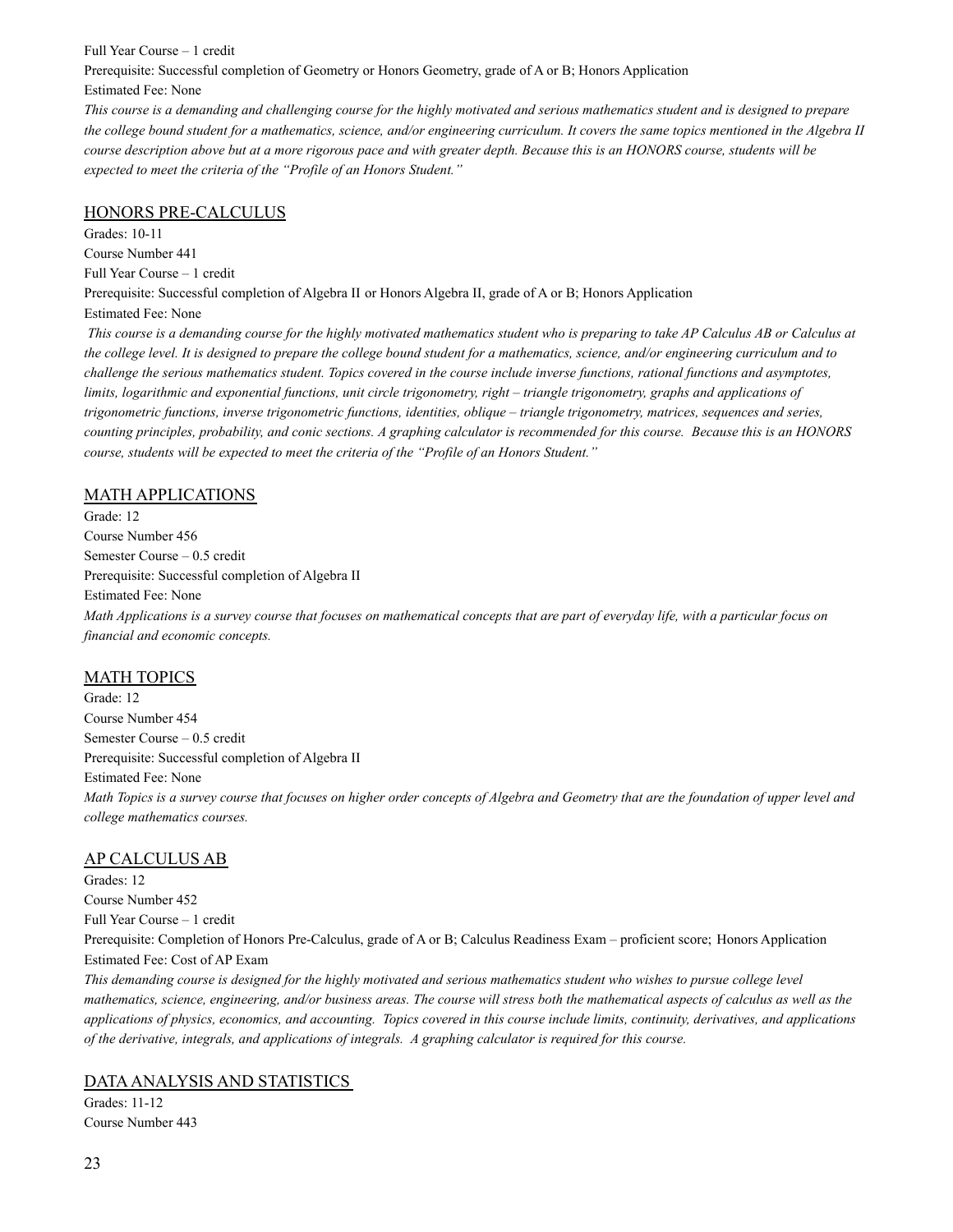Semester Course – 0.5 credit Prerequisite: Completion of Algebra II, teacher recommendation Estimated Fee: None

*This college prep course will investigate topics selected from the following: Sampling, Surveys, Experiments, Graphs of Data, Numerical Summaries, Correlation, Regression, Prediction, Probability, Confidence Intervals, Hypothesis Testing, and Distributions. The course is intended to model an introductory statistics course at the college level.*

#### TRIGONOMETRY

Grades: 11-12 Course Number 442 Semester Course – 0.5 credit Prerequisite: Completion of Algebra II, teacher recommendation Estimated Fee: None *Trigonometry is a field of mathematics in which the geometric properties of the angles and edges of triangles are used to measure lengths. Real-world problems involving trigonometry are common in engineering, physics, construction and design. Topics covered in the course include unit circle trigonometry, right-triangle trigonometry, graphs, and applications of trigonometric functions, inverse trigonometric functions, identities, oblique – triangle trigonometry, vectors, and trigonometric form of complex numbers.*

#### ALGEBRAIC CONCEPTS

Grades: 9-10 Course Number 411 Semester Course – 0.5 credit Prerequisite: Unsuccessful completion of Algebra I and/or a score of limited or basic on the Algebra I end of course exam. Estimated Fee: None *This course includes the study of factors, exponents, graphs, polynomials, rational expressions, graphs of sentences in two variables and quadratic polynomials.*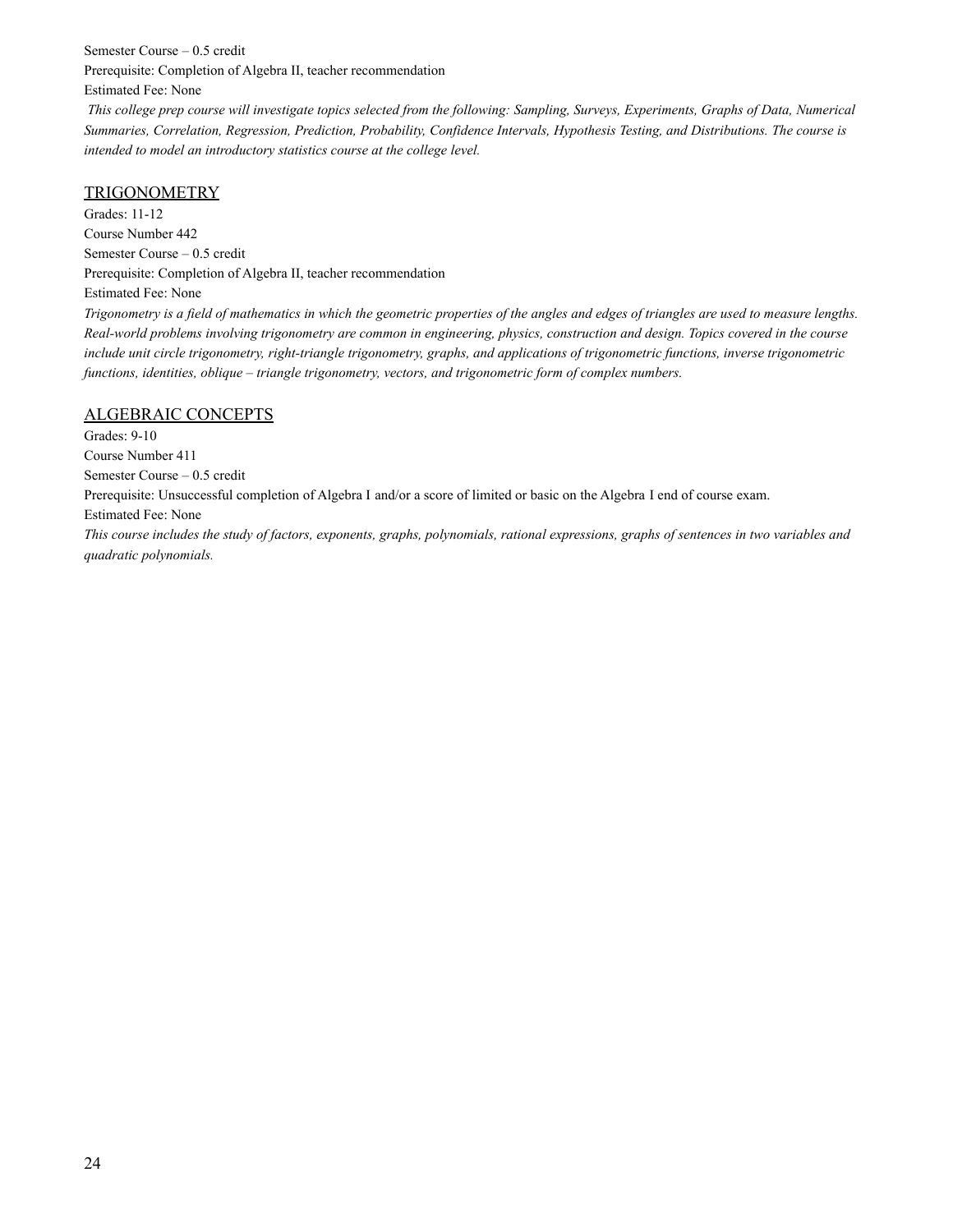## **SCIENCE**

| Fundamentals of STEM (Physical Science & IT)<br>Chemistry/Honors Chemistry<br>Physics/AP Physics<br>Biology/Honors Biology<br>Astronomy<br>One credit in one or more of the following sciences:<br><b>Environmental Science</b><br>Chemistry/Honors Chemistry, Physics/AP Physics, AP<br>Human Biology<br>Biology/CCP Biology, Astronomy, Earth and Environmental<br>AP Biology<br>Science, Forensic Science, Introduction to the Human Body, | <b>Required Courses</b> | <b>Additional Courses - 1 credit</b> |
|-----------------------------------------------------------------------------------------------------------------------------------------------------------------------------------------------------------------------------------------------------------------------------------------------------------------------------------------------------------------------------------------------------------------------------------------------|-------------------------|--------------------------------------|
| Materials Science.<br>Introduction to the Human Body                                                                                                                                                                                                                                                                                                                                                                                          |                         | CCP Human Biology                    |

#### FUNDAMENTALS OF STEM - PHYSICAL SCIENCE & INFORMATION TECHNOLOGY

Grades: 9

Course Number: 510/1050 Full Year Course - 2 credit Prerequisites: none Estimated Fee: \$20

*Fundamentals of Physical Science & Information Technology (STEM) is an introductory course designed to allow students to explore the basic concepts of physical science through the lens of technology. Students will be introduced to the history and nature of science and technology focusing on the fundamental concepts of chemistry, physics and STEM. Students will be encouraged to explore science and technology, placing emphasis on using scientific methods, graphing data, problem solving, and the development of scientific reasoning skills through Project Based Learning. Successful completion of this course will allow the student to meet the physical science and technology course requirements for Wickliffe High School.*

#### BIOLOGY

Grades: 10 Course Number 520 Full Year Course – 1 credit Prerequisite: Physical Science Estimated Fee: \$25

*Biology is designed to establish a firm foundation in biological concepts that includes hands-on laboratories as a vital part of the curriculum. Biology is required for all students. Biology is the study of life – living things and what makes them work. As humans are living things, this course is easily relatable to our lives. Major concepts include the nature and process of science, biochemistry, cell structures, cell processes, genetics, evolution, ecology, and classification of organisms. Class time will incorporate lectures, demonstrations, laboratories, discussions, projects, and group collaborations.*

#### HONORS BIOLOGY

Grades: 9-10 Course Number 521 Full Year Course – 1 credit Prerequisite: AP/CCP/Honors Application Estimated Fee: \$25

*Honors Biology is a rigorous and challenging introductory course designed to establish a firm foundation in biological concepts that stresses hands-on laboratories as a vital part of the curriculum. This course is designed for students intending to pursue higher-level science courses and who are interested in a possible science career. This class will move at a faster, more intense pace than Biology. Students will be expected to handle additional material and detailed concepts while taking on greater responsibility for their own learning. Because this is an HONORS course, students will be expected to meet the criteria of the "Profile of an Honors Student." Biology is the study of life – living things and what makes them work. As humans are living things, this course is easily relatable to our lives. Major concepts focused on include the nature and process of science, basic chemistry, biochemistry, cell structures, cell processes, genetics, evolution, ecology, and classification of organisms. Class time will incorporate lectures, demonstrations, laboratories, discussions, group collaborations, and individual projects.*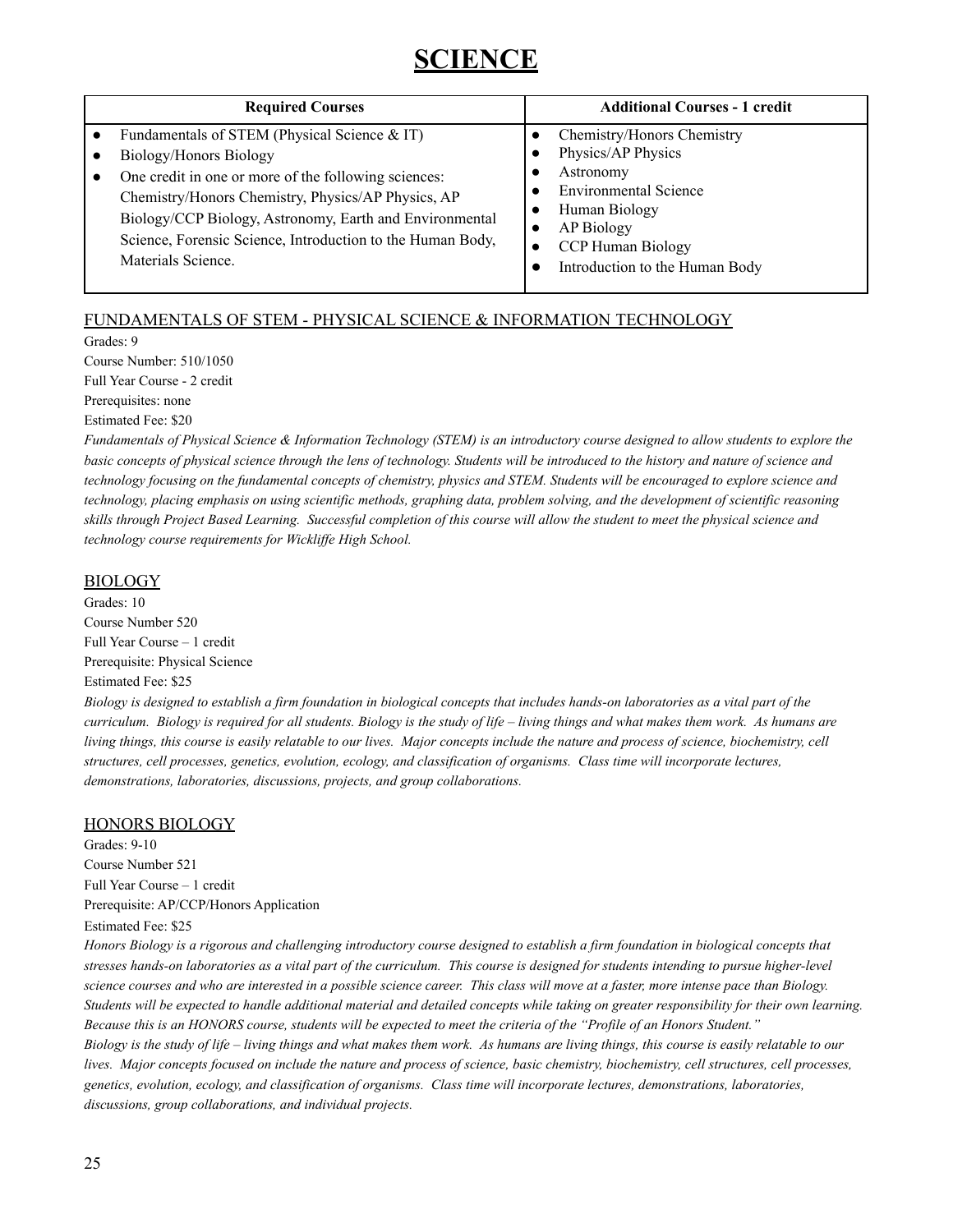#### **CHEMISTRY**

Grades: 10-11 Course Number 530 Full Year Course – 1 credit Prerequisite: Biology and Algebra I Estimated Fee: \$20

*This course is designed for students who intend to pursue higher education or have an interest in the subject area. It is intended to help students realize the important role that chemistry will play in their personal and professional lives. Topics to be studied include chemistry laboratory skills, the classification and structure of matter, the mechanics of chemical reactions, gas laws, and organic chemistry. Math, writing, and reading skills are important to being successful in this course. Class time will incorporate lectures, demonstrations, laboratories, discussions, projects, and group collaborations.*

#### HONORS CHEMISTRY

Grades: 10-11 Course Number 531 Full Year Course – 1 credit Prerequisite: AP/CCP/Honors Application , Biology and Algebra I Estimated Fee: \$20

*This course is designed for students intending to pursue higher-level science courses and who are interested in a possible science career. It* will move at a faster, more intense pace than Chemistry. Students will be expected to handle additional material and detailed concepts *while taking on greater responsibility for their own learning. It will help students use principles of chemistry to think more intelligently about current issues they will encounter involving science and technology. Students will develop a lifelong awareness of the potential and the limitations of science and technology. Topics to be studied include chemistry laboratory skills, the classification and structure of matter, ratio and proportion of chemical reactions, physical chemistry, acid-base chemistry, kinetics, and organic chemistry. Critical thinking (the ability to carry out systematic thought processes in making decisions and solving problems), inquiry (solving problems through scientific investigation) and science ethics are stressed in this class. Proficiency in mathematics, writing, and reading is required. Because this is an HONORS course, students will be expected to meet the criteria of the "Profile of an Honors Student."*

#### ASTRONOMY

Grades: 11-12 Course Number 533 Semester Course – 0.5 credit Prerequisite: Successful completion of a Physical Science and Biology Estimated Fee: \$10

*Astronomy is a course designed to provide the student with an introduction to the concepts of modern astronomy, the origin and history of the Universe, and the formation of the Earth and the solar system. Students will compare the Earth's properties with those of the other planets and explore how the heavens have influenced human thought and action. Topics that will be covered include the planets and stars, the Milky Way and other galaxies, black holes, the origin of the universe as well as its evolution and fate. Although largely descriptive, the course will occasionally require the use of sophomore-high level mathematics.*

#### FORENSIC SCIENCE

Grades: 11-12 Course Number 532 Semester Course – 0.5 credit Prerequisite: Successful completion of Physical Science and Biology Estimated Fee: \$10

*Forensics is a field where science is applied in a very concrete way to real life scenarios. This lab-based elective gives students the opportunity to integrate their knowledge of chemistry, physics, and biology while improving problem solving abilities in a crime scene context. Students will not only learn about and practice analytical methods, they will participate in engaging activities such as case studies and mock evidence processing. The many, interactive labs provide fun opportunities to emphasize scientific methodology, inductive and deductive logic, ethics, and critical thinking. Students will leave this course as knowledgeable citizens ready for competent jury service or simply watching the news.*

#### CCP HUMAN BIOLOGY

Grades: 11-12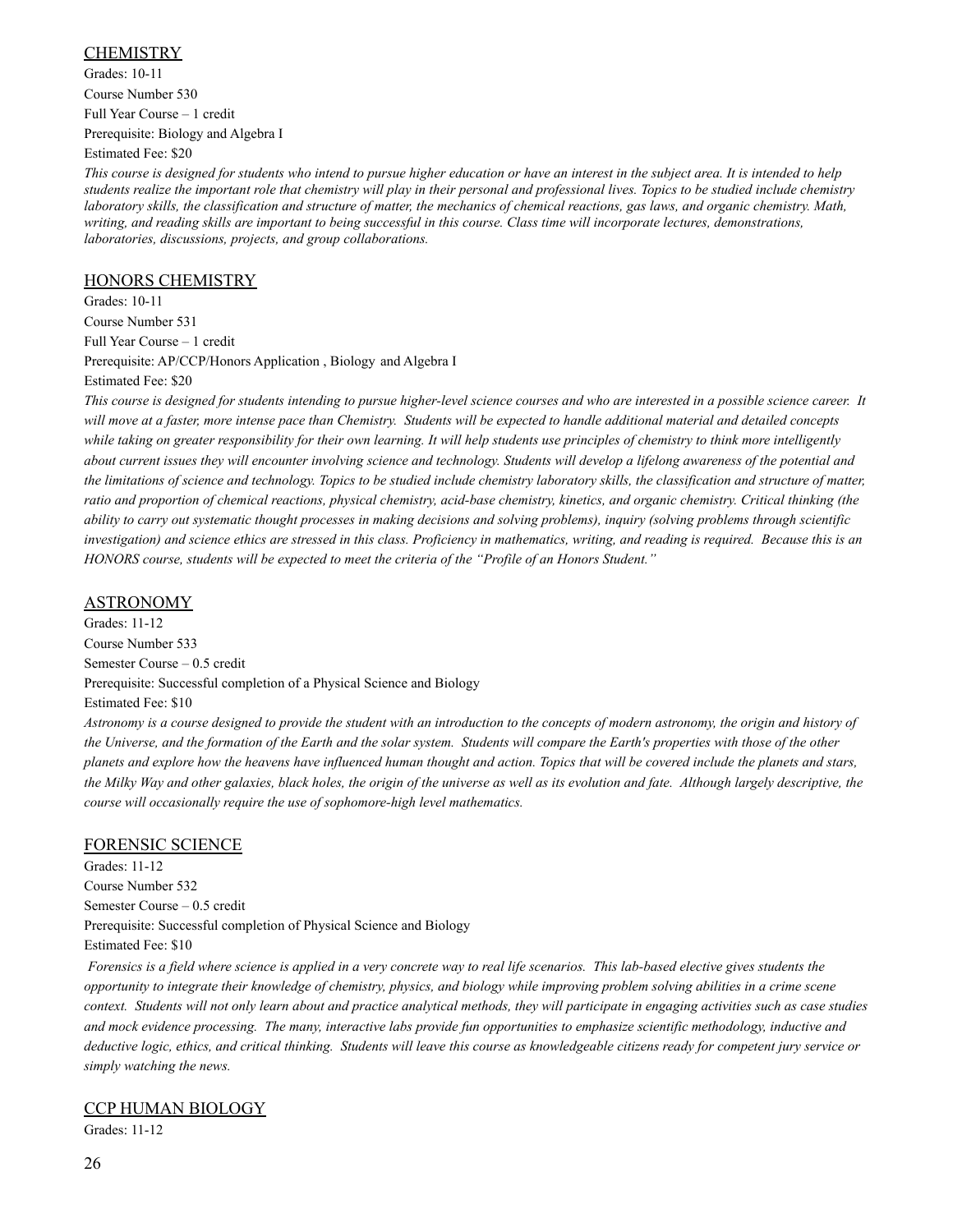Course Number 538

Semester Course – Lakeland Credit Hours: 3; WHS Credit: 1

Prerequisite: AP/CCP/Honors Application, successful completion of Physical Science and Biology or Honors Biology and Honors Chemistry

Estimated Fee: \$10

Subject to CCP admissions and course policies

*This course introduces the fundamentals of human structure and function at the chemical, cellular, tissue, organ, and system levels. Specific topics include the chemistry of life, cell structure and function, patterns of inheritance and human genetics, and the structure and functions of the body systems. The course includes the study of homeostasis, tissues, and the integumentary, muscular, nervous, endocrine, cardiovascular, respiratory, immune, digestive, urinary, and reproductive systems.*

#### EARTH AND ENVIRONMENTAL SCIENCE

Grades: 11–12 Course Number 535 Semester Course – 0.5 credit Prerequisite: Successful completion of Physical Science and Biology Estimated Fee: \$28 *Earth and Environmental Science is an interdisciplinary course that integrates biology, earth science, chemistry, and other disciplines.*

*Students enrolled in this course conduct in-depth scientific studies of ecosystems, population dynamics, resource management, and environmental consequences of natural and manmade processes. Students formulate, design, and carry out laboratory and field investigations as an essential course component. Students completing Earth and Environmental Science acquire the essential tools for understanding the complexities of national and global environmental systems.*

#### MATERIALS SCIENCE

Grades: 11–12 Course Number 536 Semester Course – 0.5 credit Prerequisite: Successful completion of ninth and tenth grade science Estimated Fee: \$28 *Materials Science is an elective physical science course that explores the basic concepts of Chemistry and extends these ideas to real world applications. Materials Science studies 5 topics: Crystals, Metals, Polymers, Glass/Ceramics, and Composites. These categories are explored through the application of chemistry, leading to many exciting, high quality, real world projects and case study analysis.*

#### INTRODUCTION TO THE HUMAN BODY

Grades: 11 – 12 Course Number 537 Semester Course – 0.5 credit Prerequisite: Successful completion of Physical Science, Biology, and/or Chemistry Estimated Fee: \$10

*This course will provide students with a basic understanding of the organization of the human body and how the body works. Organs of the body will be studied to understand their structure, location in the body, their function and how they interact with other parts of the body. Students will acquire the knowledge necessary to understand what the body is doing and how they can help the body cope with many different situations (exercise, relaxation, disease, injury, etc.).*

#### PHYSICS

Grades: 11 & 12 Course Number 540 Full Year Course – 1 credit Prerequisite: Successful completion of two science courses and concurrent enrollment in Algebra 2.

Estimated Fee: \$20

*Physics is a survey course wherein many aspects of physics are explored. The course begins with a review of trigonometry and the metric system. The student will move on to the topic of mechanics, which includes the study of forces and motion. Other topics to be studied include kinetic theory, waves, sound, light, and electricity. Note: A scientific calculator is necessary for the many mathematical calculations that are required.*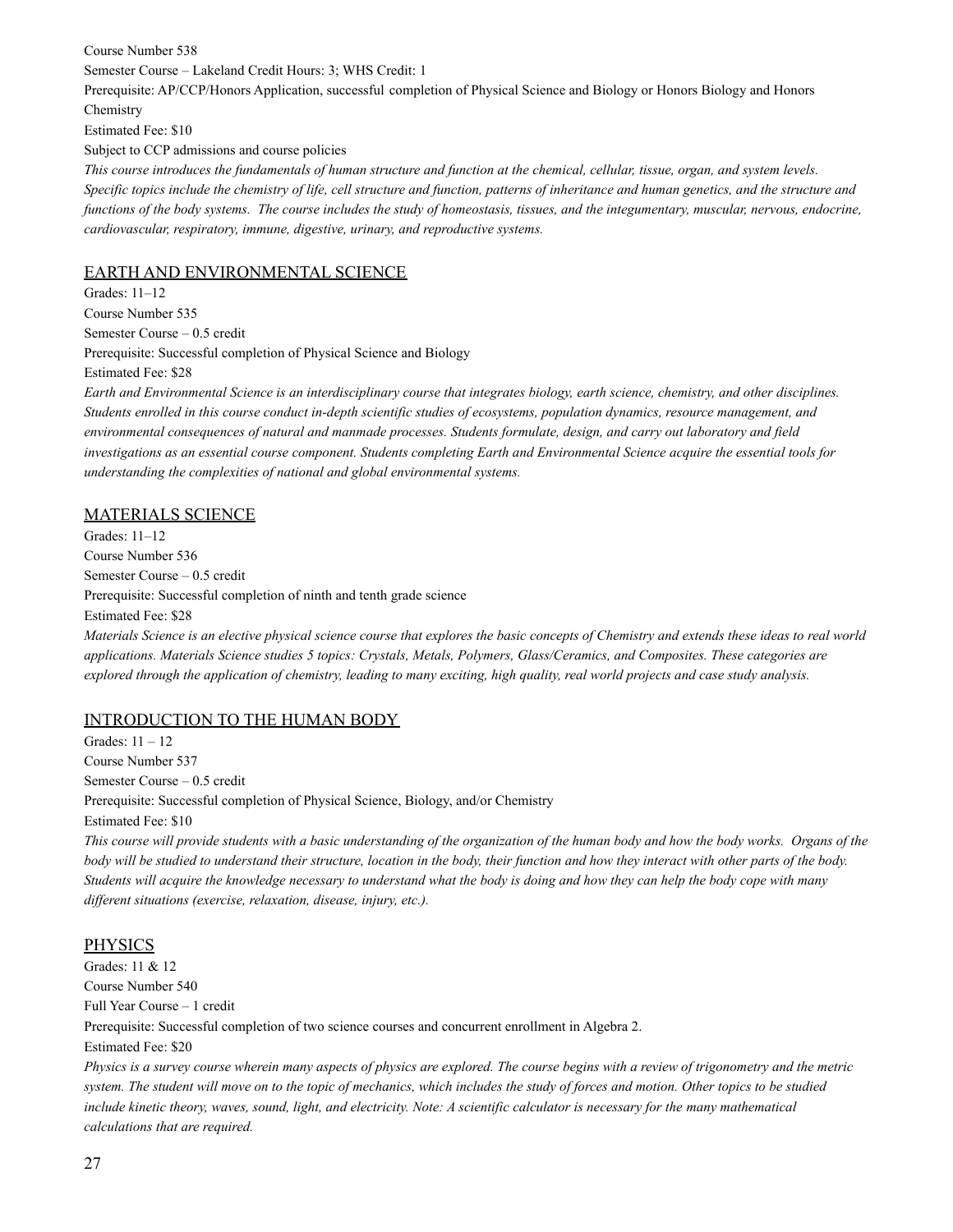#### AP PHYSICS I

Grades: 11-12

Course Number 541

Full Year Course – 1 credit

Prerequisite: AP/CCP/Honors Application, successful completion of Biology, and Chemistry. Successful completion or concurrent enrollment in Precalculus.

#### Estimated Fee: \$30 plus cost of AP exam

*AP Physics I is the equivalent to a first-semester college course in algebra-based mechanics. The course provides a systematic introduction to the main principles of mechanics. The course covers Newtonian mechanics (including rotational dynamics and angular momentum); work, energy, and power; and mechanical waves and sound. It will also introduce electric circuits. An understanding of the basic principles involved and the ability to apply these principles to a variety of problems, especially in the laboratory environment, are the major goals of the course. To this end a significant portion of the course (approximately 25-30%) will be devoted to laboratory work with a focus on inquiry based labs. Knowledge of algebra and trigonometry is required although some basic ideas of calculus may be introduced in connection with some physical concepts. Students enrolling in the course are expected to take the AP Physics I Exam.*

#### AP BIOLOGY

Grades: 11–12

Course Number 552

Full Year Course – 1 credit

Prerequisite: AP/CCP/Honors Application, C average or better in Biology and Chemistry along with recommendation Estimated Fee: \$28 and cost of AP exam

*AP Biology is a second-year advanced biology course. Having completed chemistry previously, students will be able to delve deeper into the details of biology, emphasizing molecular biology, cellular biology, energy, and evolution. This course will involve in-depth laboratory work and experimentation as required and described by the College Board. This biology course will follow the guidelines of the AP Biology curriculum and students are required to take the A.P. test in the spring in order to receive the weighted grade. AP Biology is designed for students who enjoy challenging topics and are planning to major in a science or medical program in college or who would like to get credit for biology in college as an elective.*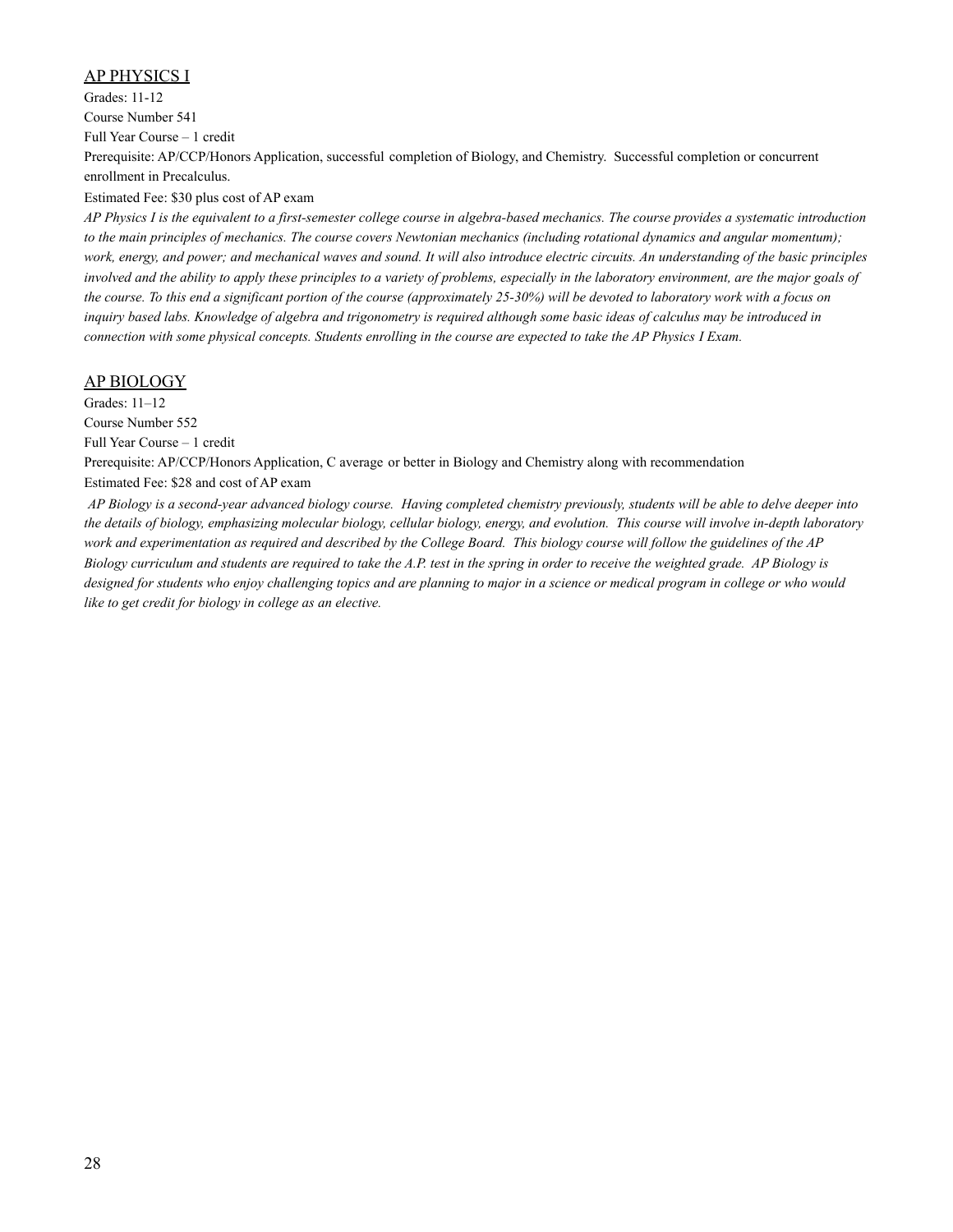## **SERVICE LEARNING**

#### LEARN LEAD SERVE

Grade: 12

Course Numbers: 144 (ELA), 147 (Community Service), 240 (Social Studies) Full Year Course (two consecutive periods) – 3 credits Prerequisite: Application and Interview

*Learn Lead Serve (LLS) is a unique course that combines the disciplines of Social Studies and English with application in service to the community. Three-days a week, service learning offers students selections from contemporary literature that focus on the nature of humankind and society, the human condition, the philosophical basis of American government, and participatory citizenship. The course additionally focuses on the contemporary issues of discussions in the form of the Socratic Seminar. The other two days a week students are engaged in meaningful human-centered service at a local agency. It is through this agency that students receive a "hands-on" experience of what the academic component has been focusing on through in-depth research projects and real-world experience. Finally, in this class, students have the rare opportunity to develop collegial relationships with diverse professionals that further enhance their personal and educational development.*

*Students who successfully complete the course will receive three (3) credits, one (1) each in: English (counts as the required fourth English credit), Community Service (elective), and Social Studies (elective). For the purposes of the Ohio Academic Honors diploma, the Social Studies credit does satisfy the requirement for a fourth credit of Social Studies.*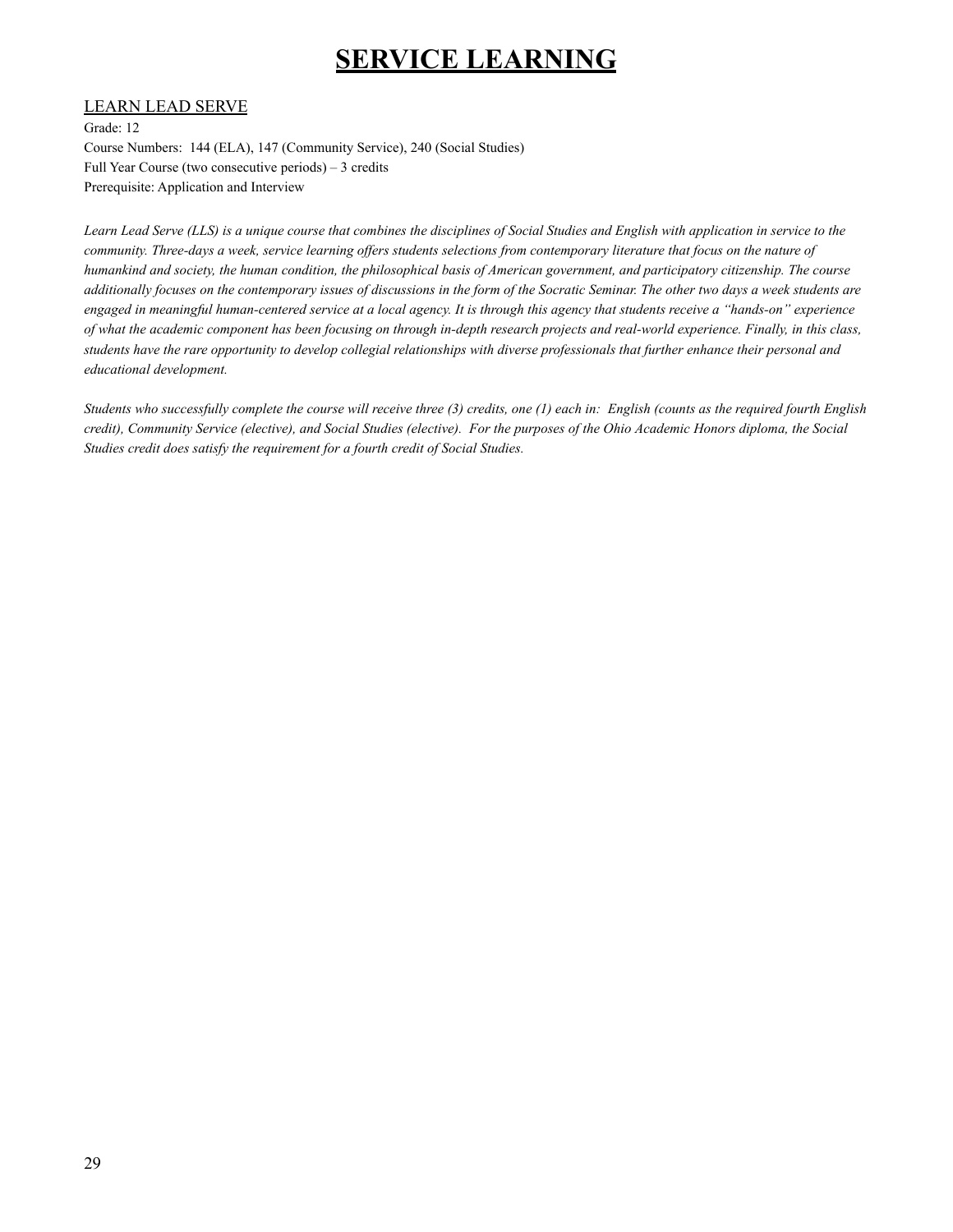## **SOCIAL STUDIES**

| <b>Required Courses</b>                                        | <b>Electives</b>                              | <b>SS/ELA Dual Credit Electives</b>                                     |
|----------------------------------------------------------------|-----------------------------------------------|-------------------------------------------------------------------------|
| World Studies/Honors World Studies<br>US Studies/AP US History | AP European History<br>History of Rock & Roll | Learn, Lead, Serve<br>Women's Rights Movement                           |
| Government/AP Government and Politics                          | Psychology                                    | 20 <sup>th</sup> Century Genocide<br>21 <sup>st</sup> Century Conflicts |

#### WORLD STUDIES

Grades: 9 Course Number 210 Full Year Course – 1 credit Prerequisite: None Estimated Fee: None

*Ninth graders complete the chronological study of world history from 1750 to the present day. This study includes history and integrates each academic content standard. As students study each historical event, they consider the geographic setting, the cultural perspectives, the economic implications and the role of the government. They develop a deeper understanding of their role as citizens and continue to expand their command of social studies skills and methods.*

#### HONORS WORLD STUDIES

Grades: 9 Course Number 211 Full Year Course – 1 credit Prerequisite: AP/CCP/Honors Application Estimated Fee: None

*Ninth graders complete the chronological study of world history from 1750 to the present day. This study includes history and integrates each academic content standard. As students study each historical event, they consider the geographic setting, the cultural perspectives, the economic implications and the role of the government. They develop a deeper understanding of their role as citizens and continue to expand their command of social studies skills and methods. Because this is an HONORS course, students will be expected to meet the criteria of the "Profile of an Honors Student."*

#### UNITED STATES STUDIES

Grades: 10 Course Number 220 Full Year Course – 1 credit Prerequisite: None Estimated Fee: None

*Tenth graders complete the chronological study of the history of the United States from 1877 to the present day. This study includes history and integrates each academic content standard. As students study historic events, they consider the geographic setting, the cultural perspectives, the economic implications and the role of the government. They develop a deeper understanding of their role as citizens and continue to expand their command of social studies skills and methods.*

#### GOVERNMENT

Grades: 11 Course Number 230 Full Year Course – 1 credit Prerequisite: None Estimated Fee: None

*American Government is typically taken during eleventh grade. The student begins with the credibility of sources, conflict resolution, and the debate between the Federalists and Anti-Federalists. The provisions of the U.S. Constitution are discussed, including the Bill of Rights, amendments, as well as the formal and informal amendment process. Included is an investigation into past and present decisions of the Supreme Court that guarantee and protect the civil rights of all Americans. The American federal system is examined, emphasizing the*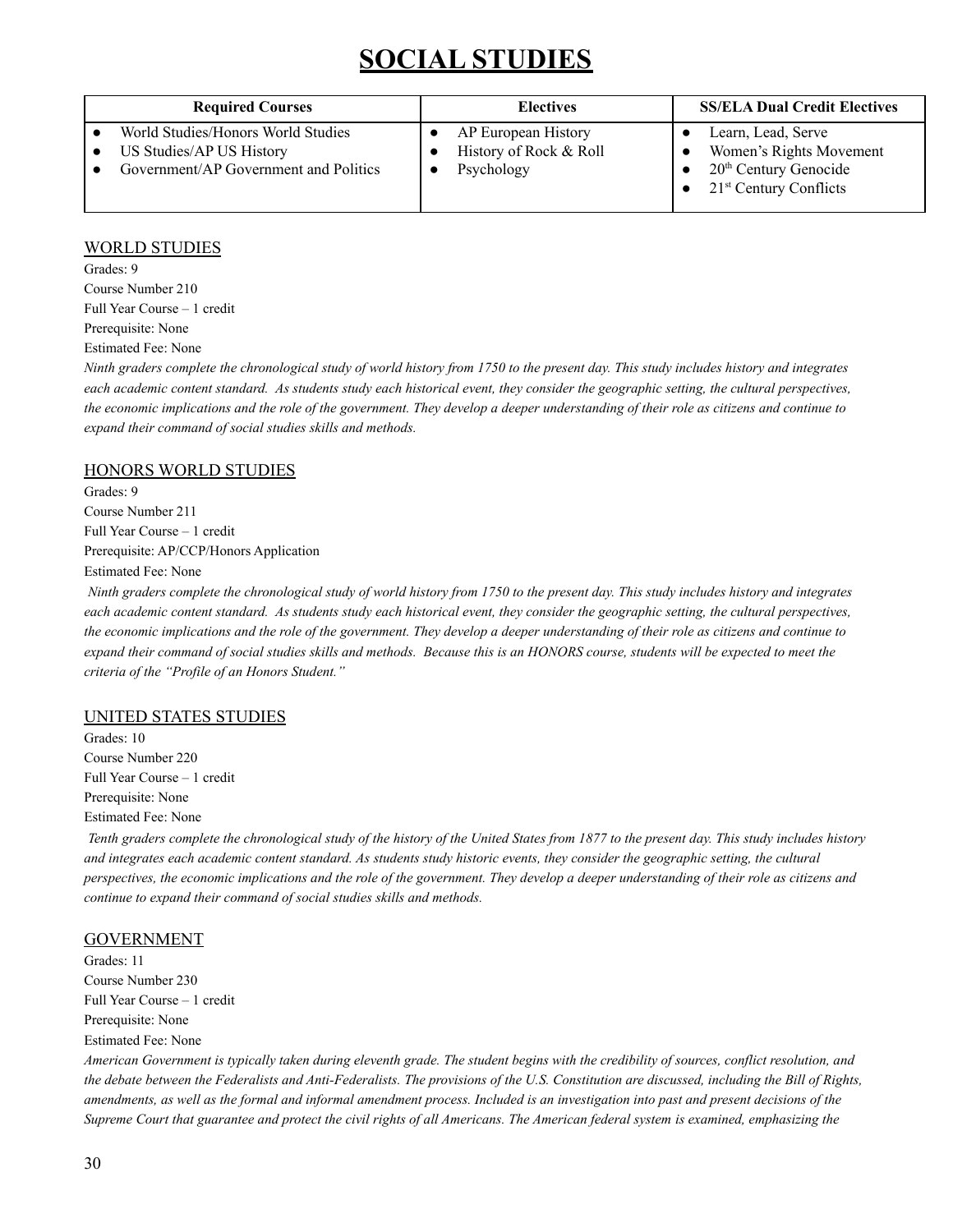*division of powers, checks and balances, and branches of government. The course ends with a discussion of the Federal Reserve System, tax policy and the Ohio Constitution.*

#### **PSYCHOLOGY**

Grades: 11-12 Course Number 243 Semester Course – 0.5 credit Prerequisite: None Estimated Fee: None

*Psychology allows students to examine and evaluate the behavior and mental processes of individuals. This course asks students to explore major topics in the field of psychology, including a history of psychology as a natural and social science, sensation and perception, consciousness, learning, development, mental illness, and social cognition. As Psychology is a prerequisite course for most undergraduate degrees, any student interested in pursuing post-secondary education will find this course valuable.*

#### AP UNITED STATES HISTORY

Grade: 10 Course Number 232 Full Year Course – 1 credit Prerequisite: AP/CCP/Honors Application Estimated Fee: \$26 and cost of AP exam

*AP American History is designed to duplicate an intensive college American History course in both content and presentation. Students considering this course should understand that sophisticated material is presented in an intensive fashion, with the end goal being success on the AP exam in May. All students must be able to read college level text and be able to communicate effectively through writing, though students will have an opportunity to improve on these skills throughout the course. American history will be traced from early exploration to present day.*

#### AP EUROPEAN HISTORY

Grades: 11-12 Course Number 242 Full Year Course – 1 credit Prerequisite: AP/CCP/Honors Application Estimated Fee: \$25 and cost of AP exam

*AP European History traces the development of the modern world. The basic period of time studied in the course extends from the birth of the modern European continent in 1500 to the 1980's. The course traces in detail the development of Western Europe as the dominant force in the world between 1500 and the 21st Century. At the same time, A.P. European History examines the philosophical basis of this western civilization in terms of its economic, social, political, religious, and cultural foundations. Students considering this course should understand that sophisticated material is presented in an intensive fashion. Prospective students should also understand that extensive reading, in addition to the textbook, will be required.*

#### AP AMERICAN GOVERNMENT AND POLITICS

Grades: 11-12 Course Number: 252 Full Year Course – 1 credit Prerequisite: AP/CCP/Honors Application Estimated Fee: Estimated fee \$35.00 and cost of AP exam

*AP American Government and Politics involves both the study of general concepts and principles of American democracy and analysis of the realities of "working politics." The class will study constitutional foundations, politics, culture and behavior, political parties and interest groups, the public process and civil liberties. We will be immersed daily in discussion and debate over the "issues of the day." Students should be prepared to embark on a rigorous course of study including serious reading, independent study, and political research.*

#### WOMEN'S RIGHTS MOVEMENT

Grades: 11-12 Course Number 145 (ELA), 245 (SS) Semester Course – 0.5 credit of English/0.5 credit of Social Studies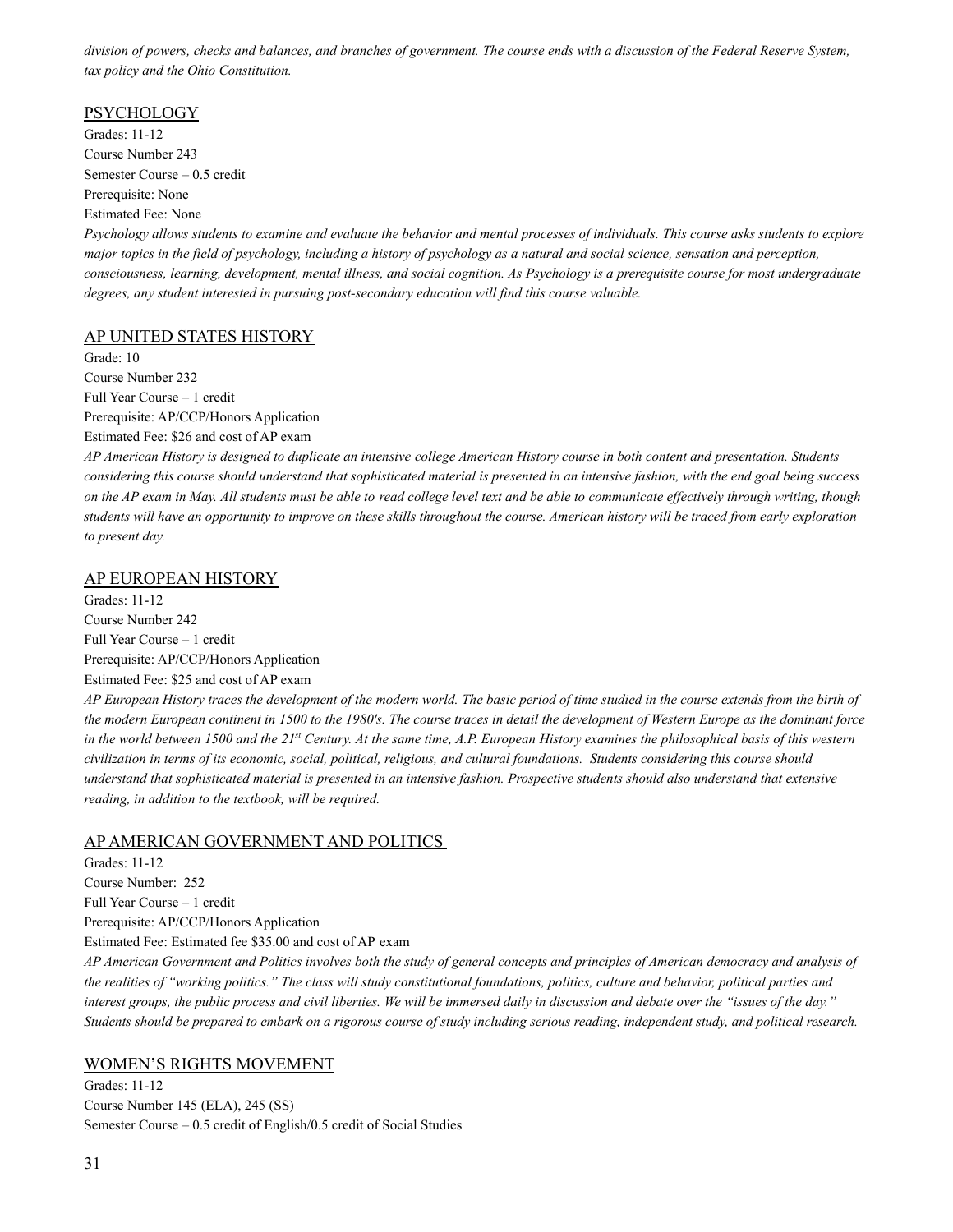Prerequisite: None

#### Estimated Fee: None

*The class will explore the female gender role in the United States since its founding, focusing in particular on the way the Women's Rights Movement has both shaped and been shaped by the development of the United States.*

#### 20TH CENTURY GENOCIDE

Grades: 11-12 Course Number 146 (ELA), 246 (SS) Semester Course – 0.5 credit of English/0.5 credit of Social Studies Prerequisite: None Estimated Fee: None

*Examines the tragedies in Turkey, World War II Europe, Africa, Southeast Asia and the Balkans and the American foreign policy position on each. Utilizes resources available through Facing History and Ourselves.*

#### CONFLICT IN THE 21<sup>SI</sup> CENTURY

Grades: 11-12

Course Number 148 (ELA), 248 (SS)

Semester Course – 0.5 credit of English/0.5 credit of Social Studies

Prerequisite: None

Estimated Fee: None

*This dual social studies and English semester-long course is an in-depth analysis of the contemporary world issues, events, and conflicts that have unfolded and are currently unfolding in the 21st century. A combination of a chronological, topical, and literary interpretations will be used to study the following issues: Human Rights & the United Nations, Domestic & Foreign Policy, Access to Education, Technological Advances, Religion and Conflict, Sustainability and Natural Resources, and Terrorism.*

#### HISTORY OF ROCK & ROLL

Grades: 10-12 Course Number 241 Semester Course – 0.5 credit Prerequisite: None Estimated Fee: None

*History of Rock & Roll allows students to examine the history behind this specific genre of music. This course asks students to explore popular artists and bands who have changed the music scene of the time through a new type of music that became very popular in the mid 20th century.*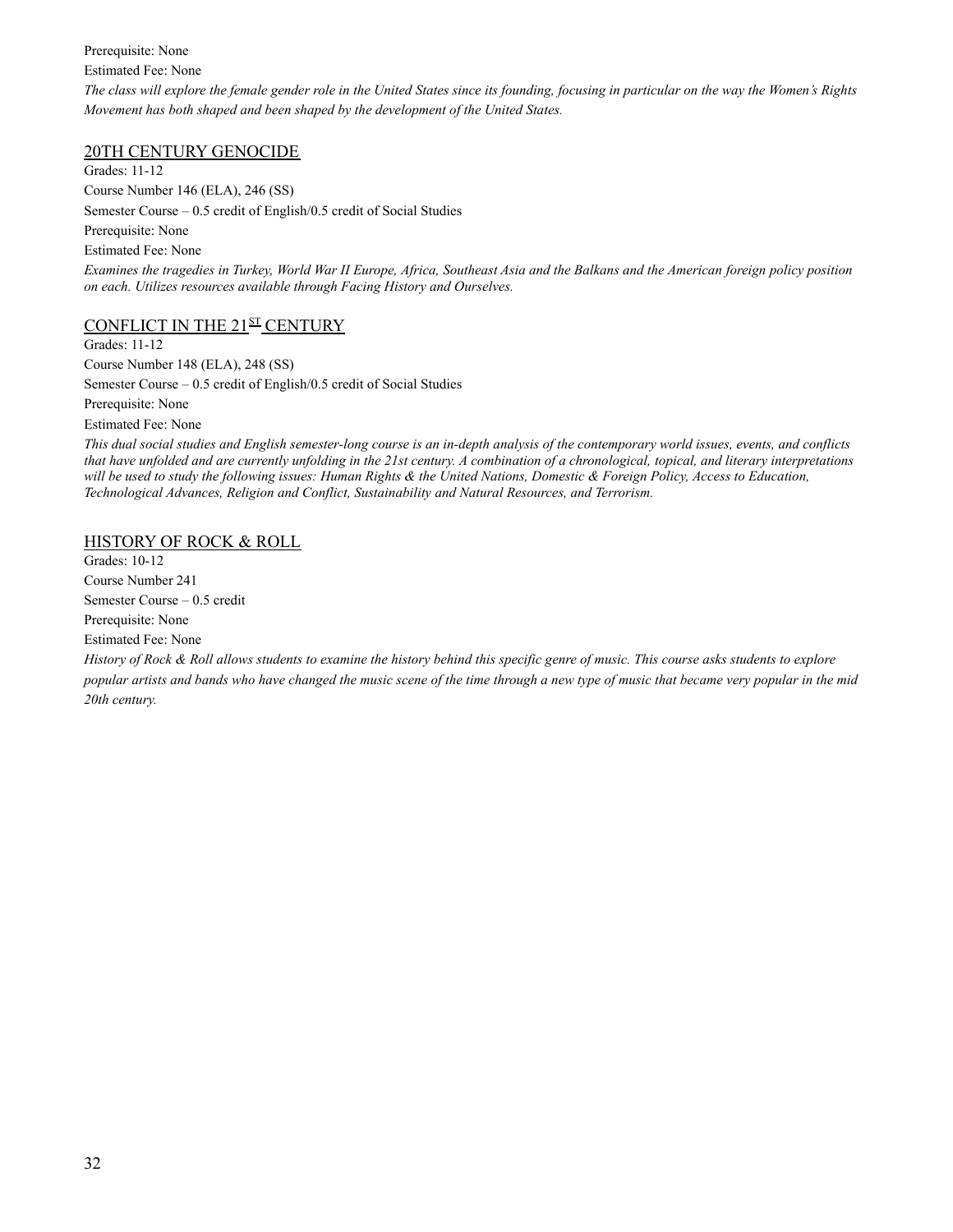## **SPECIAL EDUCATION**

#### INTEGRATED ENGLISH/LANGUAGE ARTS I-IV

Grades: 9-12 (students with an Individualized Education Plan only)

Course Number 161/162/163/164

Full Year Course – 1 credit

Prerequisite: None

Estimated Fee: None

*Integrated English is a course for students with disabilities to receive their English/Language Arts instruction in a small group setting. The course offers parallel instruction to the general education courses with specially designed services as stated in students' IEP. The course is aligned with the Ohio Learning Standards.*

#### INTEGRATED MATH I-IV

Grades: 9-12 (students with an Individualized Education Plan only) Course Number 460/461/462/463

Full Year Course – 1 credit

Prerequisite: None

Estimated Fee: None

*Integrated Math is a class for students with disabilities to receive specially designed instruction. This class is indicated on the student's IEP. The class includes the concepts of Algebra I, Geometry, and Algebra II. The course is aligned with the Ohio Learning Standards.*

#### ESSENTIAL SCIENCE I-IV

Grades: 9-12 (students with an Individualized Education Plan only) Course Number 980/981/982/983

Full Year Course – 1 credit

Prerequisite: None

Estimated Fee: None

*Essential Science is a course for students with disabilities to receive their Science instruction in a small group setting. The course offers parallel instruction aligned with the Ohio Academic Content Standards Extended with specially designed services as stated in students' IEP. Students in this course will take Ohio's Alternate Assessment for Students with Significant Cognitive Disabilities.*

#### ESSENTIAL SOCIAL STUDIES I-IV

Grades: 9-12 (students with an Individualized Education Plan only)

Course Number 985/986/987/988

Full Year Course – 1 credit

Prerequisite: None

Estimated Fee: None

*Essential Social Studies is a course for students with disabilities to receive their Social Studies instruction in a small group setting. The course offers parallel instruction aligned with the Ohio Academic Content Standards Extended with specially designed services as stated in students' IEP. Students in this course will take Ohio's Alternate Assessment for Students with Significant Cognitive Disabilities.*

#### ESSENTIAL STUDY SKILLS

Grades: 9-12 Course Number 990 Full Year Course – 1 credit Prerequisite: None Estimated Fee: None

*Essential Study Skills (ESS) is a course for students with educational disabilities to receive support, specialized instruction, and other assistance necessary for students to successfully meet their IEP (Individual Education Plan) goals. Students may work with an intervention specialist on study skills, test/quiz preparation, assistance with class assignments, or projects and transition plans for beyond high school.*

#### ESSENTIAL MATH I-IV

Grades: 9-12 (students with an Individualized Education Plan only) Course Number 991/992/993/994 Full Year Course – 1 credit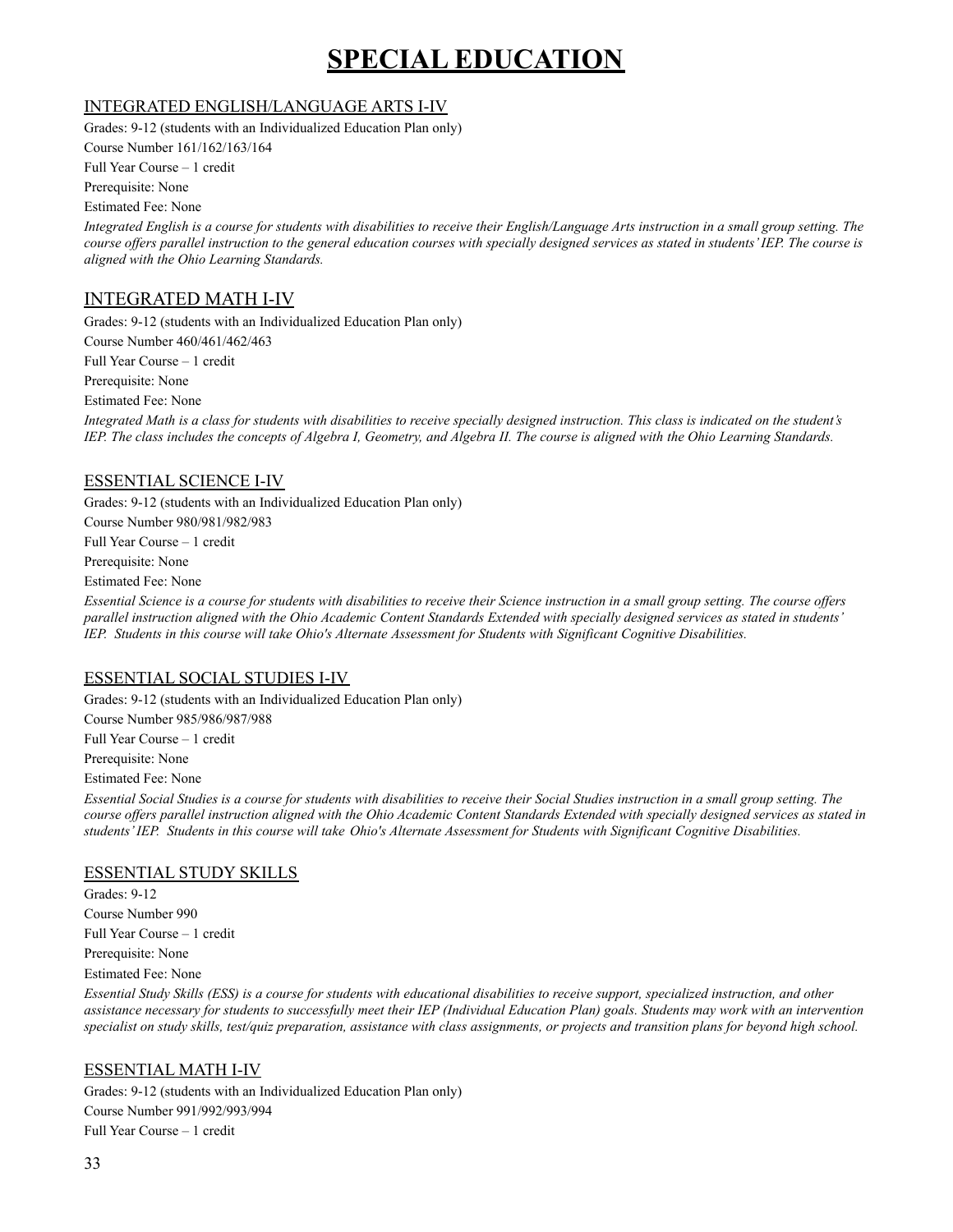Prerequisite: None

Estimated Fee: None

*Essential Math is a course for students with disabilities to receive their Math instruction in a small group setting. The course offers parallel instruction aligned with the Ohio Academic Content Standards Extended with specially designed services as stated in students' IEP. Students in this course will take Ohio's Alternate Assessment for Students with Significant Cognitive Disabilities.*

#### ESSENTIAL ENGLISH/LANGUAGE ARTS I-IV

Grades: 9-12 (students with an Individualized Education Plan only)

Course Number 995/996/997/998

Full Year Course – 1 credit

Prerequisite: None

Estimated Fee: None

*Essential English/Language Arts is a course for students with disabilities to receive their English/Language Arts instruction in a small group setting. The course offers parallel instruction aligned with the Ohio Academic Content Standards Extended with specially designed services as stated in students' IEP. Students in this course will take Ohio's Alternate Assessment for Students with Significant Cognitive Disabilities.*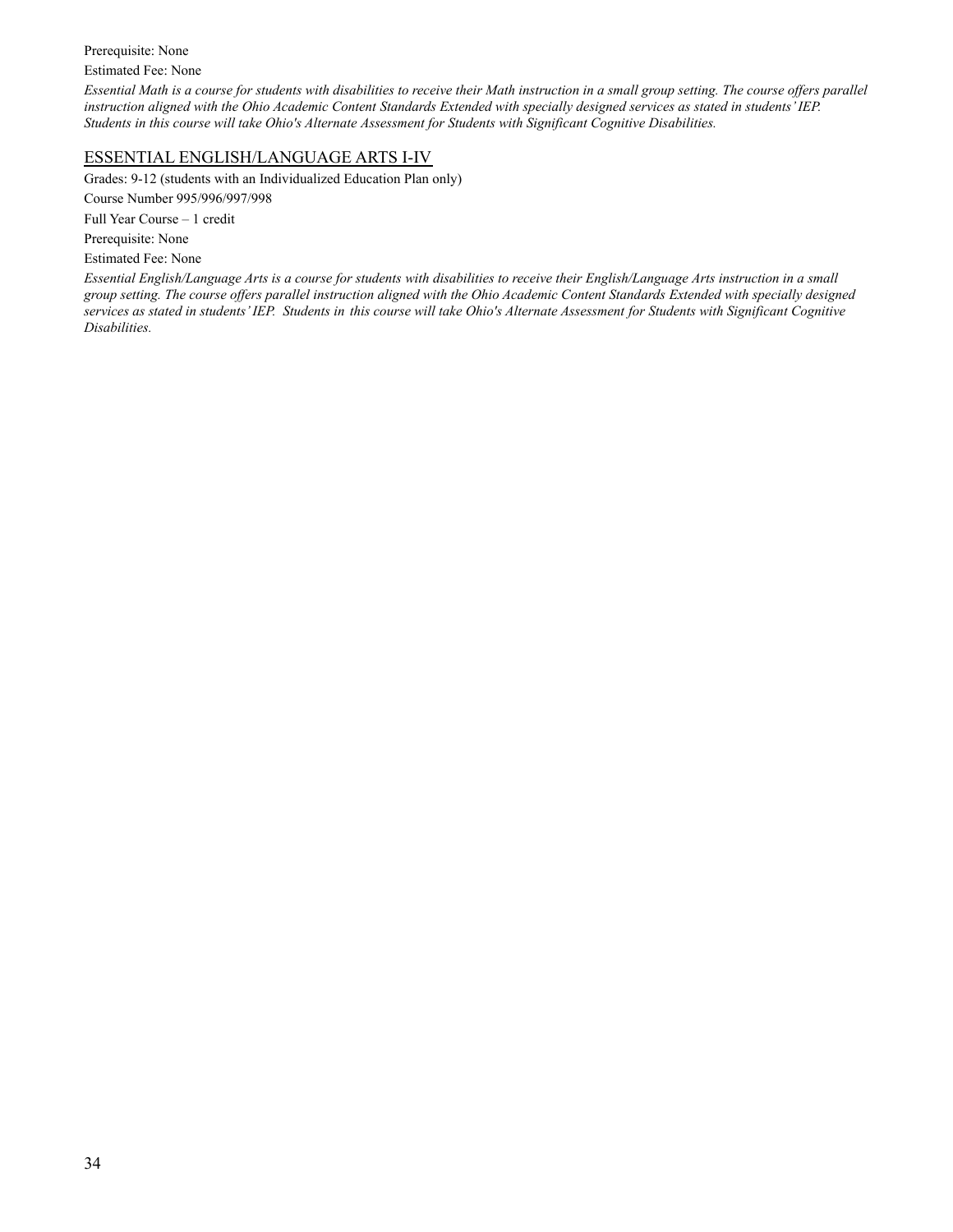## **TECHNOLOGY**

#### ADOBE PHOTOSHOP

Grades: 9-12 Course Number 721 Semester Course – 0.5 credit Prerequisite: Fundamentals of IT (beginning with the class of 2022)

Estimated Fee: \$ 4

*This semester course is an introduction to Adobe Photoshop and image editing. Students will learn the Photoshop interface, how to use tools to edit a photo, use selection tools to edit and apply special effects to parts of an image, work with layers, use drawing and painting tools, enhance and repair old photos, apply filters and patterns, and work with vector graphics. Students learn by doing and by working on projects that use effective graphic design for business and personal use. In addition students will create composites from parts of images.*

#### VIDEO GAME DEVELOPMENT AND DESIGN

Grades: 9-12 Course Number 722 Semester Course – 0.5 credit Prerequisite: Fundamentals of IT (beginning with the class of 2022) Estimated Fee: \$ None *This semester course covers the essentials of video game design. Students will learn how to use game development software to create engaging, interactive games. Students will write storylines, use graphic design, animation, sound, and beginner level programming in projects that teach video game design. The student will learn how to use the game development interface, resource editors and troubleshoot*

*in the development process. In addition, students will learn the history of video game design, and explore careers in the field.*

#### ADVANCED FUNDAMENTALS OF INFORMATION TECHNOLOGY

Grade: 9-11 Course Number 1051 Semester Course - 0.5 credit Prerequisite: None Estimated Fee: None *Fundamentals of Information Technology is the required technology course for all 9th grade students. Successful completion of this course will allow the student to meet the technology course requirement for Wickliffe High School. Topics Include: Computer Concepts, Internet Resources, Adobe Photoshop, HTML, Video Production, Programming, Productivity Tools, and Microsoft Access Database.*

#### FUNDAMENTALS OF STEM - PHYSICAL SCIENCE & INFORMATION TECHNOLOGY

Grades: 9 Course Number: 510 (Science) 1050 (Technology) Full Year Course - 2 credit Prerequisites: none Estimated Fee: \$20

*Fundamentals of Physical Science & information Technology - STEM is an introductory course designed to allow students to explore the basic concepts of physical science through the lens of technology. Students will be introduced to the history and nature of science and technology focusing on the fundamental concepts of chemistry, physics and STEM. Students will be encouraged to explore science and technology, placing emphasis on using scientific methods, graphing data, problem solving, and the development of scientific reasoning skills through Project Based Learning. Successful completion of this course will allow the student to meet the physical science and technology course requirements for Wickliffe High School.*

#### CCP COMPUTER ESSENTIALS

Grades: 10-12 Course Number Semester CCP Course – 1 credit Prerequisite: Fundamentals of IT, grade of A or B Estimated Fee: None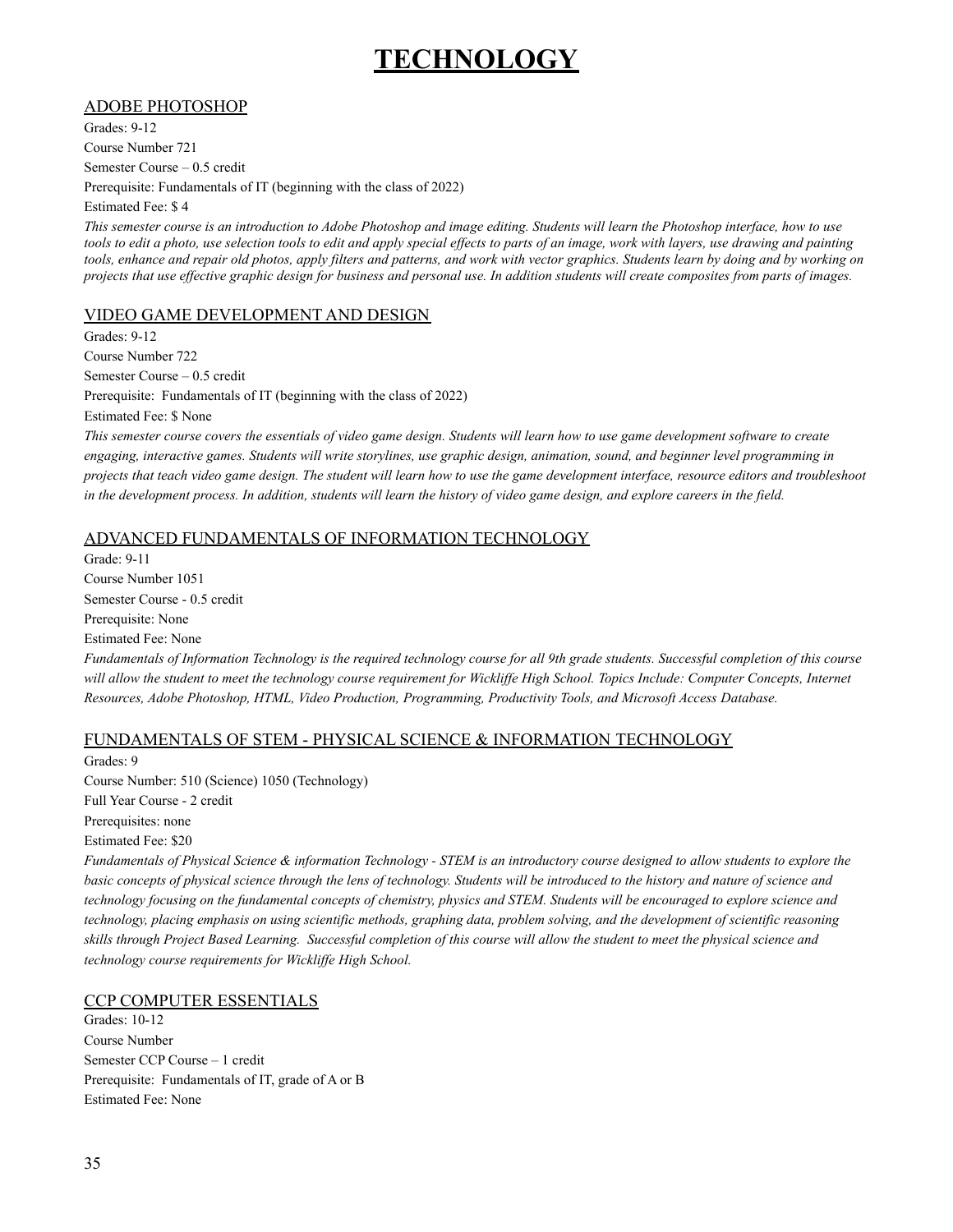*This computer literacy course provides a fundamental knowledge of computers and their role in today's society. Students will study computer equipment, computer software, and related terminology. The course also provides introductory training in the use of computer hardware and software, including the fundamentals of using operating system and productivity software, Internet tools and services, as well as an introduction to an e-Learning environment using Blackboard. The selected software studied in this course includes the Microsoft Office Suite and Google Apps (aka G Suite).*

#### COMPUTER SCIENCE PRINCIPLES

Grades: 11-12

Course Number TBD

Full Year Course – 1 credit

Prerequisite: Geometry, grade of A or B, Previous Technology Course, grade of A or B

Estimated Fee: None

*This course is built around teaching students the fundamentals of computing including problem solving, working with data, understanding the Internet, global impact, and basic programming. This course focuses on computational thinking practice and seven big ideas:*

| <b>Computational Thinking Practices</b> | <b>Big Ideas</b>     |
|-----------------------------------------|----------------------|
| Connecting computing                    | Creativity           |
| Creating computational artifacts        | Abstraction          |
| Abstracting                             | Data and Information |
| Analyzing problems and artifacts        | Algorithms           |
| Communicating                           | Programming          |
| Collaborating                           | The Internet         |
|                                         | Global Impact        |

\**Students who successfully complete Computer Science Principles may choose to take the AP Computer Science Principles exam.*

#### AP COMPUTER SCIENCE A

Grades: 11-12 Course Number TBD Full Year Course – 1 credit Prerequisite: Geometry, grade of A or B, Previous Technology Course, grade of A or B Estimated Fee: None *This course is built around teaching students an in-depth knowledge of computing including problem solving, working with data, understanding the Internet, global impact, and basic programming. This course focuses on computational thinking practice and seven big ideas as stated in Computer Science Principles; however, this course is a more advanced version of that course.*

#### MULTIMEDIA

Grades: 10-12 Course Number TBD Semester Course – 0.5 credit Prerequisite: Adobe Photoshop, grade of A or B Estimated Fee: None

*The Multimedia course is a semester course that will introduce multiple, unique ways to use coding in creating media. Students will use code to produce different mediums of art, as well as virtual reality worlds and web pages. Students will also learn about the inner workings of applications that they use on a daily basis, like Snapchat filters, virtual reality simulations, and websites.*

#### COLLEGE CREDIT PLUS INFORMATION TECHNOLOGY PROGRAM

#### CCP NETWORK  $2+$  ( $1<sup>st</sup>$  semester)

Grade: 10 Course Number Semester Course – 0.5 credit Prerequisite: Fundamentals of IT Estimated Fee: TBD *This course provides an introduction to local area networking concepts including current networking technology for LANs and WANs (Local and Wide Area Networks), and the Internet. It also helps students prepare for CompTIA's Network+ certification.*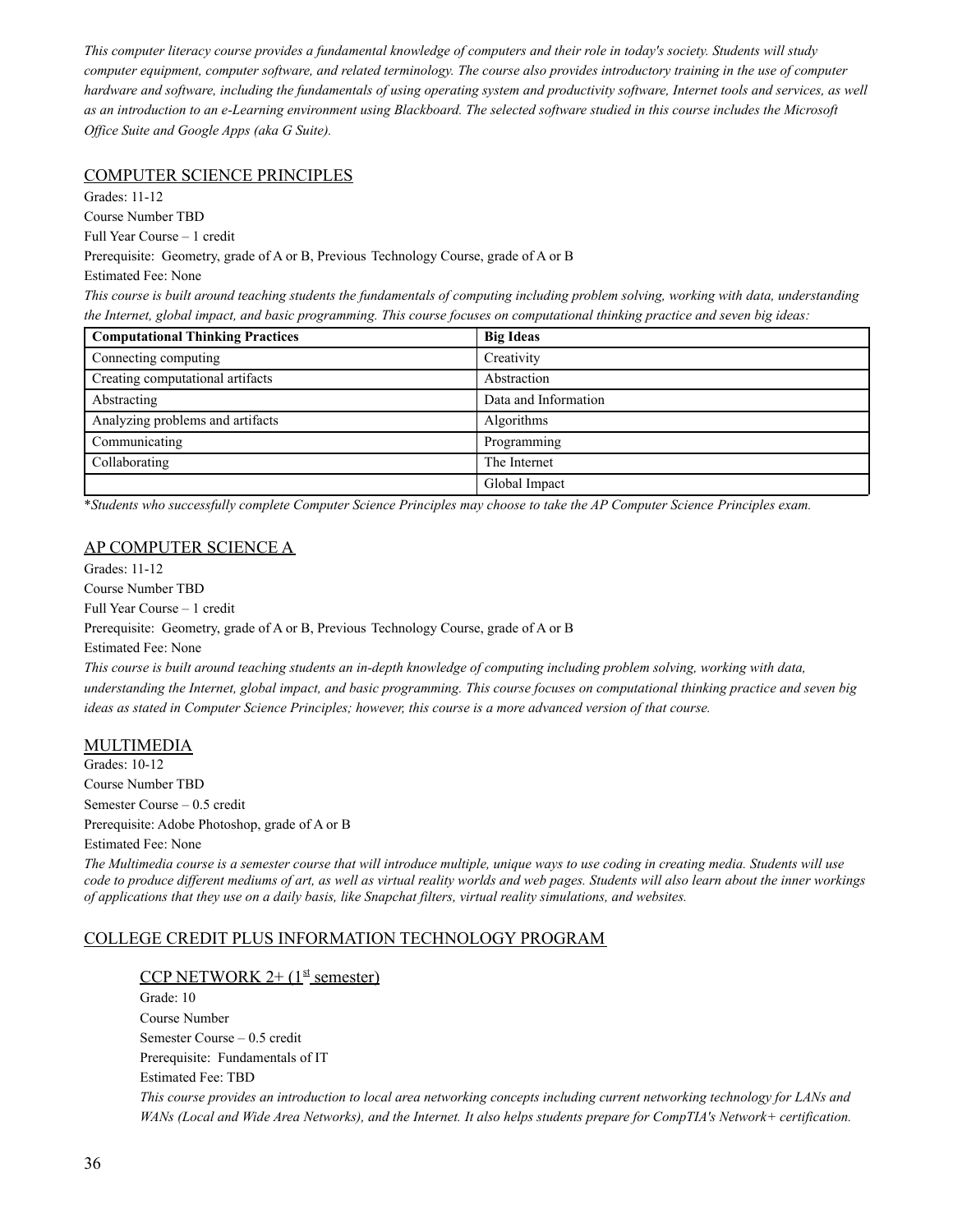#### CCP PROGRAMMING LOGIC (2<sup>nd</sup> semester)

Grade: 10 Course Number Semester Course – 0.5 credit Prerequisite: CCP Network 2+ Estimated Fee: TBD

*This course provides an introduction to problem-solving techniques, the steps of the program development cycle, and fundamental skills needed for programming in any computer language. Students will develop logic plans and create programs using core programming instructions to solve a variety of problems and will use one or more programming languages to gain experience with the complete program development process. The course includes an introduction to object-oriented and event-driven programming, and to the IDE (Integrated Development Environment).*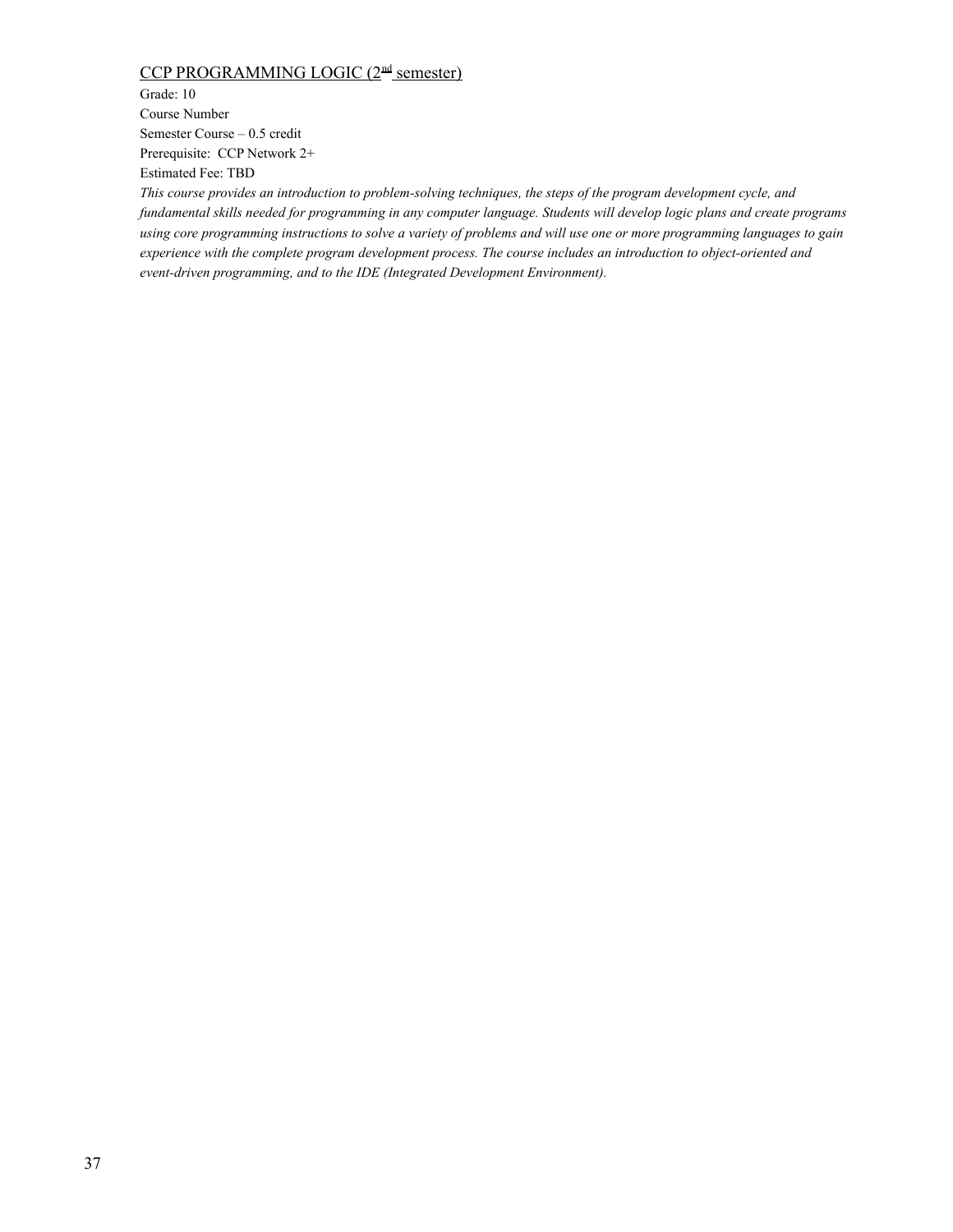## **WORLD LANGUAGE**

#### FRENCH III

Grades: 11-12 Course Number 812 Full Year Course – 1 credit Prerequisite: French II Estimated Fee: \$ None

*This advanced course is mainly conducted in French, as are the other French courses. The same aids and methods employed in French I and II are used in the class. However, there is a greater emphasis on oral fluency. The final touches of grammatical proficiency usually become more evident this year too. As in all French classes, the academic content standards are taught. There is an emphasis on learning the language through culture, current events, and personal application whenever possible.*

#### HONORS FRENCH IV

Grades: 12 Course Number 813 Full Year Course – 1 credit Prerequisite: AP/CCP/Honors Application Estimated Fee: None

*This course aims to refine and perfect the language skills acquired during French I, II, and III. Students will participate in discussions, and they will learn to write organized and logical compositions. Cultural study will be included, with an emphasis on French writers and artists. There will also be a brief introduction to the isms of French philosophy. We will continue the development of our listening, speaking, reading, and writing language skills through authentic materials like cinema, music, magazines, the internet, and long-distance learning. Videos and DVD's will be used in order to accentuate real-life situations, and the class will be conducted in French. Because this is an HONORS course, students will be expected to meet the criteria of the "Profile of an Honors Student."*

#### SPANISH I

Grades: 9-12 Course Number 820 Full Year Course – 1 credit Prerequisite: None Estimated Fee: \$18.00

In this introductory class, the four language skills of listening, speaking, reading and writing are taught separately. Aspects of all kinds of *Hispanic culture are also presented including current events i.e. film, literature, politics, and entertainment. The primary aim of the course is to involve students in meaningful situations with which they can personally identify active practice with all elements. As in all Spanish classes, the academic content standards are taught. There is an emphasis on learning the language through culture, current events, and personal application whenever possible.*

#### SPANISH II

Grades: 9-12 Course Number 821 Full Year Course – 1 credit Prerequisite: Spanish I Estimated Fee: None

*This course is a continuation of Spanish I, with similar goals and using similar methods. However, a greater retention of grammar concepts and vocabulary is expected, and classes are conducted mainly in the Spanish language. A more active production of the language on the part of the student, both oral and written, is required. As in all Spanish classes, the academic content standards are taught. There is an emphasis on learning the language through culture, current events, and personal application whenever possible.*

#### SPANISH III

Grades: 10-12 Course Number 822 Full Year Course – 1 credit Prerequisite: Spanish 2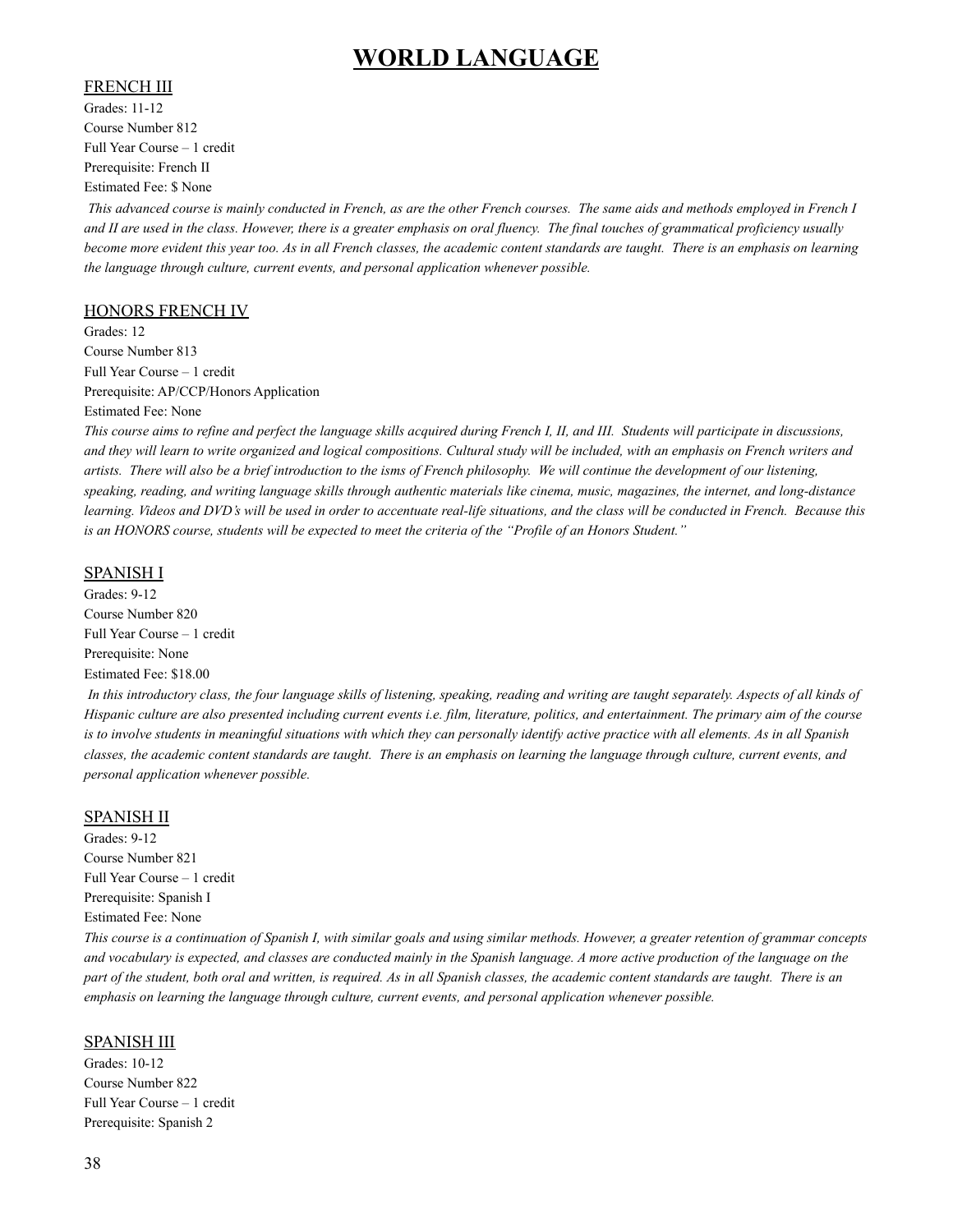#### Estimated Fee: \$18.00

*At this level it is expected that students can express themselves simply and spontaneously in Spanish. Very little English is used. Idioms and more advanced grammar concepts will be studied and practiced, using methods similar to previous levels. As in all Spanish classes, the academic content standards are taught. There is an emphasis on learning the language through culture, current events, and personal application whenever possible.*

#### SPANISH IV

Grades: 11-12 Course Number 823 Full Year Course – 1 credit Prerequisite: C average or better in Spanish III along with teacher recommendation Estimated Fee: \$18.00 *This is an advanced class in which all knowledge acquired in the previous levels are refined and broadened. The class is conducted*

*entirely in Spanish and students are expected to be able to express themselves in the language most of the time. Many different materials are used to strengthen this ability. While the emphasis is on the understanding and production of current Spanish, short excerpts of various types of literature are introduced at this stage. Because this is an HONORS course, students will be expected to meet the criteria of the "Profile of an Honors Student."*

#### AP SPANISH LANGUAGE & CULTURE

Grades: 12 Course Number 825 Full Year Course – 1 credit Prerequisite: AP/CCP/Honors Application Estimated Fee: None *This is our most advanced Spanish course. Students continue to refine their knowledge of all four skills. An advanced degree of oral fluency is expected. Students listen to audio, read articles from Spanish magazines, watch videos of news programs, and continue their study of Spanish literature and culture.*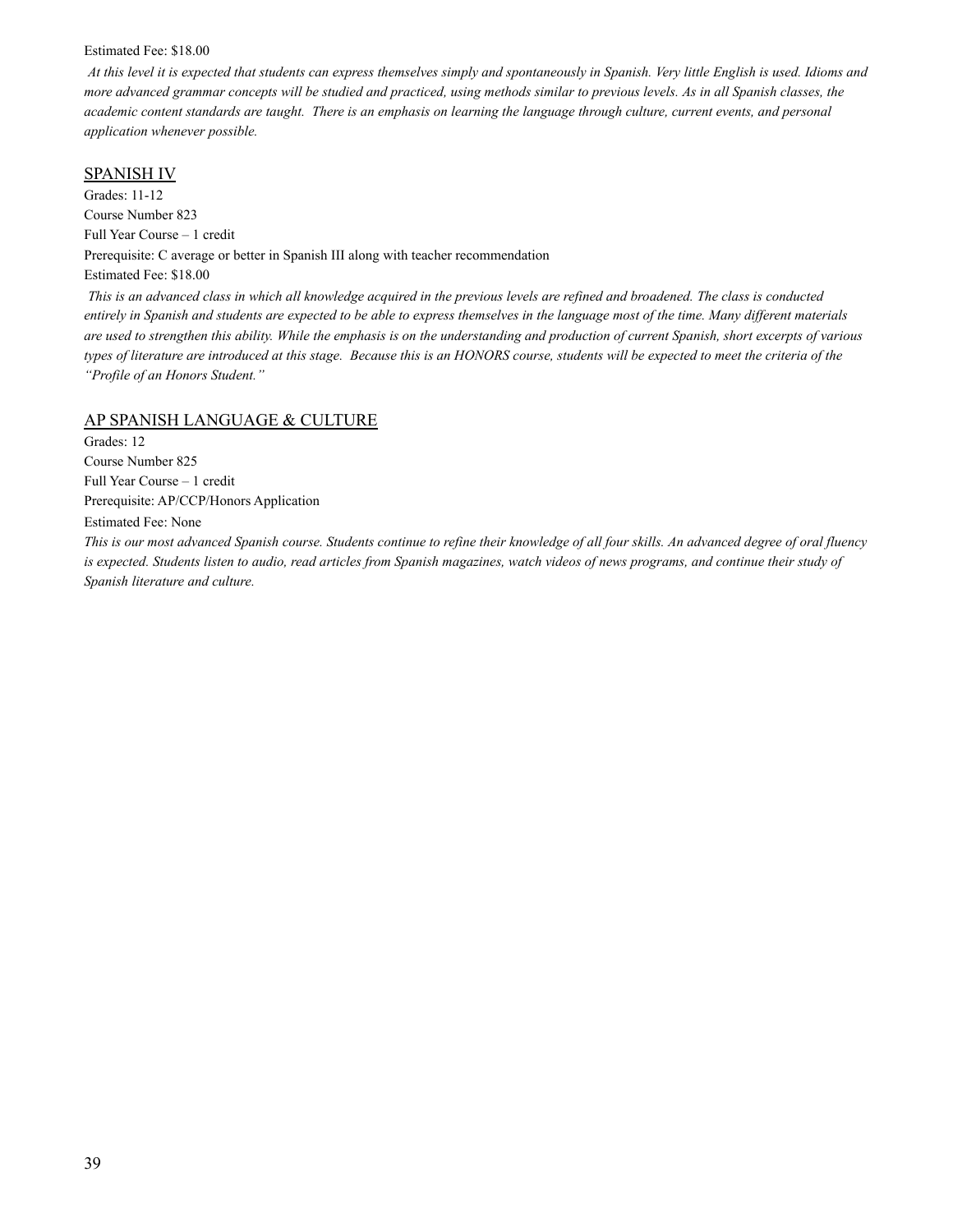## **WICKLIFFE HIGH SCHOOL**

2255 ROCKEFELLER ROAD WICKLIFFE, OHIO 44092 VOICE: 440.944.0800 FAX: 440.943.7705 www.wickliffeschools.org

Name:

Grade in 2020-2021:

## **ADVANCED PLACEMENT (AP) / COLLEGE CREDIT PLUS (CCP) / HONORS PROGRAM (HP) 2021-2022 APPLICATION**

Students must complete this application to be considered for any AP/CCP/HP course. Complete all sections and submit to your School Counselor on or before Friday, April 23, 2021. Please print neatly in ink and fill out completely.

**I. Check the courses for which you are applying (these courses are offered at WHS):**

| 9 <sup>th</sup> Grade                   |                                                                                                                                                                                                                                |                                               |                                               |
|-----------------------------------------|--------------------------------------------------------------------------------------------------------------------------------------------------------------------------------------------------------------------------------|-----------------------------------------------|-----------------------------------------------|
| Art II                                  | Honors Algebra II                                                                                                                                                                                                              | Honors Biology                                | Honors English 9                              |
| <b>Honors Geometry</b>                  | <b>Honors World Studies</b>                                                                                                                                                                                                    |                                               |                                               |
| 10 <sup>th</sup> Grade                  |                                                                                                                                                                                                                                |                                               |                                               |
| AP US History                           | Honors Algebra II                                                                                                                                                                                                              | _Honors Biology                               | Honors Chemistry                              |
| Honors English 10                       | <b>Honors Geometry</b>                                                                                                                                                                                                         | Honors Pre-Calculus                           |                                               |
| 11 <sup>th</sup> Grade                  |                                                                                                                                                                                                                                |                                               |                                               |
| AP Biology                              | AP Calculus AB                                                                                                                                                                                                                 | AP European History _______ AP Gov & Politics |                                               |
| AP Physics I                            | AP Spanish Lang. & Culture                                                                                                                                                                                                     | _Honors Chemistry                             |                                               |
| CCP Composition I                       | <b>CCP Computer Essentials</b>                                                                                                                                                                                                 |                                               | CCP Human Biology _____CCP Intro. to Poetry   |
| 12 <sup>th</sup> Grade                  |                                                                                                                                                                                                                                |                                               |                                               |
| AP Biology                              | AP Calculus AB                                                                                                                                                                                                                 |                                               | AP European History _______ AP Gov & Politics |
| AP Physics I                            | AP Spanish Lang & Culture                                                                                                                                                                                                      | Honors French IV                              |                                               |
| CCP Composition II                      | <b>CCP Computer Essentials</b>                                                                                                                                                                                                 |                                               | CCP Human Biology CCP Intro. to Fiction       |
| CCP courses you intend to take at WHS): | List any off-site CCP course(s) for which you are applying (i.e. courses you intend to take at CSU, Lakeland, or Tri-C. Do not list                                                                                            |                                               |                                               |
|                                         | Summer 2021: Summer 2021:                                                                                                                                                                                                      |                                               |                                               |
|                                         | Fall 2021: The contract of the contract of the contract of the contract of the contract of the contract of the contract of the contract of the contract of the contract of the contract of the contract of the contract of the |                                               |                                               |
| <b>Spring 2022:</b>                     |                                                                                                                                                                                                                                |                                               |                                               |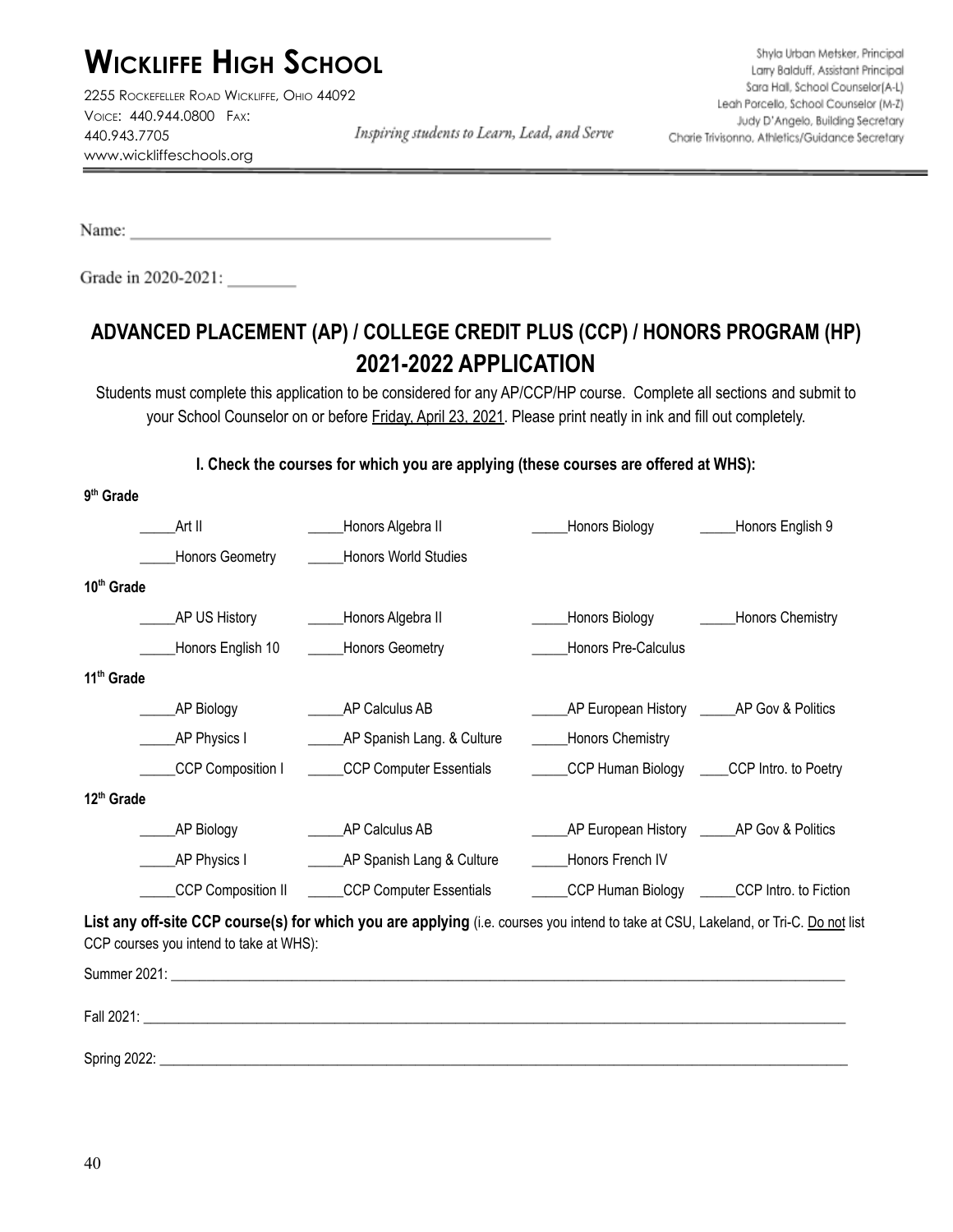#### **II. List your academic record in the subject area for which you are applying:**

For example, if applying for AP Calculus AB, include the name of your current math course, teacher, and grade. Applications for Social Studies courses should also include your current English/Language Arts course.

| <b>Requested AP/CCP/Honors Course</b> | Your current course | Teacher of current course | Grade | Recommendation - Teachers' signature |
|---------------------------------------|---------------------|---------------------------|-------|--------------------------------------|
|                                       |                     |                           |       |                                      |
|                                       |                     |                           |       |                                      |
|                                       |                     |                           |       |                                      |
|                                       |                     |                           |       |                                      |
|                                       |                     |                           |       |                                      |
|                                       |                     |                           |       |                                      |

III. I am aware that a strong interest in the subject, a willingness to work hard, and a desire for scholarship are required of students in the AP/CCP/Honors Program. Furthermore, these courses require a level of student maturity and work ethic similar to what is expected of college students. In addition to a rigorous homework requirement, students will be expected to read, prepare, and study outside of class on a daily basis. I also understand that excessive absences and/or out of school employment may hinder a student's success in an Advanced Placement course. Students enrolled in Advanced Placement courses are expected to take the corresponding AP exams in May.

*Students requesting three or more AP/CCP/Honors courses need to consider the amount of homework and daily commitment (reading/studying/review) involved*

*and discuss this with their parents/guardians prior to submitting this form.*

\_\_\_\_\_\_\_\_\_\_\_\_\_\_\_\_\_\_\_\_\_\_\_\_\_\_\_\_\_\_\_\_\_\_\_\_\_\_\_\_ \_\_\_\_\_\_\_\_\_\_\_\_\_\_\_\_\_\_\_\_\_\_\_\_\_\_\_\_\_\_\_\_\_\_\_\_\_\_\_\_\_\_\_

Student signature **Parent/Guardian signature** Parent/Guardian signature

#### **Characteristics of a successful advanced placement, college credit plus, and honor student:**

● Demonstrates strengths in: study skills, motivation, reading skills, organization and time management skills, and initiative.

- Models a willingness to exhibit intellectual curiosity (sincere interest in learning).
- Models a willingness to accept responsibility for his/her learning.
- Models a willingness to spend time beyond what is expected in a typical high school class.
- Models a willingness to accept challenges, acknowledge that the work will be difficult, and persevere.
- Maintains the ability to accept and learn from constructive criticism and mistakes.
- Maintains excellent school attendance.